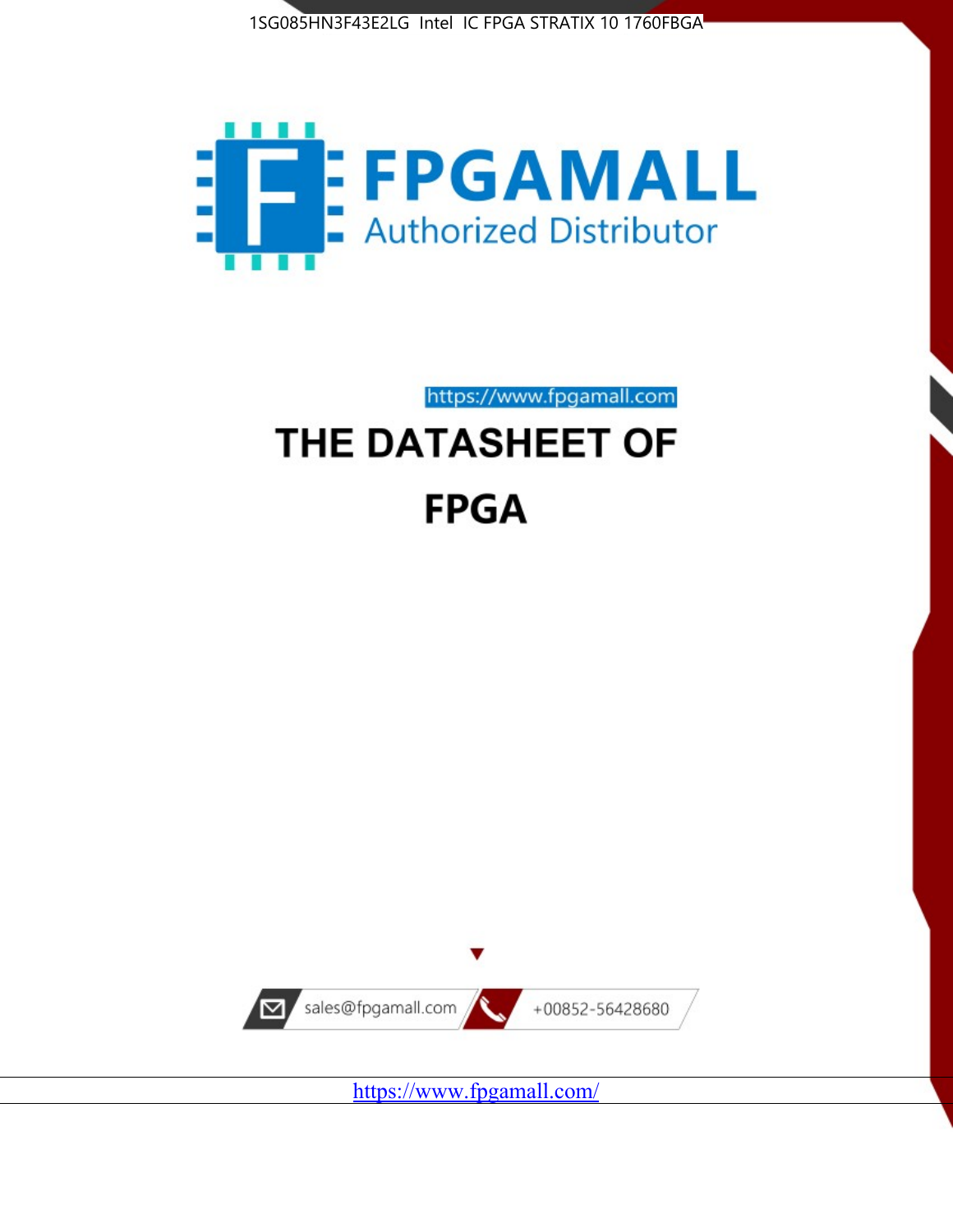

# **Intel® Stratix® 10 GX/SX Device Overview**



**S10-OVERVIEW | 2020.04.30** Latest document on the web: **[PDF](https://www.intel.com/content/dam/www/programmable/us/en/pdfs/literature/hb/stratix-10/s10-overview.pdf)** | **[HTML](https://www.intel.com/content/www/us/en/programmable/documentation/joc1442261161666.html)**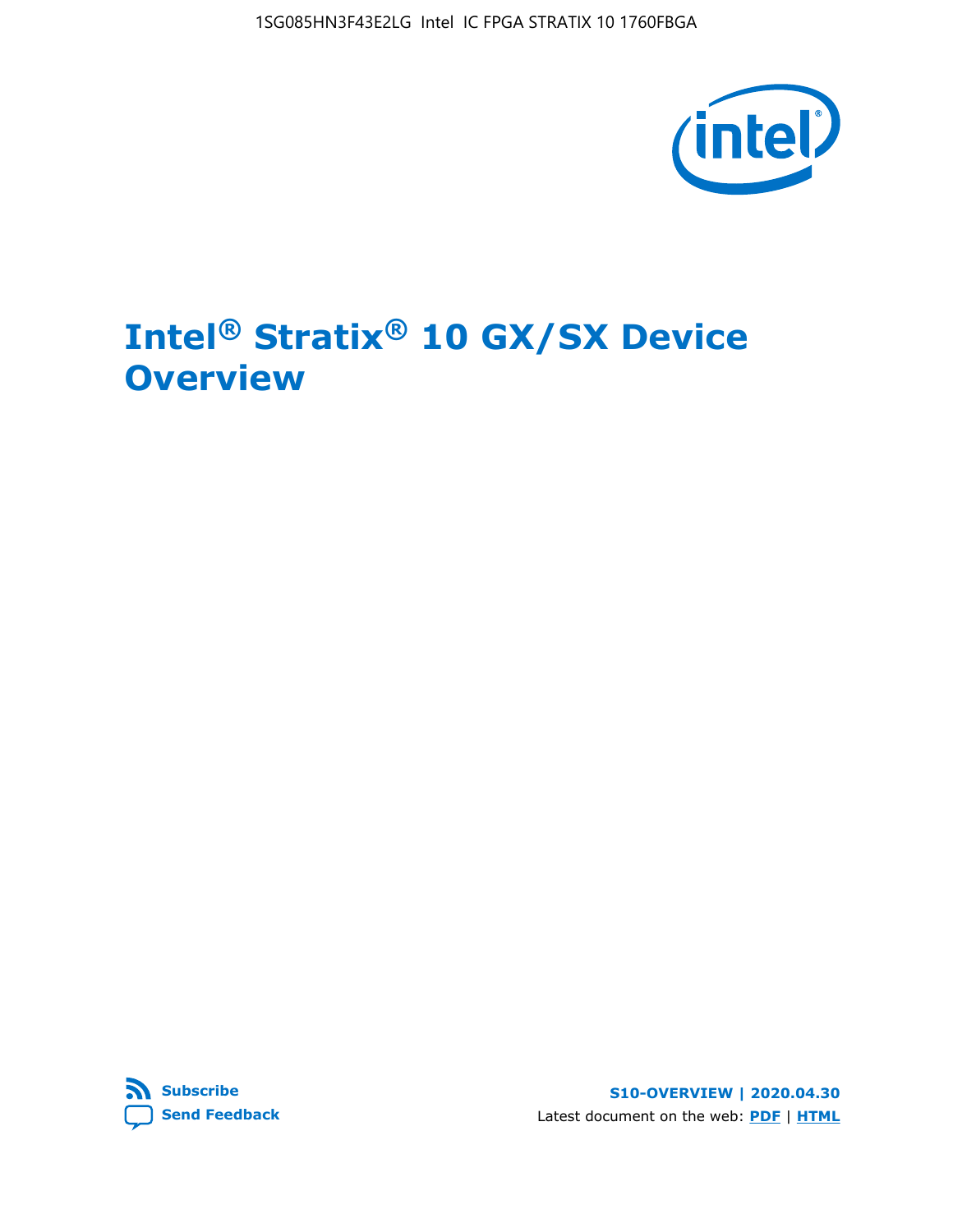

*Contents*

# **Contents**

| 1.26. Document Revision History for the Intel Stratix 10 GX/SX Device Overview36 |  |
|----------------------------------------------------------------------------------|--|

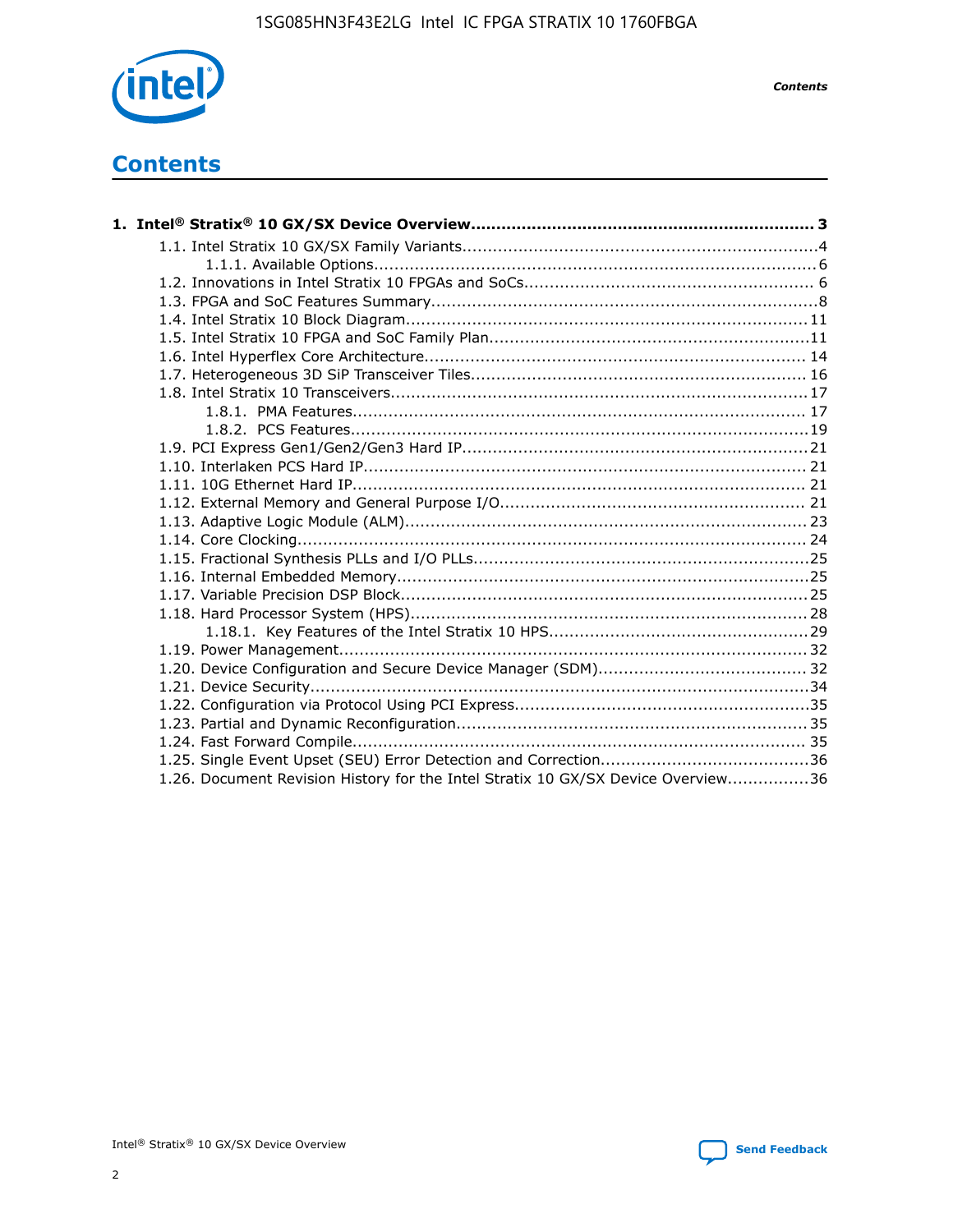**S10-OVERVIEW | 2020.04.30**

**[Send Feedback](mailto:FPGAtechdocfeedback@intel.com?subject=Feedback%20on%20Intel%20Stratix%2010%20GX/SX%20Device%20Overview%20(S10-OVERVIEW%202020.04.30)&body=We%20appreciate%20your%20feedback.%20In%20your%20comments,%20also%20specify%20the%20page%20number%20or%20paragraph.%20Thank%20you.)**



# **1. Intel® Stratix® 10 GX/SX Device Overview**

Intel's 14 nm Intel® Stratix® 10 GX FPGAs and SX SoCs deliver 2X the core performance and up to 70% lower power over previous generation high-performance FPGAs.

Featuring several groundbreaking innovations, including the all new Intel Hyperflex™ core architecture, this device family enables you to meet the demand for everincreasing bandwidth and processing performance in your most advanced applications, while meeting your power budget.

With an embedded hard processor system (HPS) based on a quad-core 64 bit Arm\* Cortex\*-A53, the Intel Stratix 10 SoC devices deliver power efficient, application-class processing and allow designers to extend hardware virtualization into the FPGA fabric. Intel Stratix 10 SoC devices demonstrate Intel's commitment to high-performance SoCs and extend Intel's leadership in programmable devices featuring an Arm-based processor system.

Important innovations in Intel Stratix 10 FPGAs and SoCs include:

- All new Intel Hyperflex core architecture delivering 2X the core performance compared to previous generation high-performance FPGAs
- Intel 14 nm tri-gate (FinFET) technology
- Heterogeneous 3D System-in-Package (SiP) technology
- Core fabric with up to 10.2 million logic elements (LEs)
- Up to 96 full duplex transceiver channels on heterogeneous 3D SiP transceiver tiles
- Transceiver data rates up to 28.3 Gbps chip-to-chip/module and backplane performance
- M20K (20 Kb) internal SRAM memory blocks
- Fractional synthesis and ultra-low jitter LC tank based transmit phase locked loops (PLLs)
- Hard PCI Express<sup>®</sup> Gen3 x16 intellectual property (IP) blocks
- Hard 10GBASE-KR/40GBASE-KR4 Forward Error Correction (FEC) in every transceiver channel
- Hard memory controllers and PHY supporting DDR4 rates up to 2666 Mbps per pin
- Hard fixed-point and IEEE 754 compliant hard floating-point variable precision digital signal processing (DSP) blocks with up to 10 TFLOP compute performance with a power efficiency of 80 GFLOP per Watt
- Quad-core 64 bit Arm Cortex-A53 embedded processor running up to 1.5 GHz in SoC family variants
- Programmable clock tree synthesis for flexible, low power, low skew clock trees

Intel Corporation. All rights reserved. Agilex, Altera, Arria, Cyclone, Enpirion, Intel, the Intel logo, MAX, Nios, Quartus and Stratix words and logos are trademarks of Intel Corporation or its subsidiaries in the U.S. and/or other countries. Intel warrants performance of its FPGA and semiconductor products to current specifications in accordance with Intel's standard warranty, but reserves the right to make changes to any products and services at any time without notice. Intel assumes no responsibility or liability arising out of the application or use of any information, product, or service described herein except as expressly agreed to in writing by Intel. Intel customers are advised to obtain the latest version of device specifications before relying on any published information and before placing orders for products or services. \*Other names and brands may be claimed as the property of others.

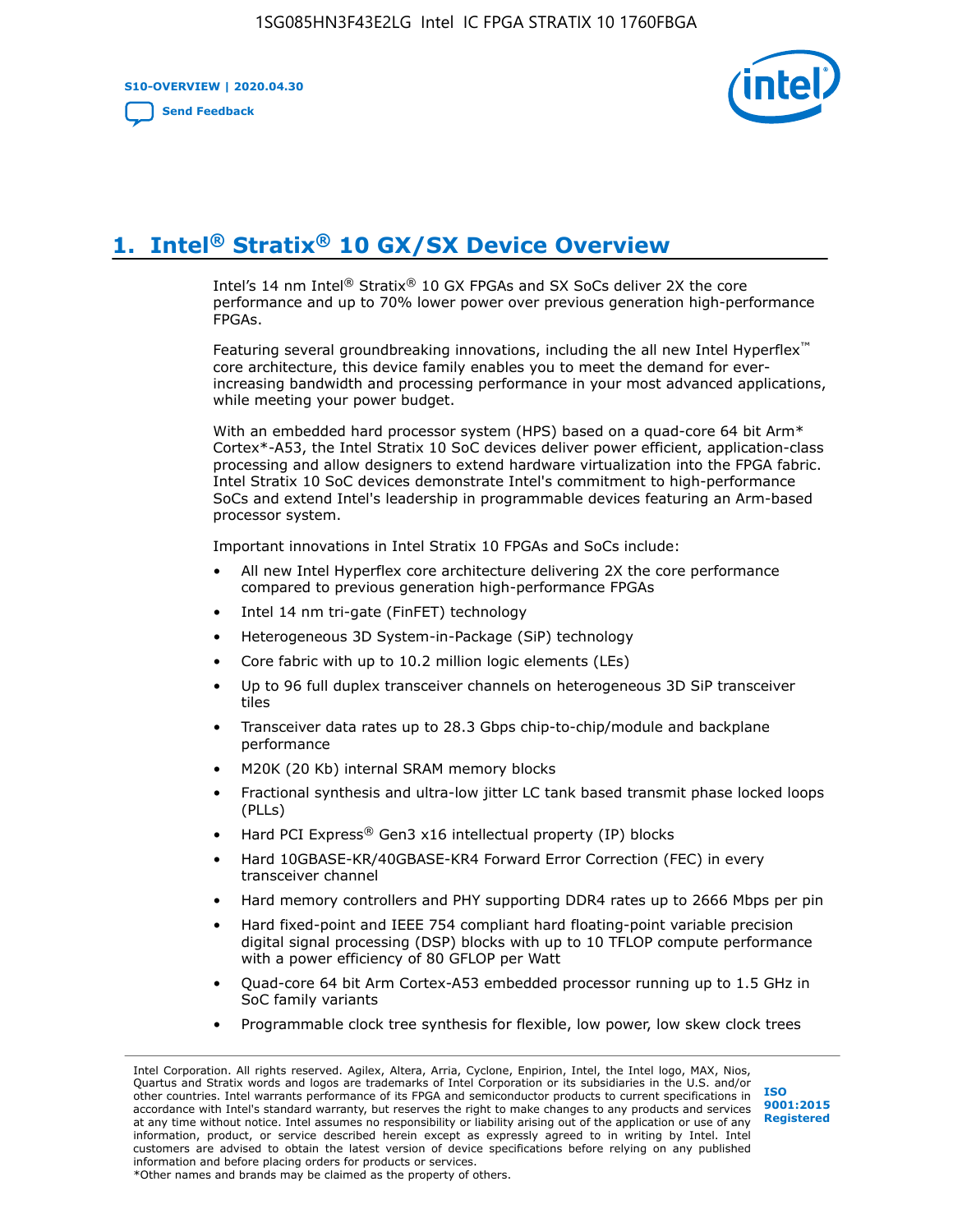

- Dedicated secure device manager (SDM) for:
	- Enhanced device configuration and security
	- AES-256, SHA-256/384 and ECDSA-256/384 encrypt/decrypt accelerators and authentication
	- Multi-factor authentication
	- Physically Unclonable Function (PUF) service and software programmable device configuration capability
- Comprehensive set of advanced power saving features delivering up to 70% lower power compared to previous generation high-performance FPGAs
- Non-destructive register state readback and writeback, to support ASIC prototyping and other applications

With these capabilities, Intel Stratix 10 FPGAs and SoCs are ideally suited for the most demanding applications in diverse markets such as:

- **Compute and Storage**—for custom servers, cloud computing and datacenter acceleration
- **Networking**—for Terabit, 400G and multi-100G bridging, aggregation, packet processing and traffic management
- **Optical Transport Networks**—for OTU4, 2xOTU4, 4xOTU4
- **Broadcast**—for high-end studio distribution, head end encoding/decoding, edge quadrature amplitude modulation (QAM)
- **Military**—for radar, electronic warfare, and secure communications
- **Medical**—for diagnostic scanners and diagnostic imaging
- **Test and Measurement**—for protocol and application testers
- **Wireless**—for next-generation 5G networks
- **ASIC Prototyping**—for designs that require the largest FPGA fabric with the highest I/O count

# **1.1. Intel Stratix 10 GX/SX Family Variants**

Intel Stratix 10 devices are available in FPGA (GX) and SoC (SX) variants.

- **Intel Stratix 10 GX** devices deliver up to 1 GHz core fabric performance and contain up to 10.2 million LEs in the fabric. They also feature up to 96 general purpose transceivers on separate transceiver tiles, and 2666 Mbps DDR4 external memory interface performance. The transceivers are capable of up to 28.3 Gbps short reach and across the backplane. These devices are optimized for FPGA applications that require the highest transceiver bandwidth and core fabric performance, with the power efficiency of Intel's 14 nm tri-gate process technology.
- **Intel Stratix 10 SX** devices have a feature set that is identical to Intel Stratix 10 GX devices, with the addition of an embedded quad-core 64 bit Arm Cortex A53 hard processor system.

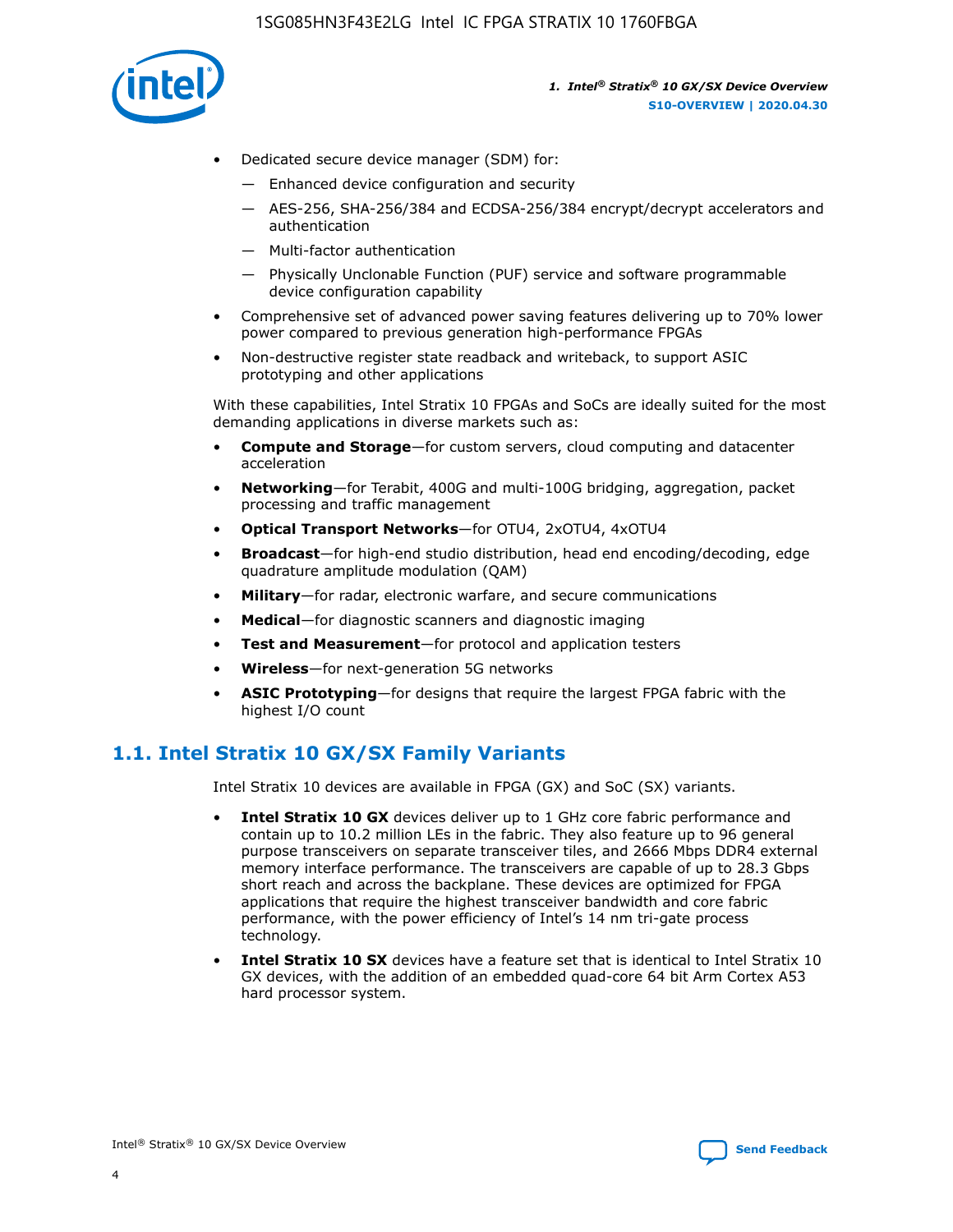

Common to all Intel Stratix 10 family variants is a high-performance fabric based on the new Intel Hyperflex core architecture that includes additional Hyper-Registers throughout the interconnect routing and at the inputs of all functional blocks. The core fabric also contains an enhanced logic array utilizing Intel's adaptive logic module (ALM) and a rich set of high performance building blocks including:

- M20K (20 Kb) embedded memory blocks
- Variable precision DSP blocks with hard IEEE 754 compliant floating-point units
- Fractional synthesis and integer PLLs
- Hard memory controllers and PHY for external memory interfaces
- General purpose IO cells

To clock these building blocks, Intel Stratix 10 devices use programmable clock tree synthesis, which uses dedicated clock tree routing to synthesize only those branches of the clock trees required for the application. All devices support in-system, finegrained partial reconfiguration of the logic array, allowing logic to be added and subtracted from the system while it is operating.

All family variants also contain high speed serial transceivers, containing both the physical medium attachment (PMA) and the physical coding sublayer (PCS), which can be used to implement a variety of industry standard and proprietary protocols. In addition to the hard PCS, Intel Stratix 10 devices contain multiple instantiations of PCI Express hard IP that supports Gen1/Gen2/Gen3 rates in x1/x2/x4/x8/x16 lane configurations, and hard 10GBASE-KR/40GBASE-KR4 FEC for every transceiver. The hard PCS, FEC, and PCI Express IP free up valuable core logic resources, save power, and increase your productivity.

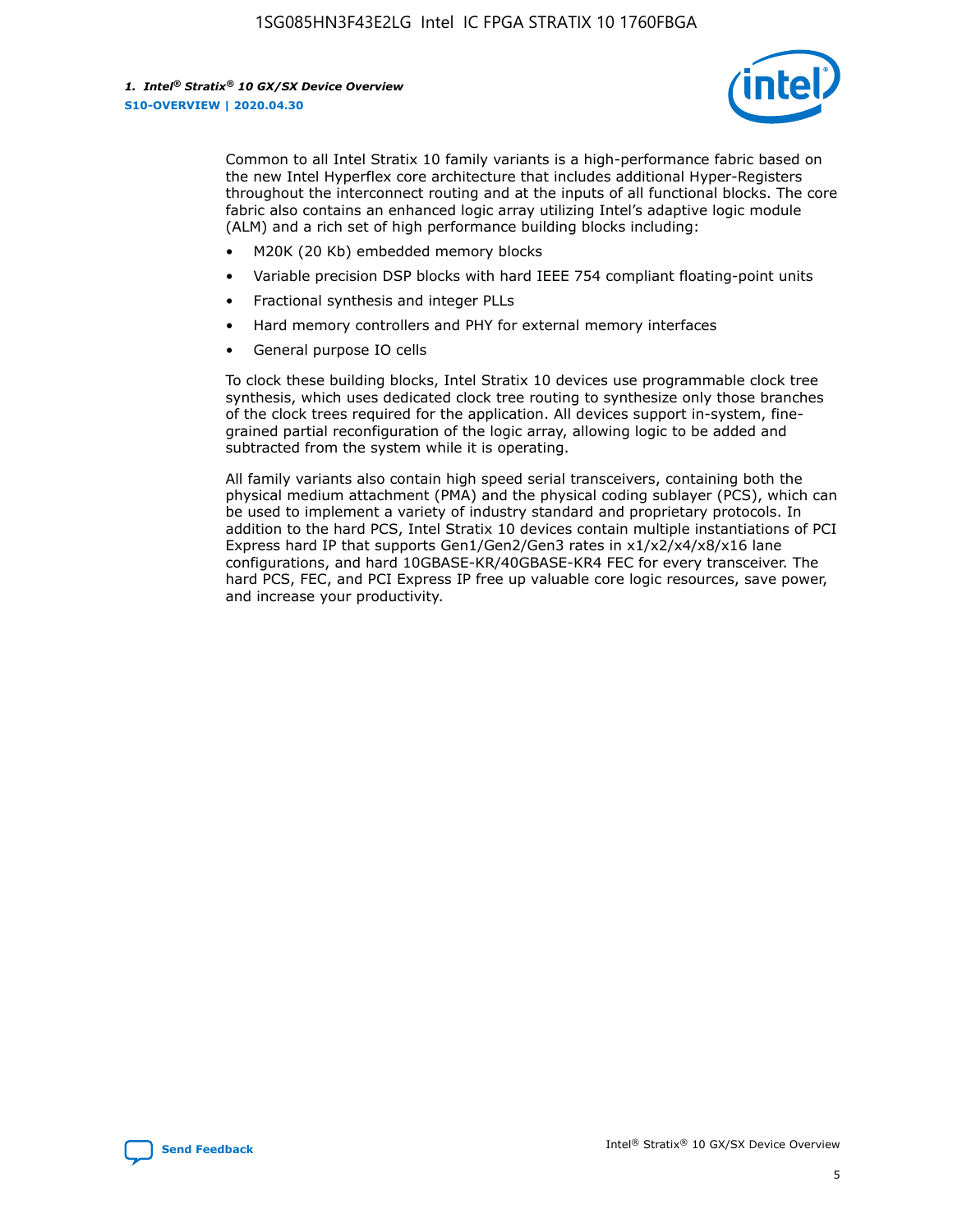

# **1.1.1. Available Options**

#### **Figure 1. Sample Ordering Code and Available Options for Intel Stratix 10 Devices**



#### **Related Information**

[My Intel Support](https://www.intel.com/content/www/us/en/programmable/my-intel/mal-home.html)

# **1.2. Innovations in Intel Stratix 10 FPGAs and SoCs**

Intel Stratix 10 FPGAs and SoCs deliver many significant improvements over the previous generation high-performance Stratix V FPGAs.

#### **Table 1. Key Features of Intel Stratix 10 Devices Compared to Stratix V Devices**

| <b>Feature</b>            | <b>Stratix V FPGAs</b>                                           | <b>Intel Stratix 10 FPGAs and SoCs</b>                                        |  |
|---------------------------|------------------------------------------------------------------|-------------------------------------------------------------------------------|--|
| <b>Process technology</b> | 28 nm TSMC (planar<br>transistor)                                | 14 nm Intel tri-gate (FinFET)                                                 |  |
| Hard processor core       | None                                                             | Quad-core 64 bit Arm Cortex-A53<br>(SoC only)                                 |  |
| Core architecture         | Conventional core architecture<br>with conventional interconnect | Intel Hyperflex core architecture with<br>Hyper-Registers in the interconnect |  |
|                           |                                                                  | continued                                                                     |  |

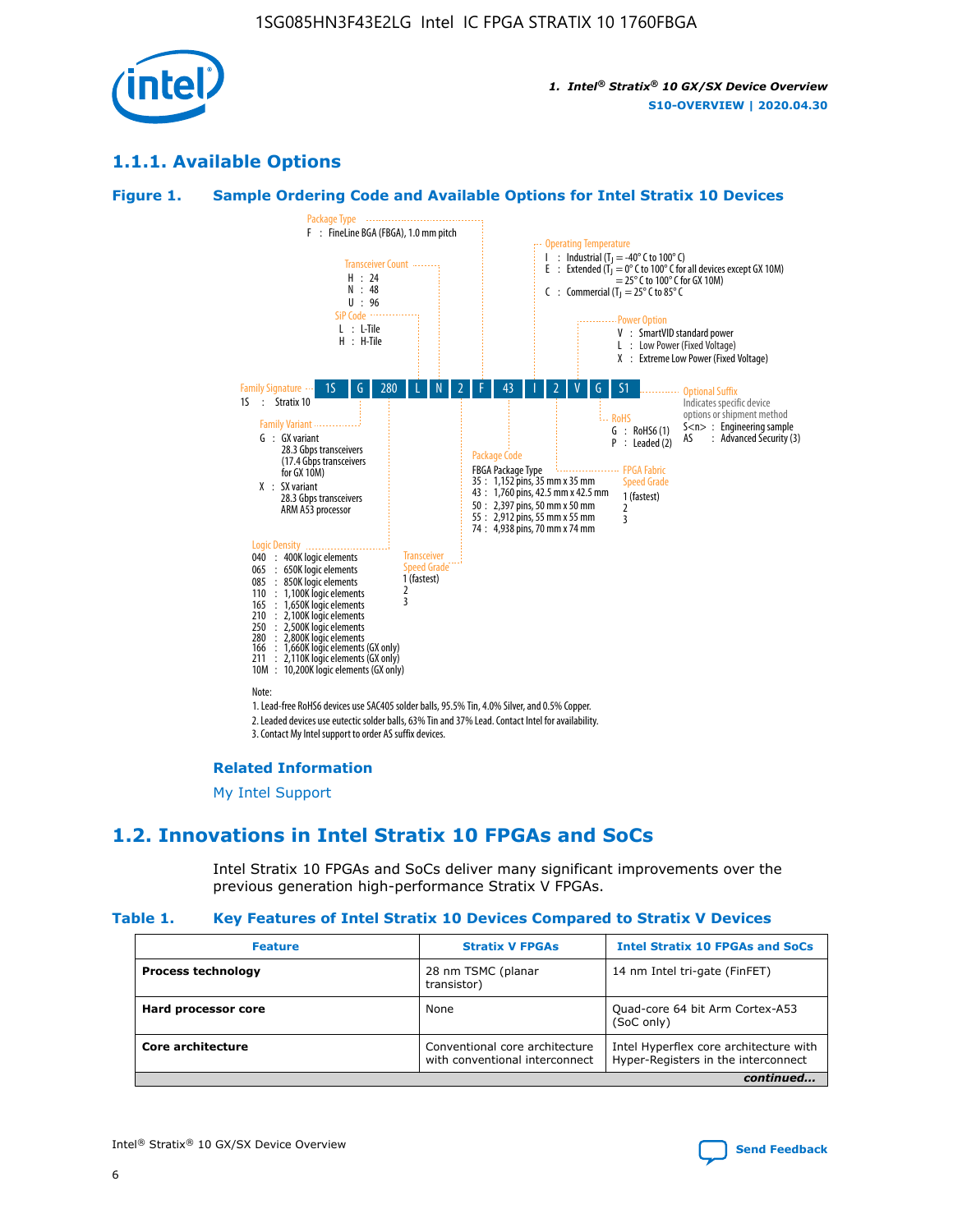

| <b>Feature</b>                                   | <b>Stratix V FPGAs</b>                                                              | <b>Intel Stratix 10 FPGAs and SoCs</b>                                                                                                       |
|--------------------------------------------------|-------------------------------------------------------------------------------------|----------------------------------------------------------------------------------------------------------------------------------------------|
| Core performance                                 | 500 MHz                                                                             | 1 GHz                                                                                                                                        |
| <b>Power dissipation</b>                         | 1x                                                                                  | As low as $0.3x$                                                                                                                             |
| Logic density                                    | <b>952 KLE</b>                                                                      | 10,200 KLE                                                                                                                                   |
| <b>Embedded memory (M20K)</b>                    | 52 Mbits                                                                            | 253 Mbits                                                                                                                                    |
| 18x19 multipliers                                | 3,926                                                                               | 11,520                                                                                                                                       |
|                                                  | Note: Multiplier is 18x18 in<br>Stratix V devices.                                  | Note: Multiplier is 18x19 in Intel<br>Stratix 10 devices.                                                                                    |
| <b>Floating point DSP capability</b>             | Up to 1 TFLOP, requires soft<br>floating point adder and<br>multiplier              | Up to 10 TFLOP, hard IEEE 754<br>compliant single precision floating<br>point adder and multiplier                                           |
| <b>Maximum transceivers</b>                      | 66                                                                                  | 96                                                                                                                                           |
| Maximum transceiver data rate (chip-to-<br>chip) | 28.05 Gbps                                                                          | 26.6 Gbps L-Tile<br>28.3 Gbps H-Tile                                                                                                         |
| Maximum transceiver data rate (backplane)        | 12.5 Gbps                                                                           | 12.5 Gbps L-Tile<br>28.3 Gbps H-Tile                                                                                                         |
| <b>Hard memory controller</b>                    | None                                                                                | DDR4 @ 1333 MHz/2666 Mbps<br>DDR3 @ 1067 MHz/2133 Mbps                                                                                       |
| <b>Hard protocol IP</b>                          | PCIe* Gen3 x8 (up to 4<br>instances)                                                | PCIe Gen3 x16 (up to 4 instances)<br>SR-IOV (4 physical functions / 2k<br>virtual functions) on H-Tile devices<br>10GBASE-KR/40GBASE-KR4 FEC |
| <b>Core clocking and PLLs</b>                    | Global, quadrant and regional<br>clocks supported by fractional-<br>synthesis fPLLs | Programmable clock tree synthesis<br>supported by fractional synthesis<br>fPLLs and integer IO PLLs                                          |
| Register state readback and writeback            | Not available                                                                       | Non-destructive register state<br>readback and writeback for ASIC<br>prototyping and other applications                                      |

These innovations result in the following improvements:

- **Improved Core Logic Performance**: The Intel Hyperflex core architecture combined with 14 nm Intel tri-gate technology allows Intel Stratix 10 devices to achieve 2X the core performance compared to the previous generation
- **Lower Power**: Intel Stratix 10 devices use up to 70% lower power compared to the previous generation, enabled by 14 nm Intel tri-gate technology, the Intel Hyperflex core architecture, and optional power saving features built into the architecture
- **Higher Density**: Intel Stratix 10 devices offer three times the level of integration, with up to 10.2 million logic elements (LEs), over 253 Mbits of embedded memory blocks (M20K), and 11,520 18x19 multipliers
- **Embedded Processing**: Intel Stratix 10 SoCs feature a Quad-Core 64 bit Arm Cortex-A53 processor optimized for power efficiency and software compatible with previous generation Arria® and Cyclone® SoC devices
- **Improved Transceiver Performance**: With up to 96 transceiver channels implemented in heterogeneous 3D SiP transceiver tiles, Intel Stratix 10 GX and SX devices support data rates up to 28.3 Gbps chip-to-chip and 28.3 Gbps across the backplane with signal conditioning circuits capable of equalizing over 30 dB of system loss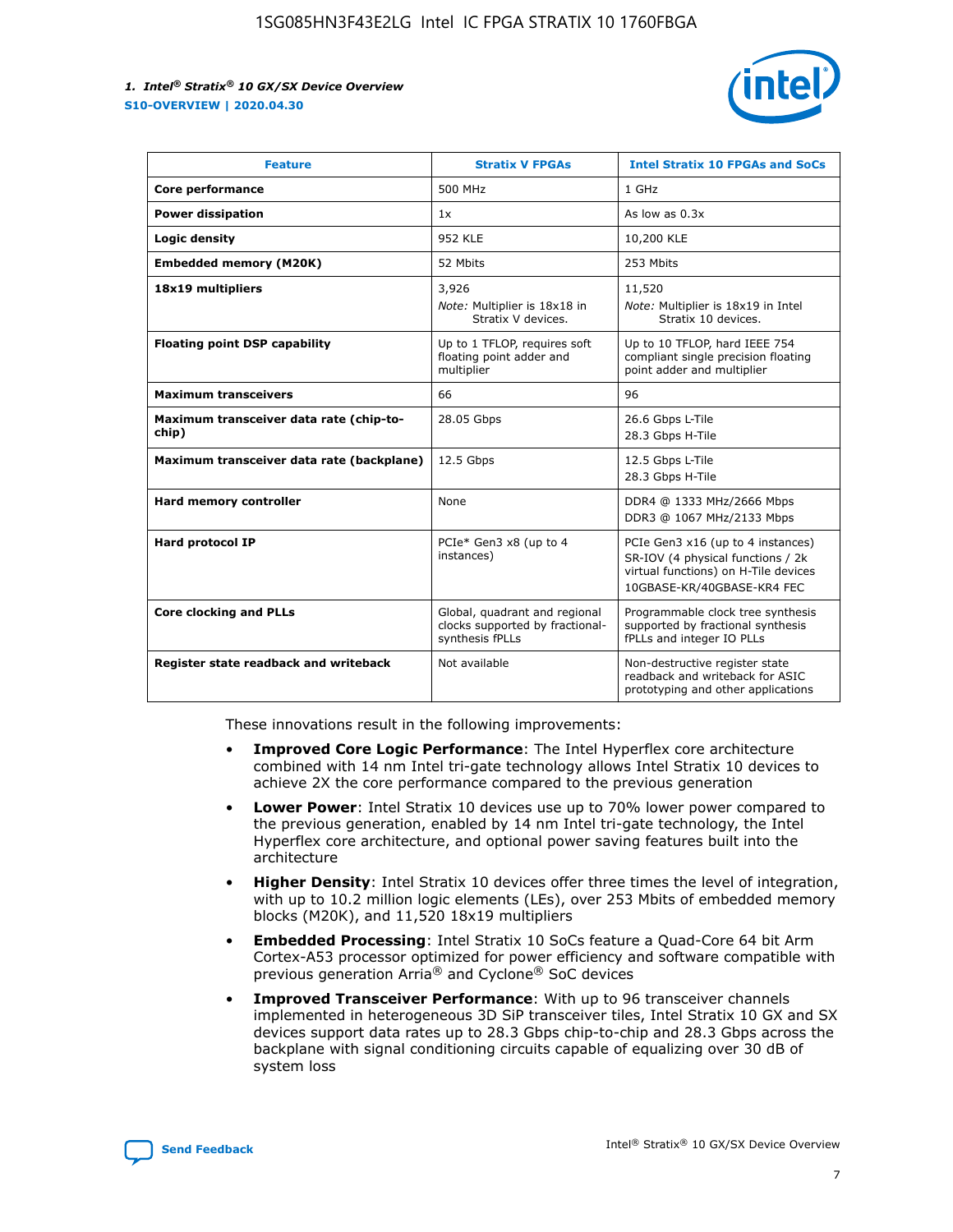

- **Improved DSP Performance**: The variable precision DSP block in Intel Stratix 10 devices features hard fixed and floating point capability, with up to 10 TFLOP IEEE754 single-precision floating point performance
- **Additional Hard IP**: Intel Stratix 10 devices include many more hard IP blocks than previous generation devices, with a hard memory controller included in each bank of 48 general purpose IOs, a hard PCIe Gen3 x16 full protocol stack in each transceiver tile, and a hard 10GBASE-KR/40GBASE-KR4 FEC in every transceiver channel
- **Enhanced Core Clocking**: Intel Stratix 10 devices feature programmable clock tree synthesis; clock trees are only synthesized where needed, increasing the flexibility and reducing the power dissipation of the clocking solution
- **Additional Core PLLs**: The core fabric in Intel Stratix 10 devices is supported by both integer IO PLLs and fractional synthesis fPLLs, resulting in a greater total number of PLLs available than the previous generation

# **1.3. FPGA and SoC Features Summary**

#### **Table 2. Intel Stratix 10 FPGA and SoC Common Device Features**

| <b>Feature</b>                   | <b>Description</b>                                                                                                                                                                                                                                                                                                                                                                                                                                                                                                                                                                                                                                                                                                                                   |
|----------------------------------|------------------------------------------------------------------------------------------------------------------------------------------------------------------------------------------------------------------------------------------------------------------------------------------------------------------------------------------------------------------------------------------------------------------------------------------------------------------------------------------------------------------------------------------------------------------------------------------------------------------------------------------------------------------------------------------------------------------------------------------------------|
| Technology                       | 14 nm Intel tri-gate (FinFET) process technology<br>٠<br>SmartVID controlled core voltage, standard power devices<br>0.85-V fixed core voltage, low static power devices available                                                                                                                                                                                                                                                                                                                                                                                                                                                                                                                                                                   |
| Low power serial<br>transceivers | Up to 96 total transceivers available<br>$\bullet$<br>Continuous operating range of 1 Gbps to 28.3 Gbps for Intel Stratix 10 GX/SX devices<br>$\bullet$<br>Backplane support up to 28.3 Gbps for Intel Stratix 10 GX/SX devices<br>$\bullet$<br>Extended range down to 125 Mbps with oversampling<br>$\bullet$<br>ATX transmit PLLs with user-configurable fractional synthesis capability<br>$\bullet$<br>• XFP, SFP+, OSFP/OSFP28, CFP/CFP2/CFP4 optical module support<br>• Adaptive linear and decision feedback equalization<br>Transmit pre-emphasis and de-emphasis<br>Dynamic partial reconfiguration of individual transceiver channels<br>$\bullet$<br>On-chip instrumentation (Eye Viewer non-intrusive data eye monitoring)<br>$\bullet$ |
| General purpose I/Os             | Up to 2,304 total GPIO available<br>$\bullet$<br>1.6 Gbps LVDS-every pair can be configured as an input or output<br>$\bullet$<br>1333 MHz/2666 Mbps DDR4 external memory interface<br>1067 MHz/2133 Mbps DDR3 external memory interface<br>1.2 V to 3.3 $V^{(1)}$ single-ended LVCMOS/LVTTL interfacing<br>$\bullet$<br>On-chip termination (OCT)<br>$\bullet$                                                                                                                                                                                                                                                                                                                                                                                      |
| Embedded hard IP                 | • PCIe Gen1/Gen2/Gen3 complete protocol stack, $x1/x2/x4/x8/x16$ end point and root<br>port<br>DDR4/DDR3 hard memory controller (RLDRAM3/QDR II+/QDR IV using soft memory<br>controller)<br>Multiple hard IP instantiations in each device<br>$\bullet$<br>• Single Root I/O Virtualization (SR-IOV)                                                                                                                                                                                                                                                                                                                                                                                                                                                 |
| Transceiver hard IP              | 10GBASE-KR/40GBASE-KR4 Forward Error Correction (FEC)<br>$\bullet$<br>10G Ethernet PCS<br>$\bullet$<br>• PCI Express PIPE interface<br>continued                                                                                                                                                                                                                                                                                                                                                                                                                                                                                                                                                                                                     |

<sup>(1)</sup> Available in some configurations only

8

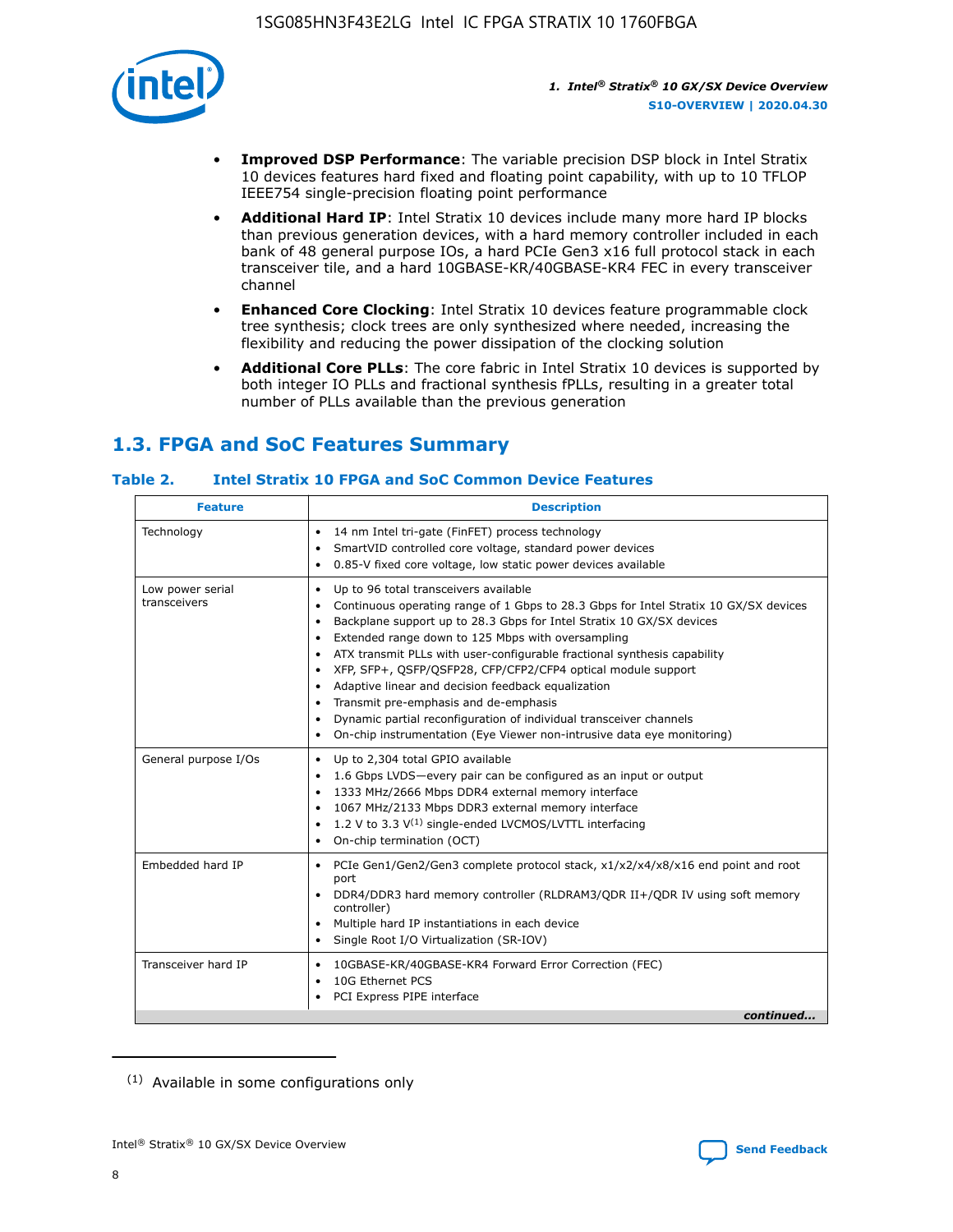

| <b>Feature</b>                   | <b>Description</b>                                                                                                                                                                                                                                                                                                                                                                                                                                                    |  |  |  |
|----------------------------------|-----------------------------------------------------------------------------------------------------------------------------------------------------------------------------------------------------------------------------------------------------------------------------------------------------------------------------------------------------------------------------------------------------------------------------------------------------------------------|--|--|--|
|                                  | Interlaken PCS<br>$\bullet$<br>Gigabit Ethernet PCS<br>$\bullet$<br>Deterministic latency support for Common Public Radio Interface (CPRI) PCS<br>$\bullet$<br>Fast lock-time support for Gigabit Passive Optical Networking (GPON) PCS<br>$\bullet$<br>8B/10B, 64B/66B, 64B/67B encoders and decoders<br>$\bullet$<br>Custom mode support for proprietary protocols<br>$\bullet$                                                                                     |  |  |  |
| Power management                 | SmartVID controlled core voltage, standard power devices<br>$\bullet$<br>0.85-V fixed core voltage, low static power devices available<br>$\bullet$<br>Intel Quartus <sup>®</sup> Prime Pro Edition integrated power analysis<br>$\bullet$                                                                                                                                                                                                                            |  |  |  |
| High performance core fabric     | Intel Hyperflex core architecture with Hyper-Registers throughout the interconnect<br>$\bullet$<br>routing and at the inputs of all functional blocks<br>Enhanced adaptive logic module (ALM)<br>$\bullet$<br>Improved multi-track routing architecture reduces congestion and improves compile<br>times<br>Hierarchical core clocking architecture with programmable clock tree synthesis<br>Fine-grained partial reconfiguration                                    |  |  |  |
| Internal memory blocks           | M20K-20 Kb with hard ECC support<br>٠<br>MLAB-640 bit distributed LUTRAM<br>$\bullet$                                                                                                                                                                                                                                                                                                                                                                                 |  |  |  |
| Variable precision DSP<br>blocks | IEEE 754-compliant hard single-precision floating point capability<br>$\bullet$<br>Supports signal processing with precision ranging from 18x19 up to 54x54<br>$\bullet$<br>Native 27x27 and 18x19 multiply modes<br>$\bullet$<br>64 bit accumulator and cascade for systolic FIRs<br>Internal coefficient memory banks<br>Pre-adder/subtractor improves efficiency<br>$\bullet$<br>Additional pipeline register increases performance and reduces power<br>$\bullet$ |  |  |  |
| Phase locked loops (PLL)         | Fractional synthesis PLLs (fPLL) support both fractional and integer modes<br>$\bullet$<br>Fractional mode with third-order delta-sigma modulation<br>Precision frequency synthesis<br>$\bullet$<br>Integer PLLs adjacent to general purpose I/Os, support external memory, and LVDS<br>$\bullet$<br>interfaces, clock delay compensation, zero delay buffering                                                                                                       |  |  |  |
| Core clock networks              | 1 GHz fabric clocking<br>$\bullet$<br>667 MHz external memory interface clocking, supports 2666 Mbps DDR4 interface<br>$\bullet$<br>800 MHz LVDS interface clocking, supports 1600 Mbps LVDS interface<br>$\bullet$<br>Programmable clock tree synthesis, backwards compatible with global, regional and<br>$\bullet$<br>peripheral clock networks<br>Clocks only synthesized where needed, to minimize dynamic power<br>continued                                    |  |  |  |

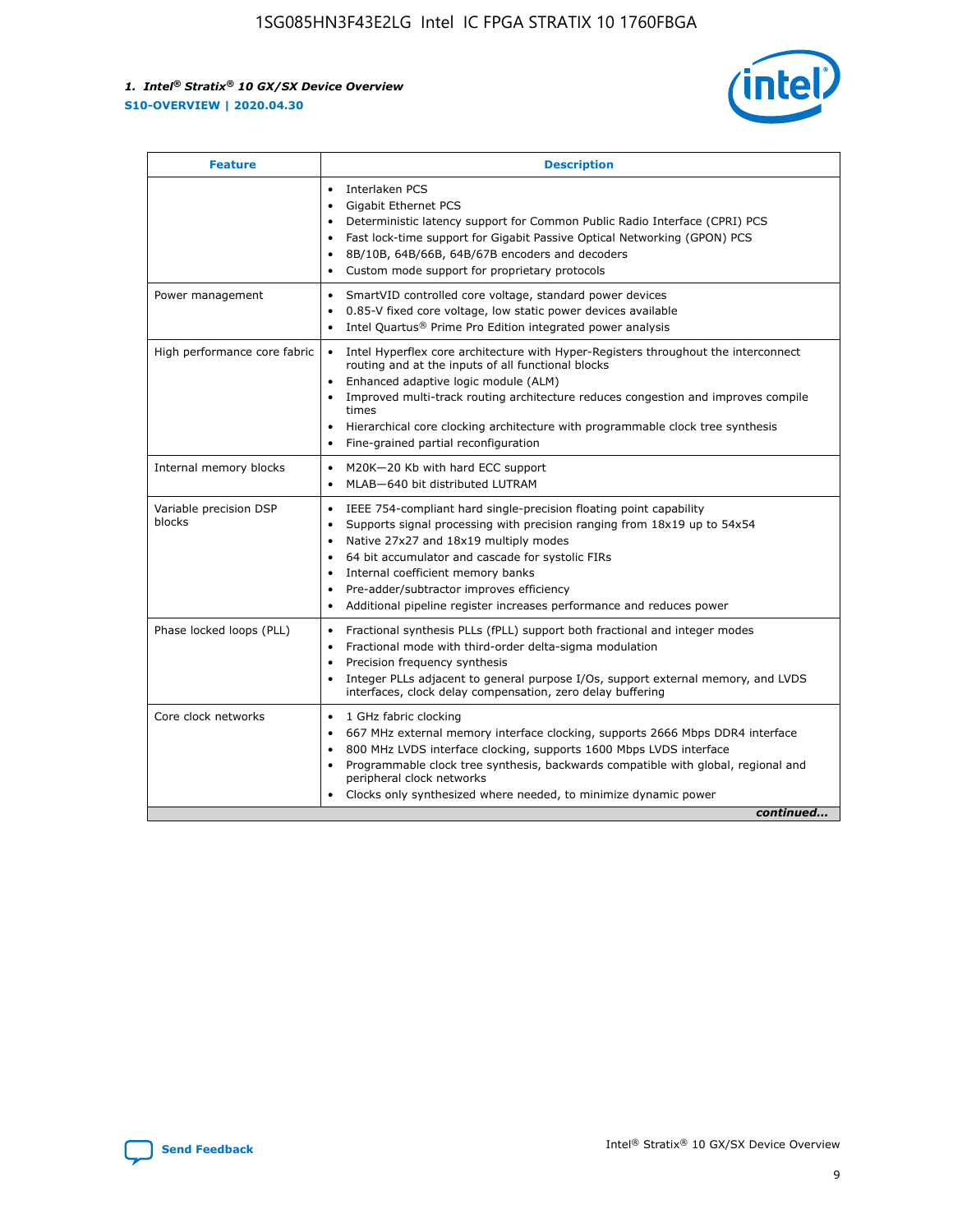

| <b>Feature</b>     | <b>Description</b>                                                                                                                                                                                                                                                                                                                                                                                                                                                                                                    |
|--------------------|-----------------------------------------------------------------------------------------------------------------------------------------------------------------------------------------------------------------------------------------------------------------------------------------------------------------------------------------------------------------------------------------------------------------------------------------------------------------------------------------------------------------------|
| Configuration      | Dedicated Secure Device Manager<br>٠<br>Software programmable device configuration<br>٠<br>Serial and parallel flash interface<br>٠<br>Configuration via protocol (CvP) using PCI Express Gen1/Gen2/Gen3<br>Fine-grained partial reconfiguration of core fabric<br>Dynamic reconfiguration of transceivers and PLLs<br>٠<br>Comprehensive set of security features including AES-256, SHA-256/384, and<br>ECDSA-256/384 accelerators, and multi-factor authentication<br>Physically Unclonable Function (PUF) service |
| Packaging          | Intel Embedded Multi-die Interconnect Bridge (EMIB) packaging technology<br>٠<br>Multiple devices with identical package footprints allows seamless migration across<br>٠<br>different device densities<br>1.0 mm ball-pitch FBGA packaging<br>٠<br>Lead and lead-free package options                                                                                                                                                                                                                                |
| Software and tools | Intel Quartus Prime Pro Edition design suite with new compiler and Hyper-Aware design<br>flow<br>Fast Forward compiler to allow Intel Hyperflex architecture performance exploration<br>٠<br>Transceiver toolkit<br>Platform designer integration tool<br>DSP Builder advanced blockset<br>OpenCL <sup>™</sup> support<br>SoC Embedded Design Suite (EDS)                                                                                                                                                             |

#### **Table 3. Intel Stratix 10 SoC Specific Device Features**

| <b>Hard Processor</b> | Multi-processor unit (MPU) core                 |                                                                                                                                                                                                                                                                    |  |  |
|-----------------------|-------------------------------------------------|--------------------------------------------------------------------------------------------------------------------------------------------------------------------------------------------------------------------------------------------------------------------|--|--|
| <b>System</b>         |                                                 | Quad-core Arm Cortex-A53 MPCore processor with Arm<br>$\bullet$<br>CoreSight* debug and trace technology<br>Scalar floating-point unit supporting single and double<br>$\bullet$<br>precision<br>Arm Neon* media processing engine for each processor<br>$\bullet$ |  |  |
|                       | <b>System Controllers</b>                       | System Memory Management Unit (SMMU)<br>٠<br>Cache Coherency Unit (CCU)<br>$\bullet$                                                                                                                                                                               |  |  |
|                       | Layer 1 Cache                                   | 32 KB L1 instruction cache with parity<br>$\bullet$<br>32 KB L1 data cache with ECC<br>$\bullet$                                                                                                                                                                   |  |  |
|                       | Layer 2 Cache                                   | 1 MB Shared L2 Cache with ECC<br>$\bullet$                                                                                                                                                                                                                         |  |  |
|                       | On-Chip Memory                                  | 256 KB On-Chip RAM<br>٠                                                                                                                                                                                                                                            |  |  |
|                       | Direct memory access (DMA) controller           | • 8-Channel DMA                                                                                                                                                                                                                                                    |  |  |
|                       | Ethernet media access controller<br>(EMAC)      | Three 10/100/1000 EMAC with integrated DMA<br>$\bullet$                                                                                                                                                                                                            |  |  |
|                       | USB On-The-Go controller (OTG)                  | 2 USB OTG with integrated DMA<br>٠                                                                                                                                                                                                                                 |  |  |
|                       | <b>UART</b> controller                          | 2 UART 16550 compatible<br>٠                                                                                                                                                                                                                                       |  |  |
|                       | Serial Peripheral Interface (SPI)<br>controller | $\bullet$ 4 SPI                                                                                                                                                                                                                                                    |  |  |
|                       | $I2C$ controller                                | 5 I <sup>2</sup> C controllers<br>$\bullet$                                                                                                                                                                                                                        |  |  |
|                       | SD/SDIO/MMC controller                          | 1 eMMC version 4.5 with DMA and CE-ATA support<br>٠<br>SD, including eSD, version 3.0<br>$\bullet$<br>SDIO, including eSDIO, version 3.0<br>CE-ATA - version 1.1<br>continued                                                                                      |  |  |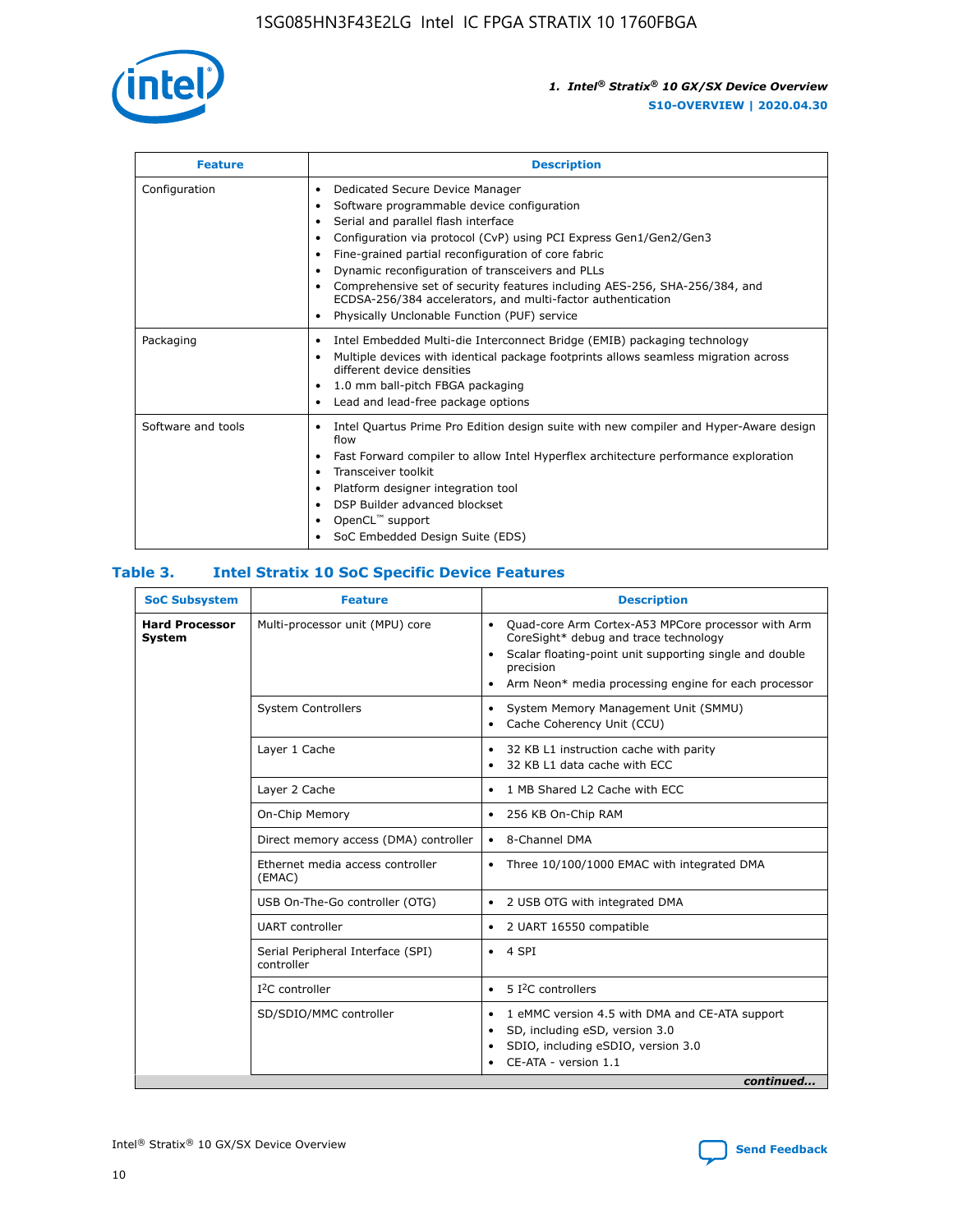

| <b>SoC Subsystem</b>                   | <b>Feature</b>             | <b>Description</b>                                                                                    |
|----------------------------------------|----------------------------|-------------------------------------------------------------------------------------------------------|
|                                        | NAND flash controller      | 1 ONFI 1.0, 8- and 16-bit support<br>$\bullet$                                                        |
|                                        | General-purpose I/O (GPIO) | Maximum of 48 software programmable GPIO<br>$\bullet$                                                 |
|                                        | Timers                     | 4 general-purpose timers<br>4 watchdog timers<br>٠                                                    |
| <b>Secure Device</b><br>Manager        | Security                   | Secure boot<br>$\bullet$<br>Advanced Encryption Standard (AES) and authentication<br>٠<br>(SHA/ECDSA) |
| External<br>Memory<br><b>Interface</b> | External Memory Interface  | Hard Memory Controller with DDR4 and DDR3<br>$\bullet$                                                |

# **1.4. Intel Stratix 10 Block Diagram**

#### **Figure 2. Intel Stratix 10 FPGA and SoC Architecture Block Diagram**



HPS: Quad ARM Cortex-A53 Hard Processor System SDM: Secure Device Manager

# **1.5. Intel Stratix 10 FPGA and SoC Family Plan**

<sup>(2)</sup> The number of 27x27 multipliers is one-half the number of 18x19 multipliers.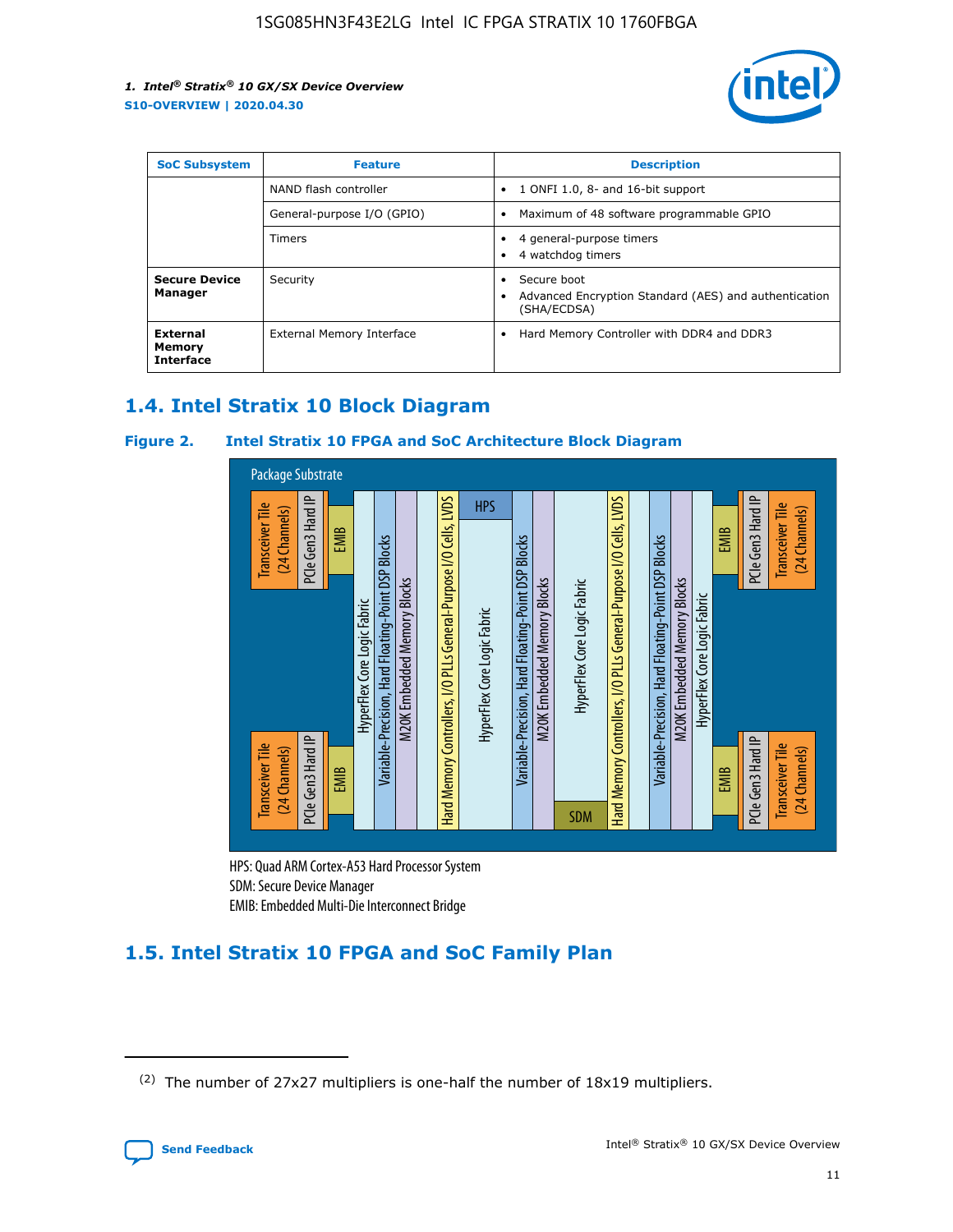

#### **Table 4. Intel Stratix 10 GX/SX FPGA and SoC Family Plan—FPGA Core (part 1)**

| <b>Intel Stratix 10</b><br><b>GX/SX Device</b><br><b>Name</b> | <b>Logic Elements</b><br>(KLE) | <b>M20K Blocks</b> | <b>M20K Mbits</b> | <b>MLAB Counts</b> | <b>MLAB Mbits</b> | 18x19 Multi-<br>pliers <sup>(2)</sup> |
|---------------------------------------------------------------|--------------------------------|--------------------|-------------------|--------------------|-------------------|---------------------------------------|
| GX 400/<br>SX 400                                             | 378                            | 1,537              | 30                | 3,276              | $\overline{2}$    | 1,296                                 |
| GX 650/<br>SX 650                                             | 612                            | 2,489              | 49                | 5,364              | 3                 | 2,304                                 |
| GX 850/<br>SX 850                                             | 841                            | 3,477              | 68                | 7,124              | $\overline{4}$    | 4,032                                 |
| GX 1100/<br>SX 1100                                           | 1,325                          | 5,461              | 107               | 11,556             | $\overline{7}$    | 5,184                                 |
| GX 1650/<br>SX 1650                                           | 1,624                          | 5,851              | 114               | 13,764             | 8                 | 6,290                                 |
| GX 2100/<br>SX 2100                                           | 2,005                          | 6,501              | 127               | 17,316             | 11                | 7,488                                 |
| GX 2500/<br>SX 2500                                           | 2,422                          | 9,963              | 195               | 20,529             | 13                | 10,022                                |
| GX 2800/<br>SX 2800                                           | 2,753                          | 11,721             | 229               | 23,796             | 15                | 11,520                                |
| GX 1660                                                       | 1,679                          | 6,162              | 120               | 14,230             | 9                 | 6,652                                 |
| GX 2110                                                       | 2,073                          | 6,847              | 134               | 17,856             | 11                | 7,920                                 |
| <b>GX 10M</b>                                                 | 10,200                         | 12,950             | 253               | 87,984             | 55                | 6,912                                 |

#### **Table 5. Intel Stratix 10 GX/SX FPGA and SoC Family Plan—Interconnects, PLLs and Hard IP (part 2)**

| <b>Intel Stratix 10</b>            |                      | <b>PLLs</b><br><b>Interconnects</b> |              |          | <b>Hard IP</b>                       |  |
|------------------------------------|----------------------|-------------------------------------|--------------|----------|--------------------------------------|--|
| <b>GX/SX Device</b><br><b>Name</b> | <b>Maximum GPIOs</b> | <b>Maximum XCVR</b>                 | <b>fPLLs</b> | I/O PLLs | <b>PCIe Hard IP</b><br><b>Blocks</b> |  |
| GX 400/<br>SX 400                  | 374                  | 24                                  | 8            | 8        | $\mathbf{1}$                         |  |
| GX 650/<br>SX 650                  | 392                  | 24                                  | 8            | 8        | $\mathbf{1}$                         |  |
| GX 850/<br>SX 850                  | 688                  | 48                                  | 16           | 16       | 2                                    |  |
| GX 1100/<br>SX 1100                | 688                  | 48                                  | 16           | 16       | 2                                    |  |
| GX 1650/<br>SX 1650                | 704                  | 96                                  | 32           | 24       | $\overline{4}$                       |  |
| GX 2100/<br>SX 2100                | 704                  | 96                                  | 32           | 24       | $\overline{4}$                       |  |
| GX 2500/<br>SX 2500                | 1,160                | 96                                  | 32           | 24       | $\overline{4}$                       |  |
| GX 2800/<br>SX 2800                | 1,160                | 96                                  | 32           | 24       | $\overline{4}$                       |  |
| continued                          |                      |                                     |              |          |                                      |  |

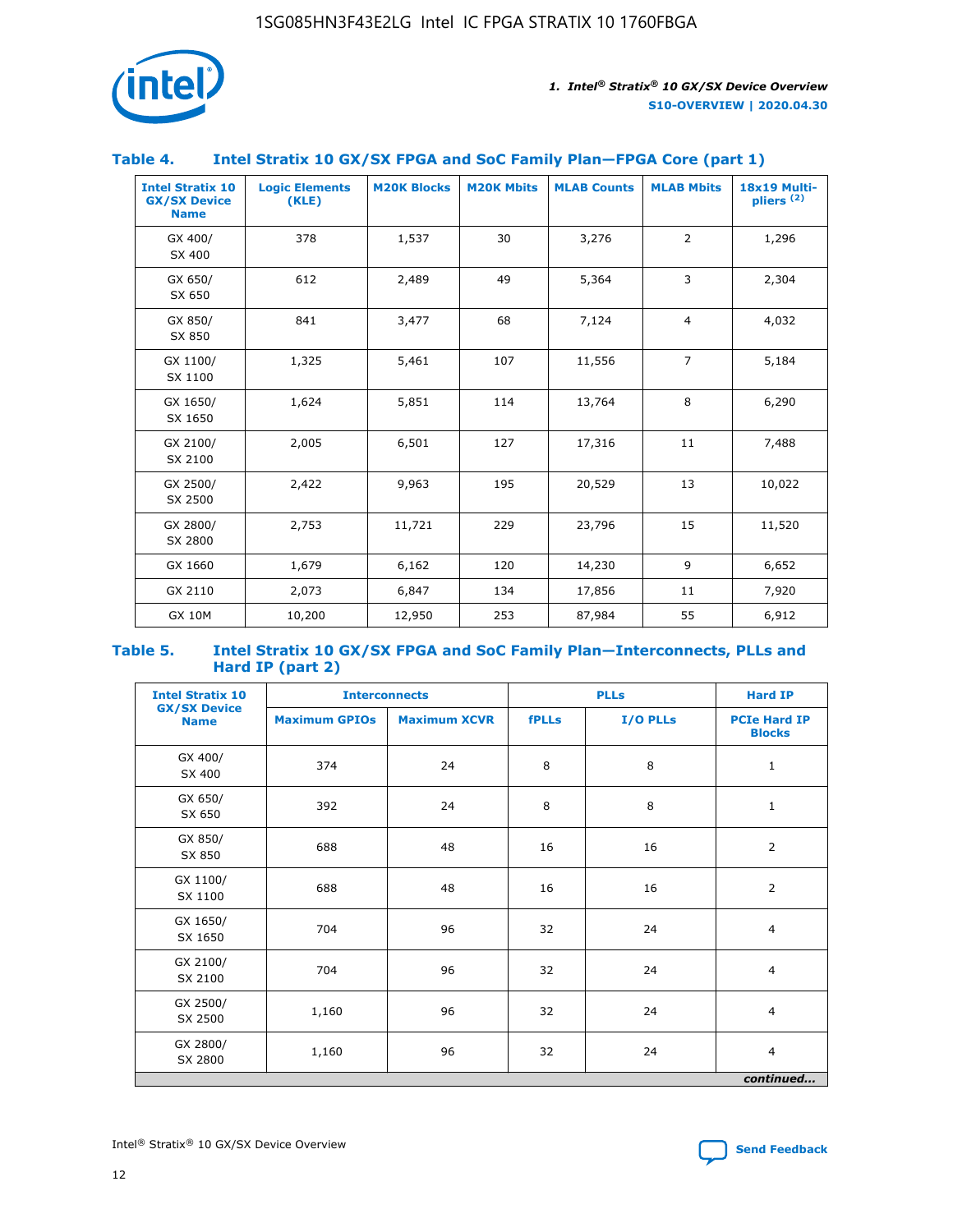

| <b>Intel Stratix 10</b>            | <b>Interconnects</b> |                     | <b>PLLs</b>  |                 | <b>Hard IP</b>                       |
|------------------------------------|----------------------|---------------------|--------------|-----------------|--------------------------------------|
| <b>GX/SX Device</b><br><b>Name</b> | <b>Maximum GPIOs</b> | <b>Maximum XCVR</b> | <b>fPLLs</b> | <b>I/O PLLs</b> | <b>PCIe Hard IP</b><br><b>Blocks</b> |
| GX 1660                            | 688                  | 48                  | 16           | 16              |                                      |
| GX 2110                            | 688                  | 48                  | 16           | 16              |                                      |
| <b>GX 10M</b>                      | 2,304                | 48                  | 24           | 48              | 4                                    |

#### **Table 6. Intel Stratix 10 GX/SX FPGA and SoC Family Package Plan**

Cell legend: General Purpose I/Os, High-Voltage I/Os, LVDS Pairs, Transceivers (3) (4) (5) (6) (7) (8)

| <b>Intel Stratix 10</b><br><b>GX/SX Device</b><br><b>Name</b> | F1152<br><b>HF35</b><br>$(35x35 \text{ mm}^2)$ | F1760<br><b>NF43</b><br>(42.5x42.5<br>$mm2$ ) | F2397<br><b>UF50</b><br>$(50x50 \text{ mm}^2)$ | F2912<br><b>HF55</b><br>$(55x55$ mm <sup>2</sup> ) | F4938<br><b>NF74</b><br>$(70x74)$ mm <sup>2</sup> |
|---------------------------------------------------------------|------------------------------------------------|-----------------------------------------------|------------------------------------------------|----------------------------------------------------|---------------------------------------------------|
| GX 400/<br>SX 400                                             | 374, 56, 120, 24 <sup>(9)</sup>                | $\overline{\phantom{a}}$                      | $\overline{\phantom{a}}$                       | ۰                                                  |                                                   |
| GX 650/<br>SX 650                                             | 392, 8, 192, 24                                | $\overline{\phantom{a}}$                      | $\overline{\phantom{a}}$                       |                                                    |                                                   |
| GX 850/<br>SX 850                                             | ۰.                                             | 688, 16, 336, 48                              |                                                |                                                    |                                                   |
| GX 1100/<br>SX 1100                                           |                                                | 688, 16, 336, 48                              |                                                |                                                    |                                                   |
| GX 1650/<br>SX 1650                                           |                                                | 688, 16, 336, 48                              | 704, 32, 336, 96                               |                                                    |                                                   |
| GX 2100/<br>SX 2100                                           | -                                              | 688, 16, 336, 48                              | 704, 32, 336, 96                               | $\overline{\phantom{a}}$                           |                                                   |
| GX 2500/<br>SX 2500                                           |                                                | 688, 16, 336, 48                              | 704, 32, 336, 96                               | 1160, 8, 576, 24                                   |                                                   |
| GX 2800/                                                      | -                                              | 688, 16, 336, 48                              | 704, 32, 336, 96                               | 1160, 8, 576, 24                                   | $\overline{\phantom{a}}$<br>continued             |

- (3) All packages are ball grid arrays with 1.0 mm pitch.
- (4) High-Voltage I/O pins are used for 3 V and 2.5 V interfacing.
- $(5)$  Each LVDS pair can be configured as either a differential input or a differential output.
- (6) High-Voltage I/O pins and LVDS pairs are included in the General Purpose I/O count. Transceivers are counted separately.
- $(7)$  Each package column offers pin migration (common circuit board footprint) for all devices in the column.
- $(8)$  Intel Stratix 10 GX devices are pin migratable with Intel Stratix 10 SX devices in the same package.
- $(9)$  The Intel Stratix 10 SX/GX 400 device has a level shifter, and this imposes some restrictions on the number of LVDS pairs and I/O banks available (see "Intel Stratix 10 SX/GX 400 Device Level Shifter Details").

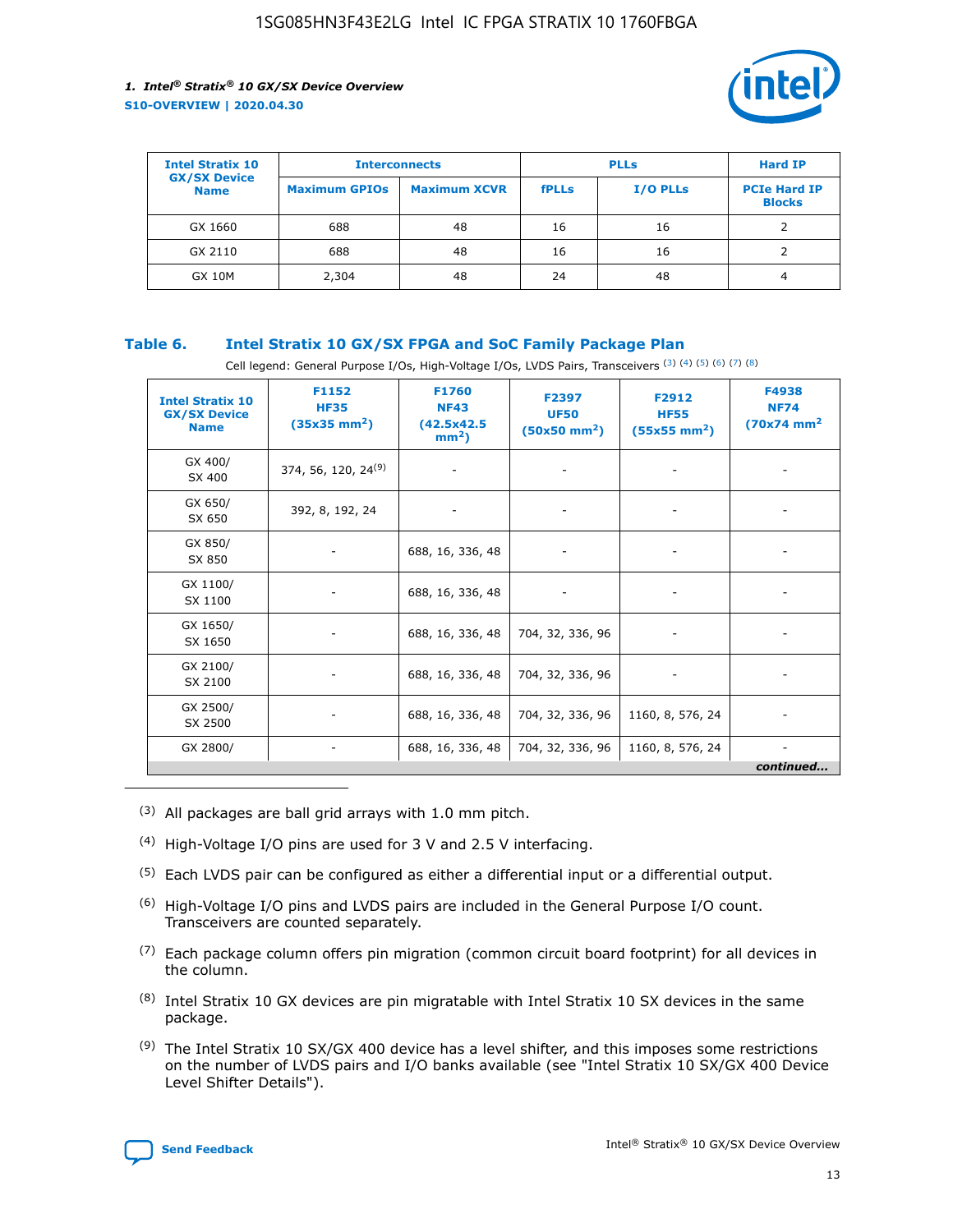

| <b>Intel Stratix 10</b><br><b>GX/SX Device</b><br><b>Name</b> | F1152<br><b>HF35</b><br>$(35x35 \text{ mm}^2)$ | F1760<br><b>NF43</b><br>(42.5x42.5<br>$mm2$ ) | F2397<br><b>UF50</b><br>$(50x50 \text{ mm}^2)$ | F2912<br><b>HF55</b><br>$(55x55$ mm <sup>2</sup> ) | F4938<br><b>NF74</b><br>$(70x74)$ mm <sup>2</sup> |
|---------------------------------------------------------------|------------------------------------------------|-----------------------------------------------|------------------------------------------------|----------------------------------------------------|---------------------------------------------------|
| SX 2800                                                       |                                                |                                               |                                                |                                                    |                                                   |
| GX 1660                                                       | ٠                                              | 688, 16, 336, 48                              | ٠                                              |                                                    |                                                   |
| GX 2110                                                       |                                                | 688, 16, 336, 48                              | $\overline{\phantom{a}}$                       |                                                    |                                                   |
| <b>GX 10M</b>                                                 | ۰                                              | -                                             | -                                              |                                                    | 2304, 32, 1152,<br>48                             |





# **1.6. Intel Hyperflex Core Architecture**

Intel Stratix 10 FPGAs and SoCs are based on a core fabric featuring the new Intel Hyperflex core architecture. The Intel Hyperflex core architecture delivers 2X the clock frequency performance and up to 70% lower power compared to previous generation high-end FPGAs. Along with this performance breakthrough, the Intel Hyperflex core architecture delivers a number of advantages including:

- **Higher Throughput**—Capitalizes on 2X core clock frequency performance to obtain throughput breakthroughs
- **Improved Power Efficiency**—Uses reduced IP size, enabled by Intel Hyperflex, to consolidate designs which previously spanned multiple devices into a single device, thereby reducing power by up to 70% versus previous generation devices
- **Greater Design Functionality**—Uses faster clock frequency to reduce bus widths and reduce IP size, freeing up additional FPGA resources to add greater functionality
- **Increased Designer Productivity**—Boosts performance with less routing congestion and fewer design iterations using Hyper-Aware design tools, obtaining greater timing margin for more rapid timing closure

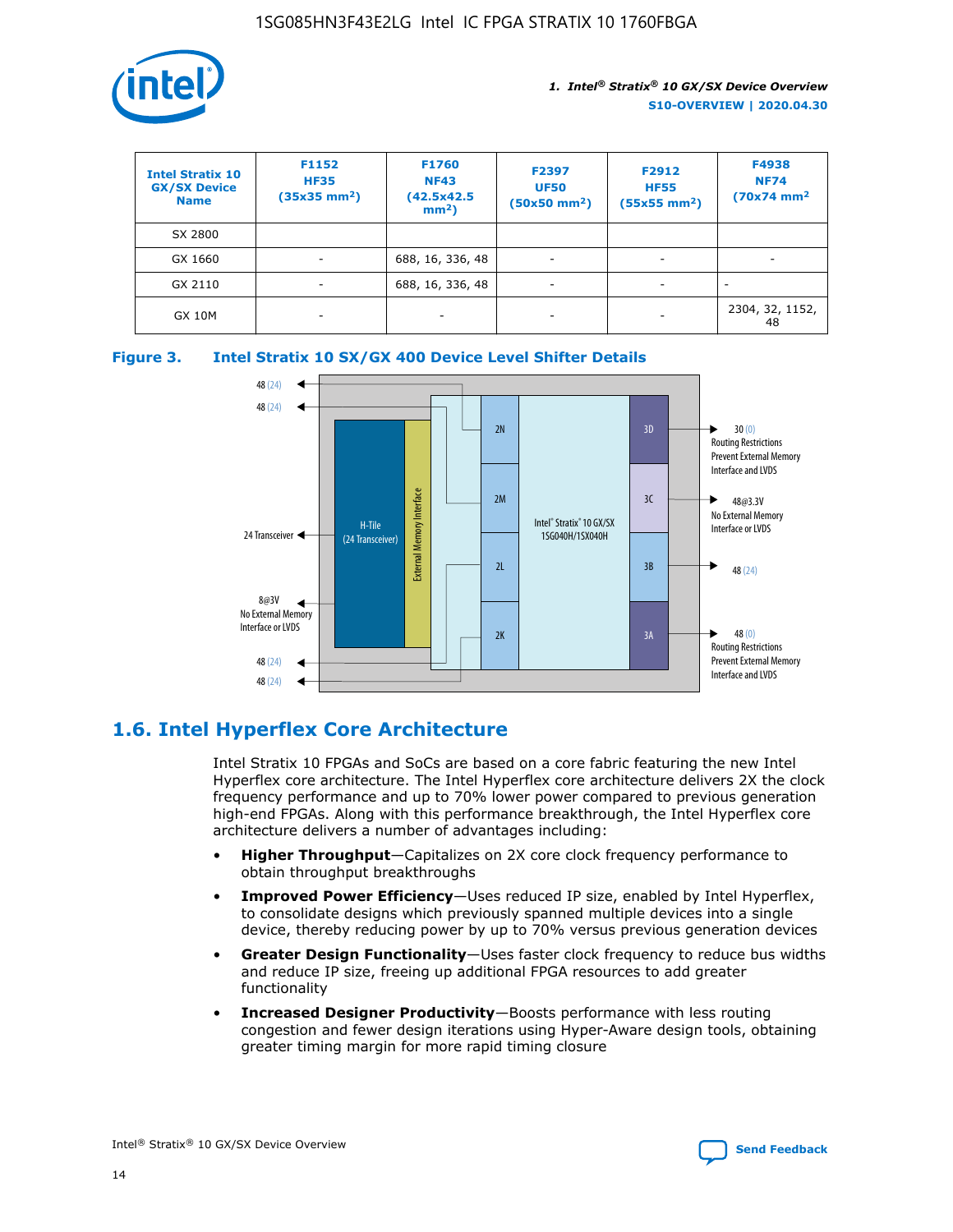

In addition to the traditional user registers found in the Adaptive Logic Modules (ALM), the Intel Hyperflex core architecture introduces additional bypassable registers everywhere throughout the fabric of the FPGA. These additional registers, called Hyper-Registers are available on every interconnect routing segment and at the inputs of all functional blocks.

#### **Figure 4. Bypassable Hyper-Register**



The Hyper-Registers enable the following key design techniques to achieve the 2X core performance increases:

- Fine grain Hyper-Retiming to eliminate critical paths
- Zero latency Hyper-Pipelining to eliminate routing delays
- Flexible Hyper-Optimization for best-in-class performance

By implementing these techniques in your design, the Hyper-Aware design tools automatically make use of the Hyper-Registers to achieve maximum core clock frequency.



#### **Figure 5. Intel Hyperflex Core Architecture**

New Hyper-Registers throughout the core fabric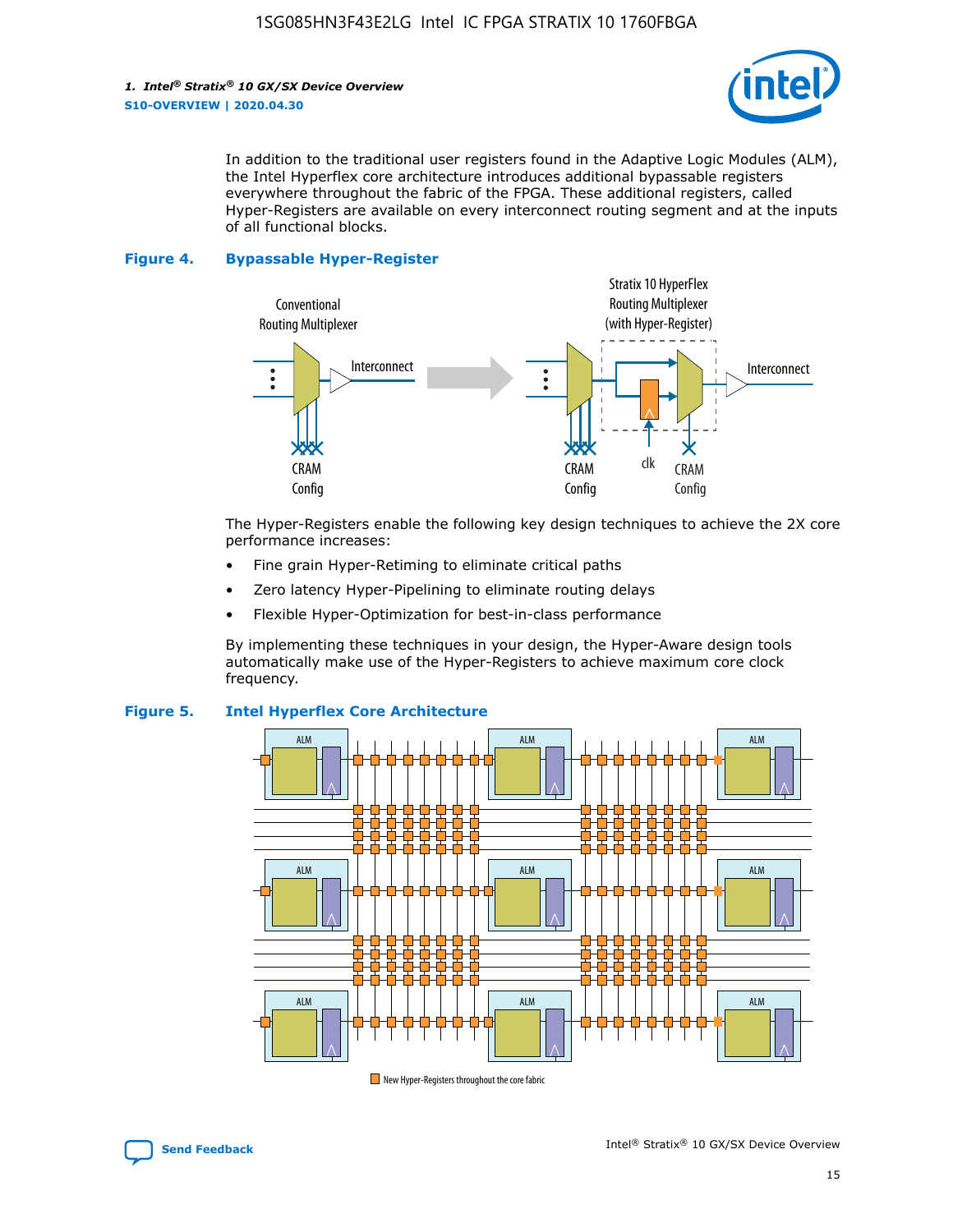

# **1.7. Heterogeneous 3D SiP Transceiver Tiles**

Intel Stratix 10 FPGAs and SoCs feature power efficient, high bandwidth, low latency transceivers. The transceivers are implemented on heterogeneous 3D System-in-Package (SiP) transceiver tiles, each containing 24 full-duplex transceiver channels. In addition to providing a high-performance transceiver solution to meet current connectivity needs, this allows for future flexibility and scalability as data rates, modulation schemes, and protocol IPs evolve.

#### **Figure 6. Monolithic Core Fabric and Heterogeneous 3D SiP Transceiver Tiles**



#### **Figure 7. Dual Core Fabric and Heterogeneous 3D SiP Transceiver Tiles (for the Intel Stratix 10 GX 10M Variant Only)**



Each transceiver tile contains:

- 24 full-duplex transceiver channels (PMA and PCS) $(10)$
- Reference clock distribution network
- Transmit PLLs
- High-speed clocking and bonding networks
- One instance of PCI Express hard IP

 $(10)$  12 full-duplex transceiver channels for the Intel Stratix 10 GX 10M variant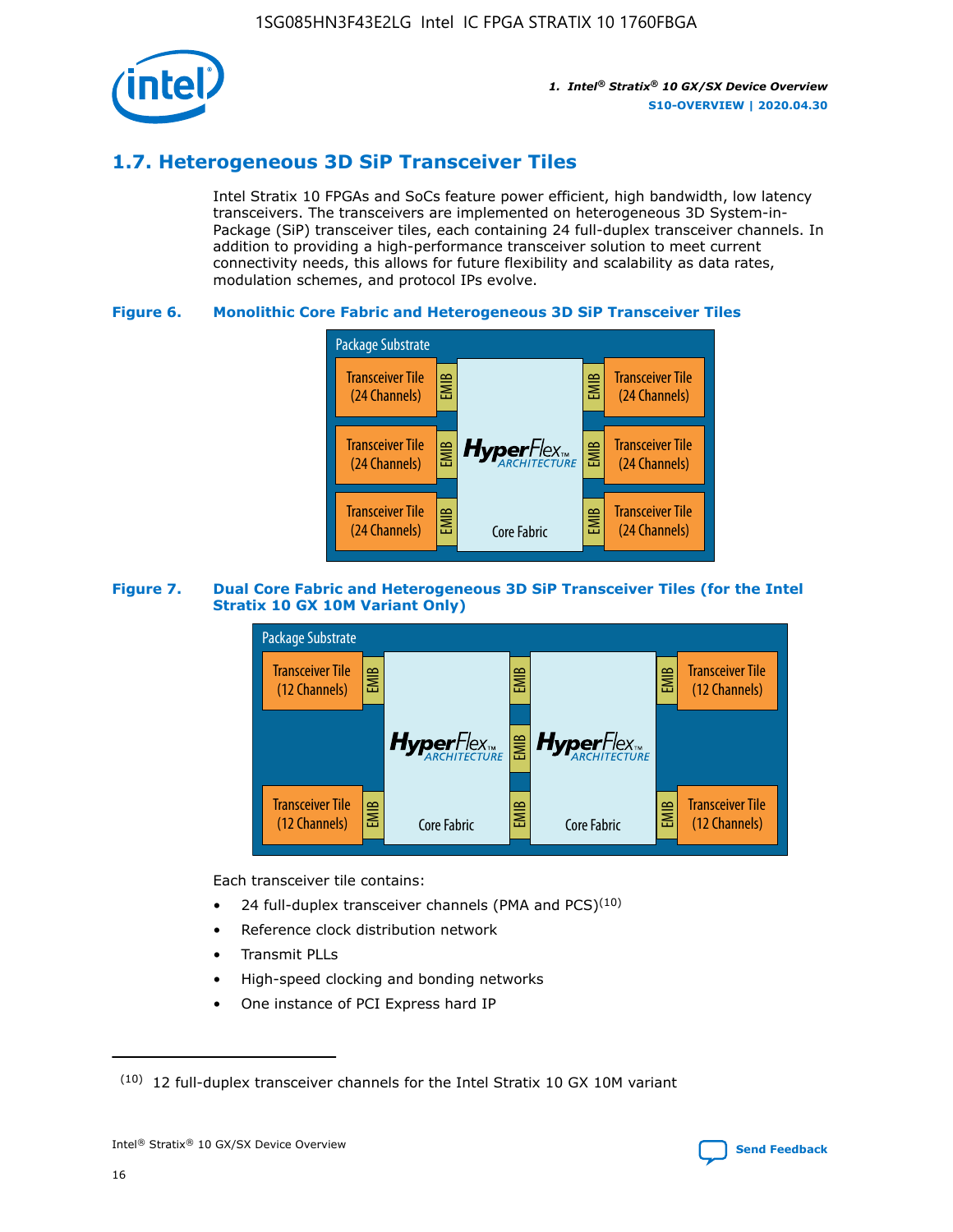



#### **Figure 8. Heterogeneous 3D SiP Transceiver Tile Architecture**

# **1.8. Intel Stratix 10 Transceivers**

Intel Stratix 10 devices offer up to 96 total full-duplex transceiver channels. These channels provide continuous data rates from 1 Gbps to 28.3 Gbps for chip-to-chip, chip-to-module, and backplane applications. In each device,two thirds of the transceivers can be configured up to the maximum data rate of 28.3 Gbps to drive 100G interfaces and C form-factor pluggable CFP2/CFP4 optical modules. For longerreach backplane driving applications, advanced adaptive equalization circuits are used to equalize over 30 dB of system loss.

All transceiver channels feature a dedicated Physical Medium Attachment (PMA) and a hardened Physical Coding Sublayer (PCS).

- The PMA provides primary interfacing capabilities to physical channels.
- The PCS typically handles encoding/decoding, word alignment, and other preprocessing functions before transferring data to the FPGA core fabric.

Within each transceiver tile, the transceivers are arranged in four banks of six PMA-PCS groups. A wide variety of bonded and non-bonded data rate configurations are possible within each bank, and within each tile, using a highly configurable clock distribution network.

#### **1.8.1. PMA Features**

PMA channels are comprised of transmitter (TX), receiver (RX), and high speed clocking resources.

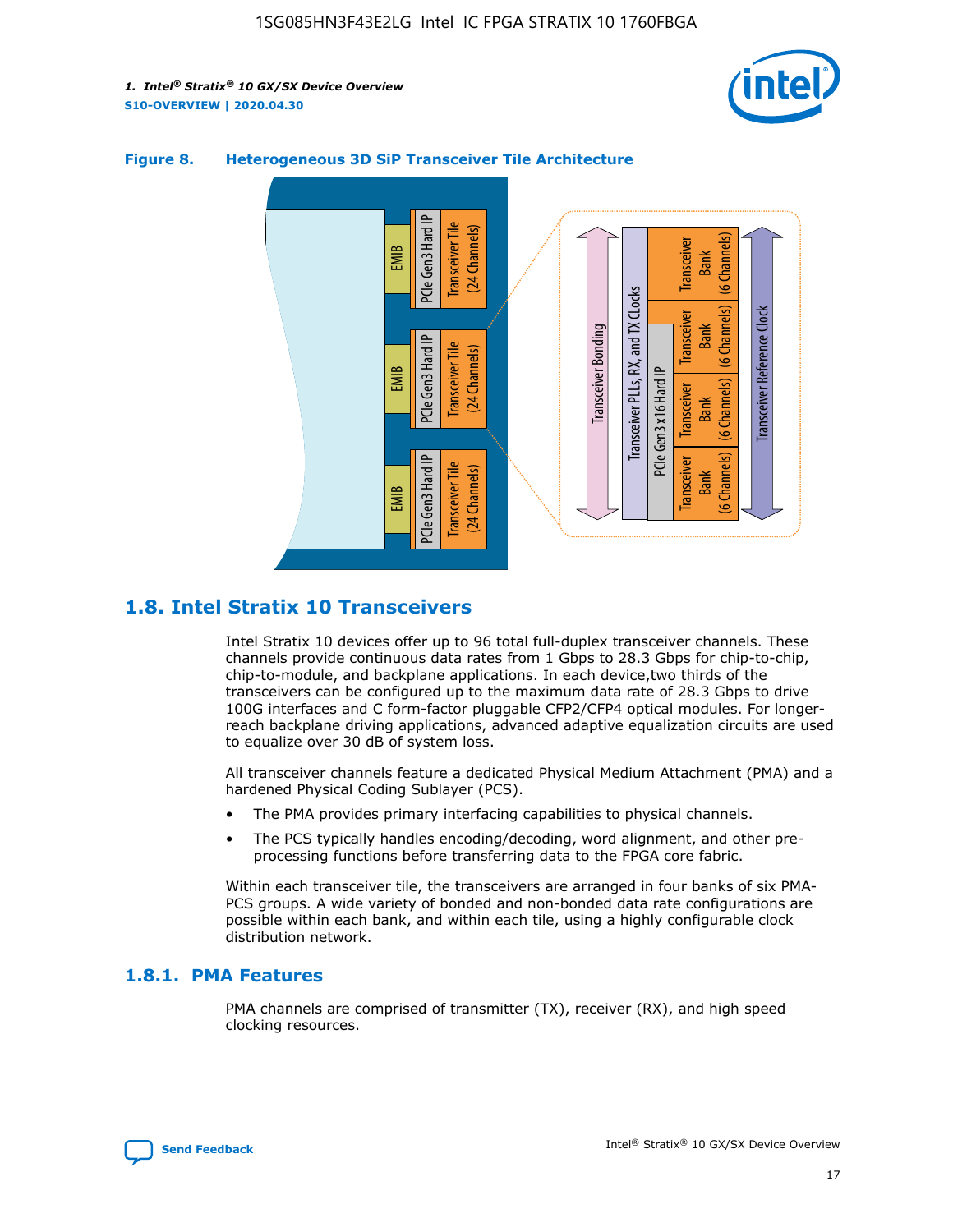

Intel Stratix 10 device features provide exceptional signal integrity at data rates up to 28.3 Gbps. Clocking options include ultra-low jitter LC tank-based (ATX) PLLs with optional fractional synthesis capability, channel PLLs operating as clock multiplier units (CMUs), and fractional synthesis PLLs (fPLLs).

- **ATX PLL**—can be configured in integer mode, or optionally, in a new fractional synthesis mode. Each ATX PLL spans the full frequency range of the supported data rate range providing a stable, flexible clock source with the lowest jitter.
- **CMU PLL**—when not being used as a transceiver, select PMA channels can be configured as channel PLLs operating as CMUs to provide an additional master clock source within the transceiver bank.
- **fPLL**—In addition, dedicated fPLLs are available with precision frequency synthesis capabilities. fPLLs can be used to synthesize multiple clock frequencies from a single reference clock source and replace multiple reference oscillators for multiprotocol and multi-rate applications.

On the receiver side, each PMA has an independent channel PLL that allows analog tracking for clock-data recovery. Each PMA also has advanced equalization circuits that compensate for transmission losses across a wide frequency spectrum.

- **Variable Gain Amplifier (VGA)**—to optimize the receiver's dynamic range
- **Continuous Time Linear Equalizer (CTLE)**—to compensate for channel losses with lowest power dissipation
- **Decision Feedback Equalizer (DFE)**—to provide additional equalization capability on backplanes even in the presence of crosstalk and reflections
- **On-Die Instrumentation (ODI)**—to provide on-chip eye monitoring capabilities (Eye Viewer). This capability helps to optimize link equalization parameters during board bring-up and supports in-system link diagnostics and equalization margin testing

#### **Figure 9. Intel Stratix 10 Receiver Block Features**



All link equalization parameters feature automatic adaptation using the new Advanced Digital Adaptive Parametric Tuning (ADAPT) circuit. This circuit is used to dynamically set DFE tap weights, adjust CTLE parameters, and optimize VGA gain and threshold voltage. Finally, optimal and consistent signal integrity is ensured by using the new



Intel<sup>®</sup> Stratix<sup>®</sup> 10 GX/SX Device Overview **[Send Feedback](mailto:FPGAtechdocfeedback@intel.com?subject=Feedback%20on%20Intel%20Stratix%2010%20GX/SX%20Device%20Overview%20(S10-OVERVIEW%202020.04.30)&body=We%20appreciate%20your%20feedback.%20In%20your%20comments,%20also%20specify%20the%20page%20number%20or%20paragraph.%20Thank%20you.)** Send Feedback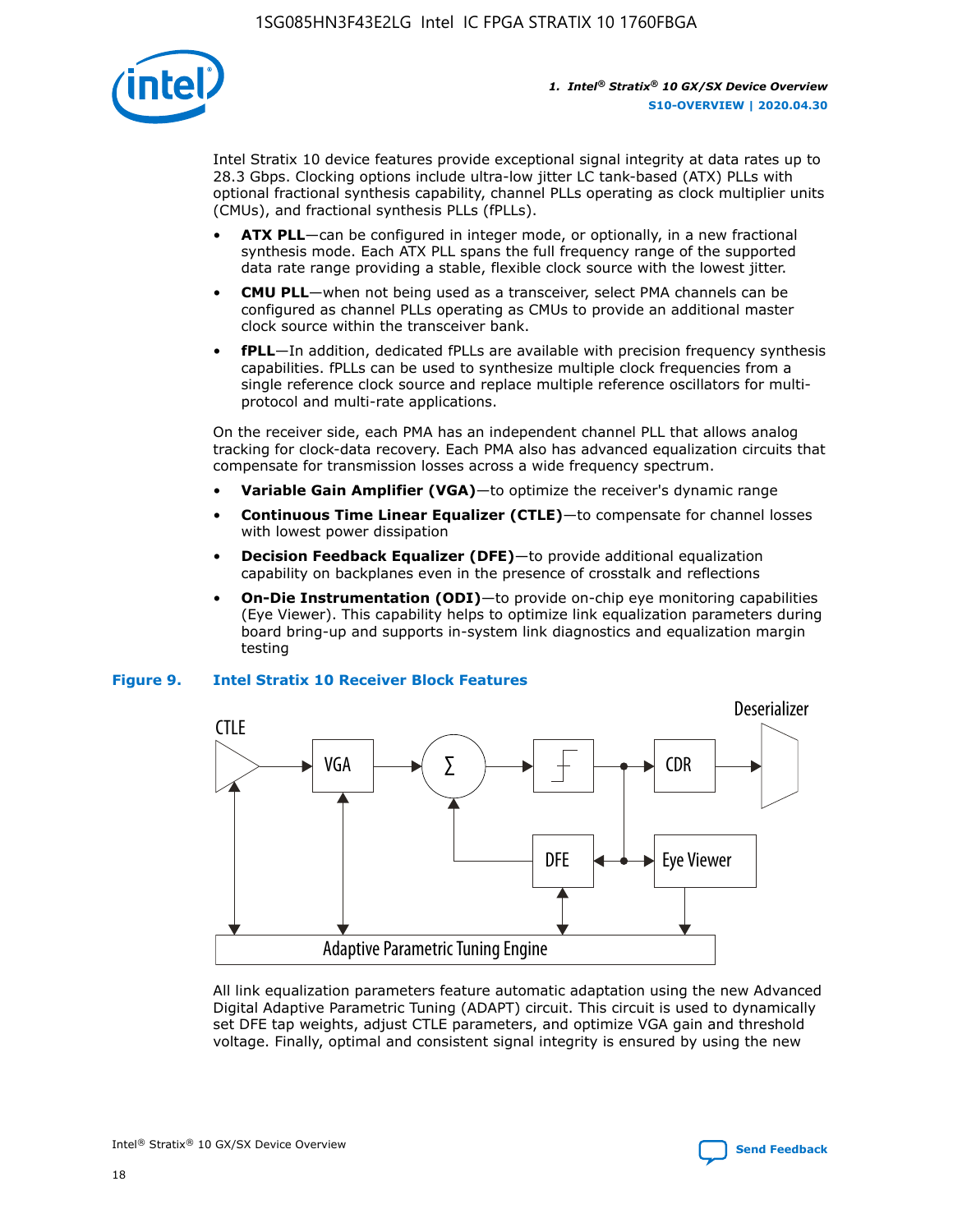

hardened Precision Signal Integrity Calibration Engine (PreSICE) to automatically calibrate all transceiver circuit blocks on power-up. This gives the most link margin and ensures robust, reliable, and error-free operation.

#### **Table 7. Transceiver PMA Features**

| <b>Feature</b>                                                       | <b>Capability</b>                                                                                                                                                                                         |
|----------------------------------------------------------------------|-----------------------------------------------------------------------------------------------------------------------------------------------------------------------------------------------------------|
| Chip-to-Chip Data Rates                                              | 1 Gbps (11) to 28.3 Gbps (Intel Stratix 10 GX/SX devices)                                                                                                                                                 |
| <b>Backplane Support</b>                                             | Drive backplanes at data rates up to 28.3 Gbps, including 10GBASE-KR compliance                                                                                                                           |
| Optical Module Support                                               | SFP+/SFP, XFP, CXP, QSFP/QSFP28, QSFPDD, CFP/CFP2/CFP4                                                                                                                                                    |
| Cable Driving Support                                                | SFP+ Direct Attach, PCI Express over cable, eSATA                                                                                                                                                         |
| <b>Transmit Pre-Emphasis</b>                                         | 5-tap transmit pre-emphasis and de-emphasis to compensate for system channel loss                                                                                                                         |
| Continuous Time Linear<br>Equalizer (CTLE)                           | Dual mode, high-gain, and high-data rate, linear receive equalization to compensate for<br>system channel loss                                                                                            |
| Decision Feedback Equalizer<br>(DFE)                                 | 15 fixed tap DFE to equalize backplane channel loss in the presence of crosstalk and noisy<br>environments                                                                                                |
| Advanced Digital Adaptive<br>Parametric Tuning (ADAPT)               | Fully digital adaptation engine to automatically adjust all link equalization parameters-<br>including CTLE, DFE, and VGA blocks—that provide optimal link margin without intervention<br>from user logic |
| Precision Signal Integrity<br>Calibration Engine (PreSICE)           | Hardened calibration controller to quickly calibrate all transceiver control parameters on<br>power-up, which provides the optimal signal integrity and jitter performance                                |
| <b>ATX Transmit PLLs</b>                                             | Low jitter ATX (inductor-capacitor) transmit PLLs with continuous tuning range to cover a<br>wide range of standard and proprietary protocols, with optional fractional frequency<br>synthesis capability |
| <b>Fractional PLLs</b>                                               | On-chip fractional frequency synthesizers to replace on-board crystal oscillators and reduce<br>system cost                                                                                               |
| Digitally Assisted Analog<br>CDR.                                    | Superior jitter tolerance with fast lock time                                                                                                                                                             |
| On-Die Instrumentation-<br>Eye Viewer and Jitter Margin<br>Tool      | Simplify board bring-up, debug, and diagnostics with non-intrusive, high-resolution eye<br>monitoring (Eye Viewer). Also inject jitter from transmitter to test link margin in system.                    |
| Dynamic Reconfiguration                                              | Allows for independent control of each transceiver channel Avalon memory-mapped<br>interface for the most transceiver flexibility.                                                                        |
| Multiple PCS-PMA and PCS-<br>Core to FPGA fabric interface<br>widths | 8, 10, 16, 20, 32, 40, or 64 bit interface widths for flexibility of deserialization width,<br>encoding, and reduced latency                                                                              |

### **1.8.2. PCS Features**

Intel Stratix 10 PMA channels interface with core logic through configurable and bypassable PCS interface layers.

The PCS contains multiple gearbox implementations to decouple the PMA and PCS interface widths. This feature provides the flexibility to implement a wide range of applications with 8, 10, 16, 20, 32, 40, or 64 bit interface width between each transceiver and the core logic.

 $(11)$  Stratix 10 transceivers can support data rates below 1 Gbps with over sampling.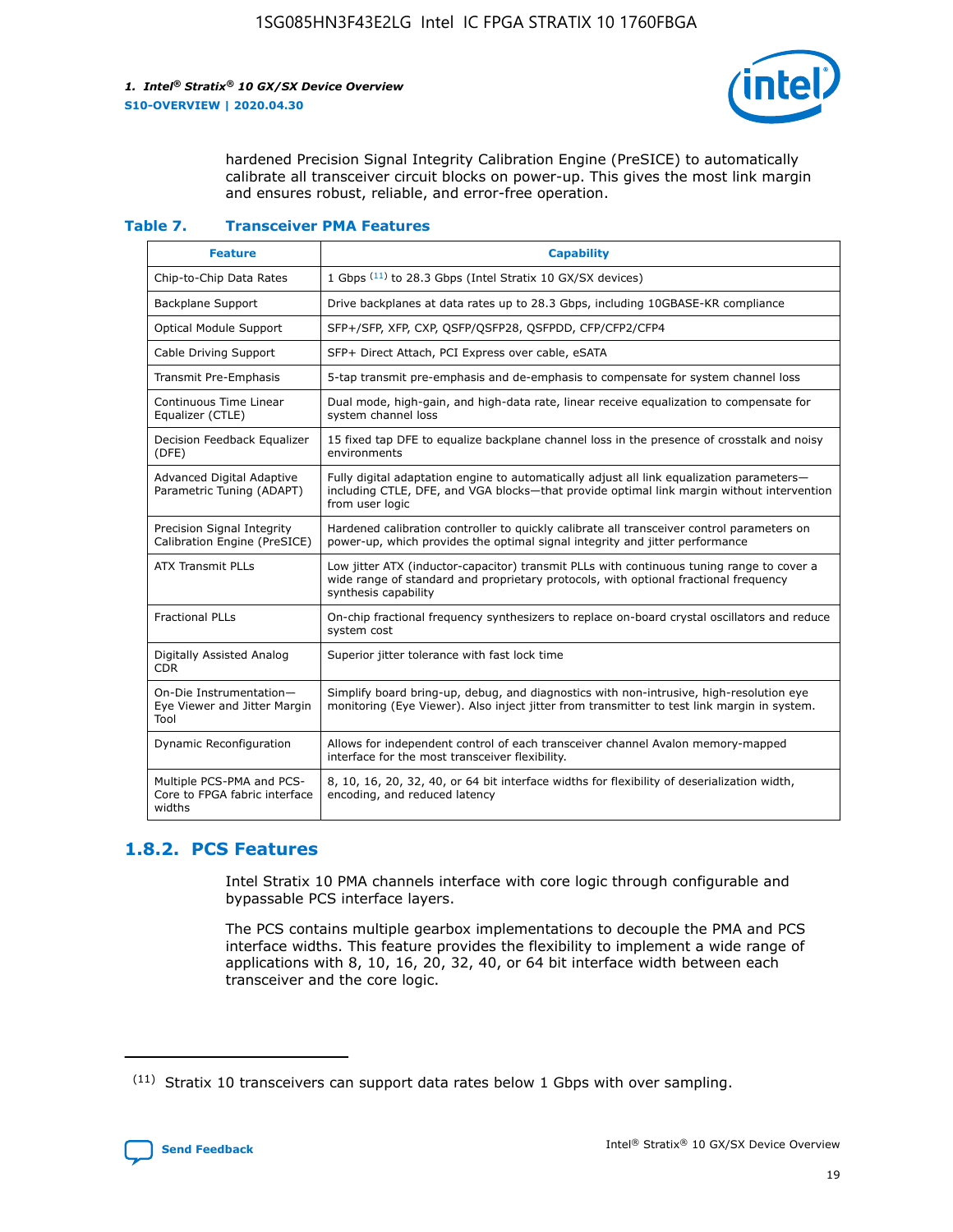

The PCS also contains hard IP to support a variety of standard and proprietary protocols across a wide range of data rates and encoding schemes. The Standard PCS mode provides support for 8B/10B encoded applications up to 12.5 Gbps. The Enhanced PCS mode supports 64B/66B and 64B/67B encoded applications up to 17.4 Gbps. The enhanced PCS mode also includes an integrated 10GBASE-KR/40GBASE-KR4 Forward Error Correction (FEC) circuit. For highly customized implementations, a PCS Direct mode provides an interface up to 64 bits wide to allow for custom encoding and support for data rates up to 28.3 Gbps.

For more information about the PCS-Core interface or the double rate transfer mode, refer to the *Intel Stratix 10 L- and H-Tile Transceiver PHY User Guide*, and the *Intel Stratix 10 E-Tile Transceiver PHY User Guide*.

| <b>PCS Protocol</b><br><b>Support</b>           | Data Rate (Gbps) | <b>Transmitter Data Path</b>                                                                                                                                              | <b>Receiver Data Path</b>                                                                                                                                                                                      |
|-------------------------------------------------|------------------|---------------------------------------------------------------------------------------------------------------------------------------------------------------------------|----------------------------------------------------------------------------------------------------------------------------------------------------------------------------------------------------------------|
| Standard PCS                                    | 1 to 12.5        | Phase compensation FIFO, byte<br>serializer, 8B/10B encoder, bit-slipper,<br>channel bonding                                                                              | Rate match FIFO, word-aligner, 8B/10B<br>decoder, byte deserializer, byte<br>ordering                                                                                                                          |
| PCI Express<br>Gen1/Gen2 x1,<br>x2, x4, x8, x16 | $2.5$ and $5.0$  | Same as Standard PCS plus PIPE 2.0<br>interface to core                                                                                                                   | Same as Standard PCS plus PIPE 2.0<br>interface to core                                                                                                                                                        |
| PCI Express Gen3<br>x1, x2, x4, x8,<br>x16      | 8.0              | Phase compensation FIFO, byte<br>serializer, encoder, scrambler, bit-<br>slipper, gear box, channel bonding, and<br>PIPE 3.0 interface to core, auto speed<br>negotiation | Rate match FIFO (0-600 ppm mode),<br>word-aligner, decoder, descrambler,<br>phase compensation FIFO, block sync,<br>byte deserializer, byte ordering, PIPE<br>3.0 interface to core, auto speed<br>negotiation |
| CPRI                                            | 0.6144 to 9.8    | Same as Standard PCS plus<br>deterministic latency serialization                                                                                                          | Same as Standard PCS plus<br>deterministic latency deserialization                                                                                                                                             |
| <b>Enhanced PCS</b>                             | 2.5 to 17.4      | FIFO, channel bonding, bit-slipper, and<br>gear box                                                                                                                       | FIFO, block sync, bit-slipper, and gear<br>box                                                                                                                                                                 |
| 10GBASE-R                                       | 10.3125          | FIFO, 64B/66B encoder, scrambler,<br>FEC, and gear box                                                                                                                    | FIFO, 64B/66B decoder, descrambler,<br>block sync, FEC, and gear box                                                                                                                                           |
| Interlaken                                      | 4.9 to 17.4      | FIFO, channel bonding, frame<br>generator, CRC-32 generator,<br>scrambler, disparity generator, bit-<br>slipper, and gear box                                             | FIFO, CRC-32 checker, frame sync,<br>descrambler, disparity checker, block<br>sync, and gear box                                                                                                               |
| SFI-S/SFI-5.2                                   | 11.3             | FIFO, channel bonding, bit-slipper, and<br>gear box                                                                                                                       | FIFO, bit-slipper, and gear box                                                                                                                                                                                |
| <b>IEEE 1588</b>                                | 1.25 to 10.3125  | FIFO (fixed latency), 64B/66B encoder,<br>scrambler, and gear box                                                                                                         | FIFO (fixed latency), 64B/66B decoder,<br>descrambler, block sync, and gear box                                                                                                                                |
| SDI                                             | up to 12.5       | FIFO and gear box                                                                                                                                                         | FIFO, bit-slipper, and gear box                                                                                                                                                                                |
| GigE                                            | 1.25             | Same as Standard PCS plus GigE state<br>machine                                                                                                                           | Same as Standard PCS plus GigE state<br>machine                                                                                                                                                                |
| <b>PCS Direct</b>                               | up to 28.3       | Custom                                                                                                                                                                    | Custom                                                                                                                                                                                                         |

#### **Table 8. Transceiver PCS Features**

#### **Related Information**

[Intel Stratix 10 L- and H-Tile Transceiver PHY User Guide](https://www.altera.com/documentation/wry1479165198810.html)

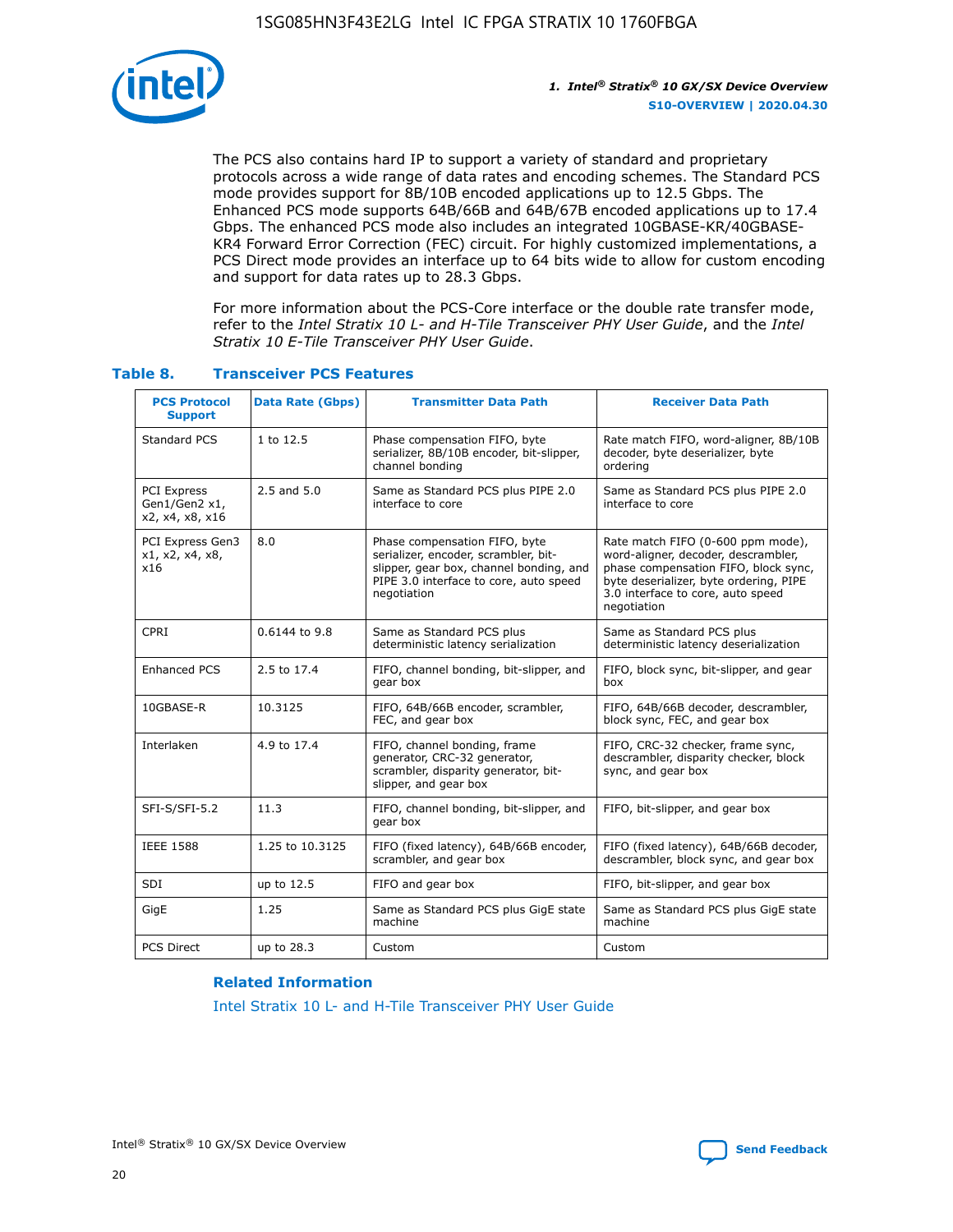

# **1.9. PCI Express Gen1/Gen2/Gen3 Hard IP**

Intel Stratix 10 devices contain embedded PCI Express hard IP designed for performance, ease-of-use, increased functionality, and designer productivity.

The PCI Express hard IP consists of the PHY, Data Link, and Transaction layers. It also supports PCI Express Gen1/Gen2/Gen3 end point and root port, in x1/x2/x4/x8/x16 lane configurations. The PCI Express hard IP is capable of operating independently from the core logic (autonomous mode). This feature allows the PCI Express link to power up and complete link training in less than 100 ms, while the rest of the device is still in the process of being configured. The hard IP also provides added functionality, which makes it easier to support emerging features such as Single Root I/O Virtualization (SR-IOV) and optional protocol extensions.

The PCI Express hard IP has improved end-to-end data path protection using Error Checking and Correction (ECC). In addition, the hard IP supports configuration of the device via protocol (CvP) across the PCI Express bus at Gen1/Gen2/Gen3 rates.

# **1.10. Interlaken PCS Hard IP**

Intel Stratix 10 devices have integrated Interlaken PCS hard IP supporting rates up to 17.4 Gbps per lane.

The Interlaken PCS hard IP is based on the proven functionality of the PCS developed for Intel's previous generation FPGAs, which has demonstrated interoperability with Interlaken ASSP vendors and third-party IP suppliers. The Interlaken PCS hard IP is present in every transceiver channel in Intel Stratix 10 devices.

# **1.11. 10G Ethernet Hard IP**

Intel Stratix 10 devices include IEEE 802.3 10-Gbps Ethernet (10GbE) compliant 10GBASE-R PCS and PMA hard IP. The scalable 10GbE hard IP supports multiple independent 10GbE ports while using a single PLL for all the 10GBASE-R PCS instantiations, which saves on core logic resources and clock networks.

The integrated serial transceivers simplify multi-port 10GbE systems compared to 10 GbE Attachment Unit Interface (XAUI) interfaces that require an external XAUI-to-10G PHY. Furthermore, the integrated transceivers incorporate signal conditioning circuits, which enable direct connection to standard 10G XFP and SFP+ pluggable optical modules. The transceivers also support backplane Ethernet applications and include a hard 10GBASE-KR/40GBASE-KR4 Forward Error Correction (FEC) circuit that can be used for both 10G and 40G applications. The integrated 10G Ethernet hard IP and 10G transceivers save external PHY cost, board space and system power. The 10G Ethernet PCS hard IP and 10GBASE-KR FEC are present in every transceiver channel.

# **1.12. External Memory and General Purpose I/O**

Intel Stratix 10 devices offer substantial external memory bandwidth, with up to ten 72 bit wide DDR4 memory interfaces running at up to 2666 Mbps. For external memory interface and LVDS restrictions, see [AN 906: Intel Stratix 10 GX 400, SX 400,](https://www.intel.com/content/www/us/en/programmable/documentation/sjf1574667190623.html#bft1574667627484) [and TX 400 Routing and Designing Floorplan Guidelines.](https://www.intel.com/content/www/us/en/programmable/documentation/sjf1574667190623.html#bft1574667627484)

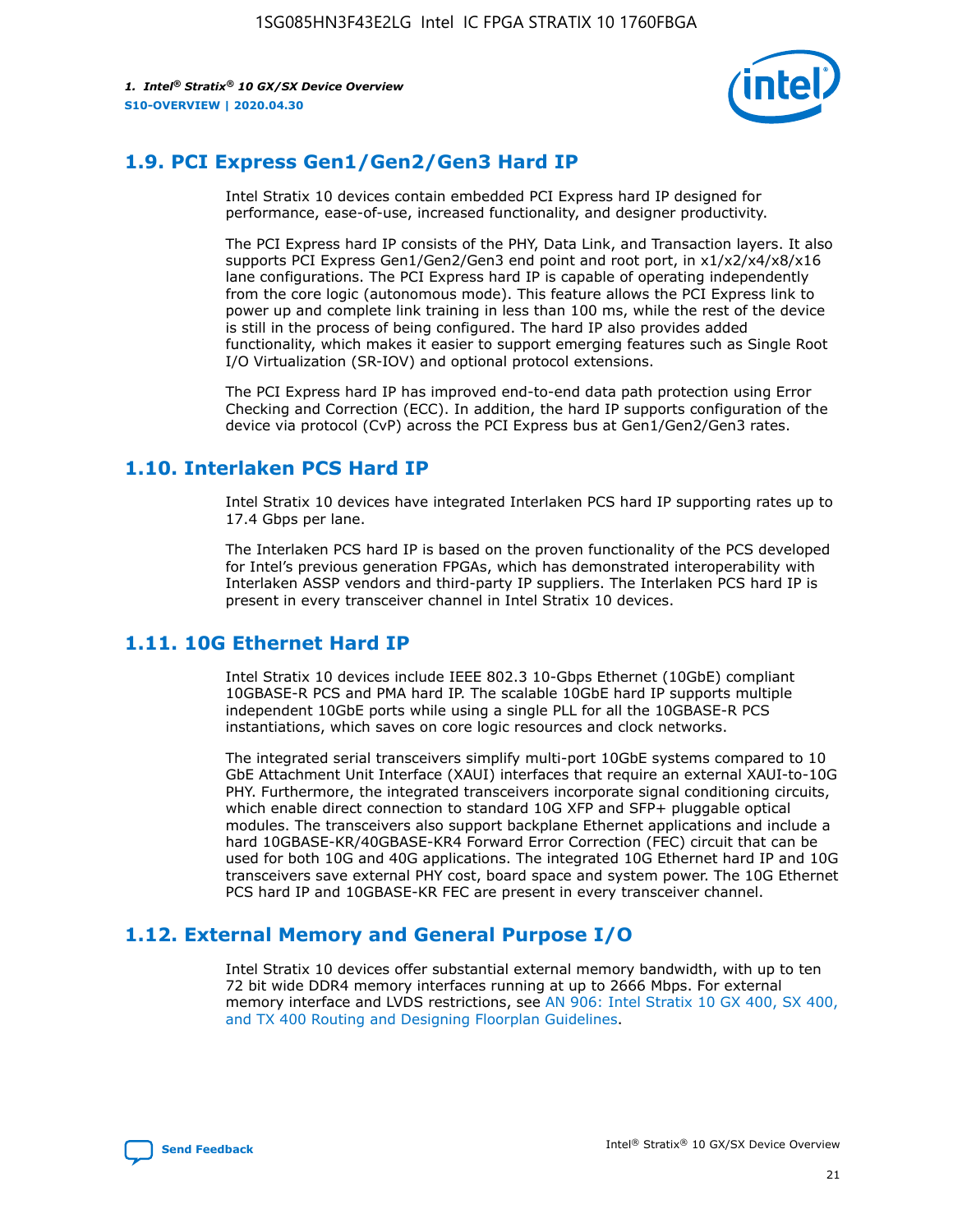

This bandwidth is provided along with the ease of design, lower power, and resource efficiencies of hardened high-performance memory controllers. The external memory interfaces can be configured up to a maximum width of 144 bits when using either hard or soft memory controllers.

#### **Figure 10. Hard Memory Controller**



Each I/O bank contains 48 general purpose I/Os and a high-efficiency hard memory controller capable of supporting many different memory types, each with different performance capabilities. The hard memory controller is also capable of being bypassed and replaced by a soft controller implemented in user logic. The I/Os each have a hardened double data rate (DDR) read/write path (PHY) capable of performing key memory interface functionality such as:

- Read/write leveling
- FIFO buffering to lower latency and improve margin
- Timing calibration
- On-chip termination

The timing calibration is aided by the inclusion of hard microcontrollers based on Intel's Nios® II technology, specifically tailored to control the calibration of multiple memory interfaces. This calibration allows the Intel Stratix 10 device to compensate for any changes in process, voltage, or temperature either within the Intel Stratix 10 device itself, or within the external memory device. The advanced calibration algorithms ensure maximum bandwidth and robust timing margin across all operating conditions.

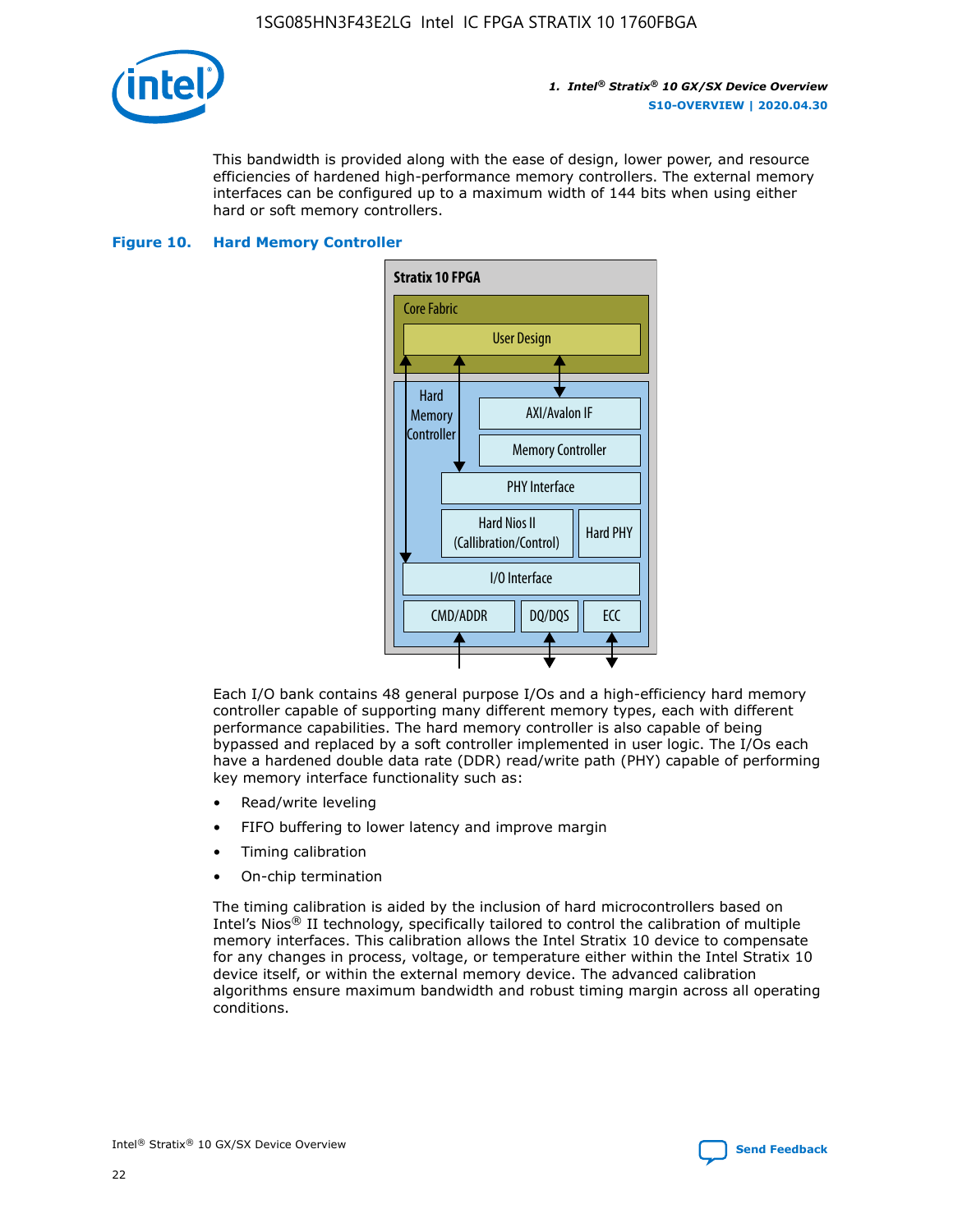

#### **Table 9. External Memory Interface Performance**

The listed speeds are for the 1-rank case.

| <b>Interface</b>     | <b>Controller Type</b> | <b>Performance</b><br>(maximum rate possible) |
|----------------------|------------------------|-----------------------------------------------|
| DDR4                 | Hard                   | 2666 Mbps                                     |
| DDR <sub>3</sub>     | Hard                   | 2133 Mbps                                     |
| QDRII+               | Soft                   | 1,100 Mtps                                    |
| <b>ODRII+ Xtreme</b> | Soft                   | 1,266 Mtps                                    |
| <b>ODRIV</b>         | Soft                   | 2,133 Mtps                                    |
| RLDRAM III           | Soft                   | 2400 Mbps                                     |
| <b>RLDRAM II</b>     | Soft                   | 533 Mbps                                      |

In addition to parallel memory interfaces, Intel Stratix 10 devices support serial memory technologies such as the Hybrid Memory Cube (HMC). The HMC is supported by the Intel Stratix 10 high-speed serial transceivers, which connect up to four HMC links, with each link running at data rates of 15 Gbps (HMC short reach specification).

Intel Stratix 10 devices also feature general purpose I/Os capable of supporting a wide range of single-ended and differential I/O interfaces. LVDS rates up to 1.6 Gbps are supported, with each pair of pins having both a differential driver and a differential input buffer. This enables configurable direction for each LVDS pair.

# **1.13. Adaptive Logic Module (ALM)**

Intel Stratix 10 devices use a similar adaptive logic module (ALM) as the previous generation Intel Arria 10 and Stratix V FPGAs, allowing for efficient implementation of logic functions and easy conversion of IP between the devices.

The ALM block diagram shown in the following figure has eight inputs with a fracturable look-up table (LUT), two dedicated embedded adders, and four dedicated registers.

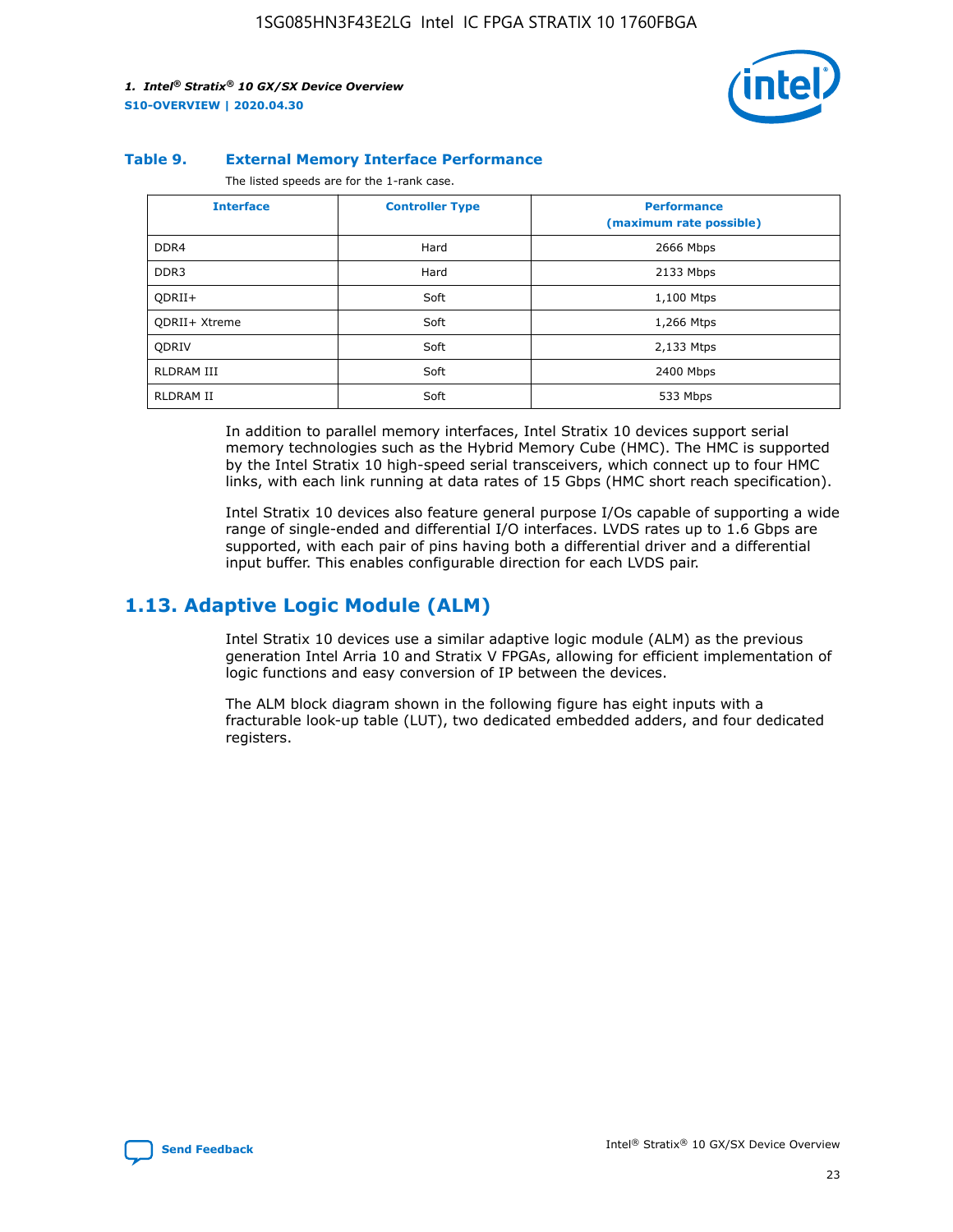

# Reg Reg 1 2 3 4 5 6 7 8 Reg Reg 4 Registers per ALM Full Adder Full Adder Adaptive LUT

#### **Figure 11. Intel Stratix 10 FPGA and SoC ALM Block Diagram**

Key features and capabilities of the ALM include:

- High register count with 4 registers per 8-input fracturable LUT, operating in conjunction with the new Intel Hyperflex architecture, enables Intel Stratix 10 devices to maximize core performance at very high core logic utilization
- Implements select 7-input logic functions, all 6-input logic functions, and two independent functions consisting of smaller LUT sizes (such as two independent 4 input LUTs) to optimize core logic utilization

The Intel Quartus Prime software takes advantage of the ALM logic structure to deliver the highest performance, optimal logic utilization, and lowest compile times. The Intel Quartus Prime software simplifies design reuse as it automatically maps legacy designs into the Intel Stratix 10 ALM architecture.

# **1.14. Core Clocking**

Core clocking in Intel Stratix 10 devices makes use of programmable clock tree synthesis.

This technique uses dedicated clock tree routing and switching circuits, and allows the Intel Quartus Prime software to create the exact clock trees required for your design. Clock tree synthesis minimizes clock tree insertion delay, reduces dynamic power dissipation in the clock tree and allows greater clocking flexibility in the core while still maintaining backwards compatibility with legacy global and regional clocking schemes.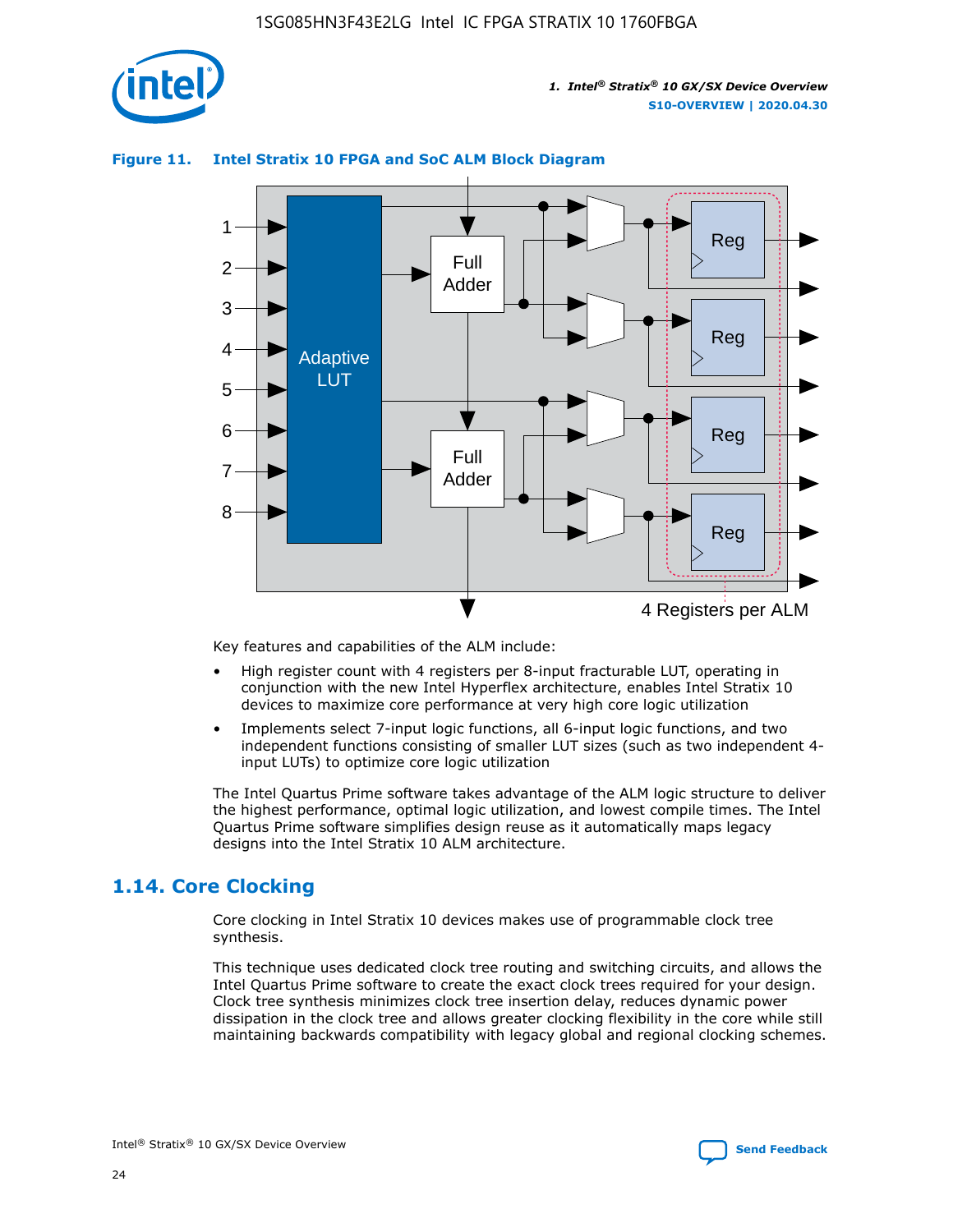

The core clock network in Intel Stratix 10 devices supports the new Intel Hyperflex core architecture at clock rates up to 1 GHz. It also supports the hard memory controllers up to 2666 Mbps with a quarter rate transfer to the core. The core clock network is supported by dedicated clock input pins, fractional clock synthesis PLLs, and integer I/O PLLs.

# **1.15. Fractional Synthesis PLLs and I/O PLLs**

Intel Stratix 10 devices have up to 32 fractional synthesis PLLs (fPLL) available for use with transceivers or in the core fabric.

The fPLLs are located in the 3D SiP transceiver L-tiles and H-tiles, eight per tile, adjacent to the transceiver channels. The fPLLs can be used to reduce both the number of oscillators required on the board and the number of clock pins required, by synthesizing multiple clock frequencies from a single reference clock source. In addition to synthesizing reference clock frequencies for the transceiver transmit PLLs, the fPLLs can also be used directly for transmit clocking. Each fPLL can be independently configured for conventional integer mode, or enhanced fractional synthesis mode with third-order delta-sigma modulation.

In addition to the fPLLs, Intel Stratix 10 devices contain up to 24 integer I/O PLLs (IOPLLs) available for general purpose use in the core fabric and for simplifying the design of external memory interfaces and high-speed LVDS interfaces. The IOPLLs are located in each bank of 48 general purpose I/O, 1 per I/O bank, adjacent to the hard memory controllers and LVDS SerDes in each I/O bank. This makes it easier to close timing because the IOPLLs are tightly coupled with the I/Os that need to use them. The IOPLLs can be used for general purpose applications in the core such as clock network delay compensation and zero-delay clock buffering.

# **1.16. Internal Embedded Memory**

Intel Stratix 10 devices contain two types of embedded memory blocks: M20K (20 Kb) and MLAB (640 bit).

The M20K and MLAB blocks are familiar block sizes carried over from previous Intel device families. The MLAB blocks are ideal for wide and shallow memories, while the M20K blocks are intended to support larger memory configurations and include hard ECC. Both M20K and MLAB embedded memory blocks can be configured as a singleport or dual-port RAM, FIFO, ROM, or shift register. These memory blocks are highly flexible and support a number of memory configurations as shown in Table 10 on page 25.

#### **Table 10. Internal Embedded Memory Block Configurations**

| MLAB (640 bits)                                                | <b>M20K (20 Kb)</b>                                                                    |
|----------------------------------------------------------------|----------------------------------------------------------------------------------------|
| $64 \times 10$ (supported through emulation)<br>$32 \times 20$ | $2K \times 10$ (or $x8$ )<br>$1K \times 20$ (or $x16$ )<br>$512 \times 40$ (or $x32$ ) |

# **1.17. Variable Precision DSP Block**

The Intel Stratix 10 DSP blocks are based upon the Variable Precision DSP Architecture used in Intel's previous generation devices. They feature hard fixed point and IEEE 754 compliant floating point capability.

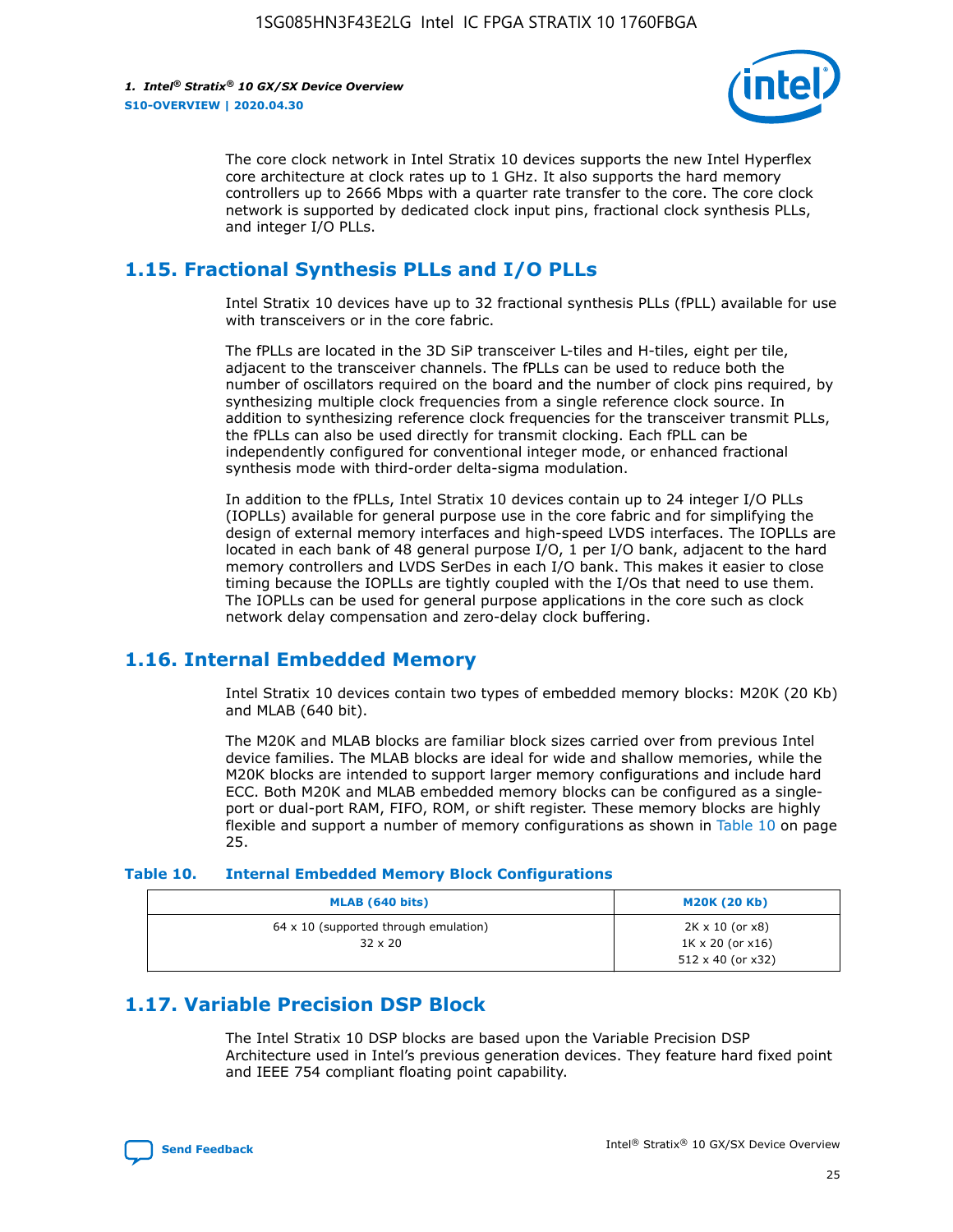

The DSP blocks can be configured to support signal processing with precision ranging from 18x19 up to 54x54. A pipeline register has been added to increase the maximum operating frequency of the DSP block and reduce power consumption.





#### **Figure 13. DSP Block: High Precision Fixed Point Mode**

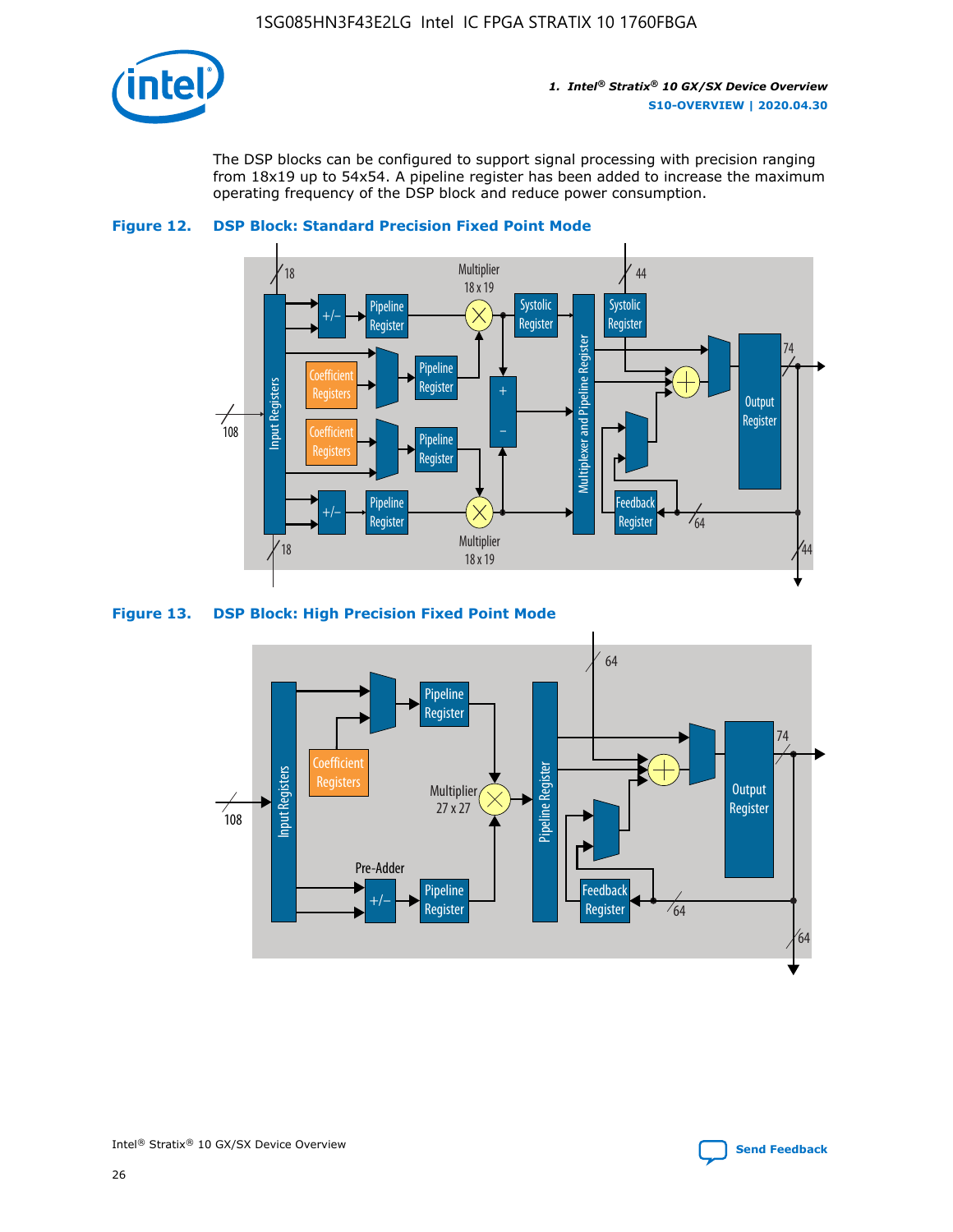



#### **Figure 14. DSP Block: Single Precision Floating Point Mode**

Each DSP block can be independently configured at compile time as either dual 18x19 or a single 27x27 multiply accumulate. With a dedicated 64 bit cascade bus, multiple variable precision DSP blocks can be cascaded to implement even higher precision DSP functions efficiently.

In floating point mode, each DSP block provides one single precision floating point multiplier and adder. Floating point additions, multiplications, mult-adds and multaccumulates are supported.

The following table shows how different precisions are accommodated within a DSP block, or by utilizing multiple blocks.

| <b>Multiplier Size</b>             | <b>DSP Block Resources</b>                                                               | <b>Expected Usage</b>           |
|------------------------------------|------------------------------------------------------------------------------------------|---------------------------------|
| $18x19$ bits                       | 1/2 of Variable Precision DSP Block                                                      | Medium precision fixed point    |
| 27x27 bits                         | 1 Variable Precision DSP Block                                                           | High precision fixed point      |
| $19x36$ bits                       | 1 Variable Precision DSP Block with external<br>adder                                    | Fixed point FFTs                |
| 36x36 bits                         | 2 Variable Precision DSP Blocks with external<br>adder                                   | Very high precision fixed point |
| 54x54 bits                         | 4 Variable Precision DSP Blocks with external<br>adder                                   | Double Precision floating point |
| Single Precision<br>floating point | 1 Single Precision floating point adder, 1 Single<br>Precision floating point multiplier | Floating point                  |

#### **Table 11. Variable Precision DSP Block Configurations**

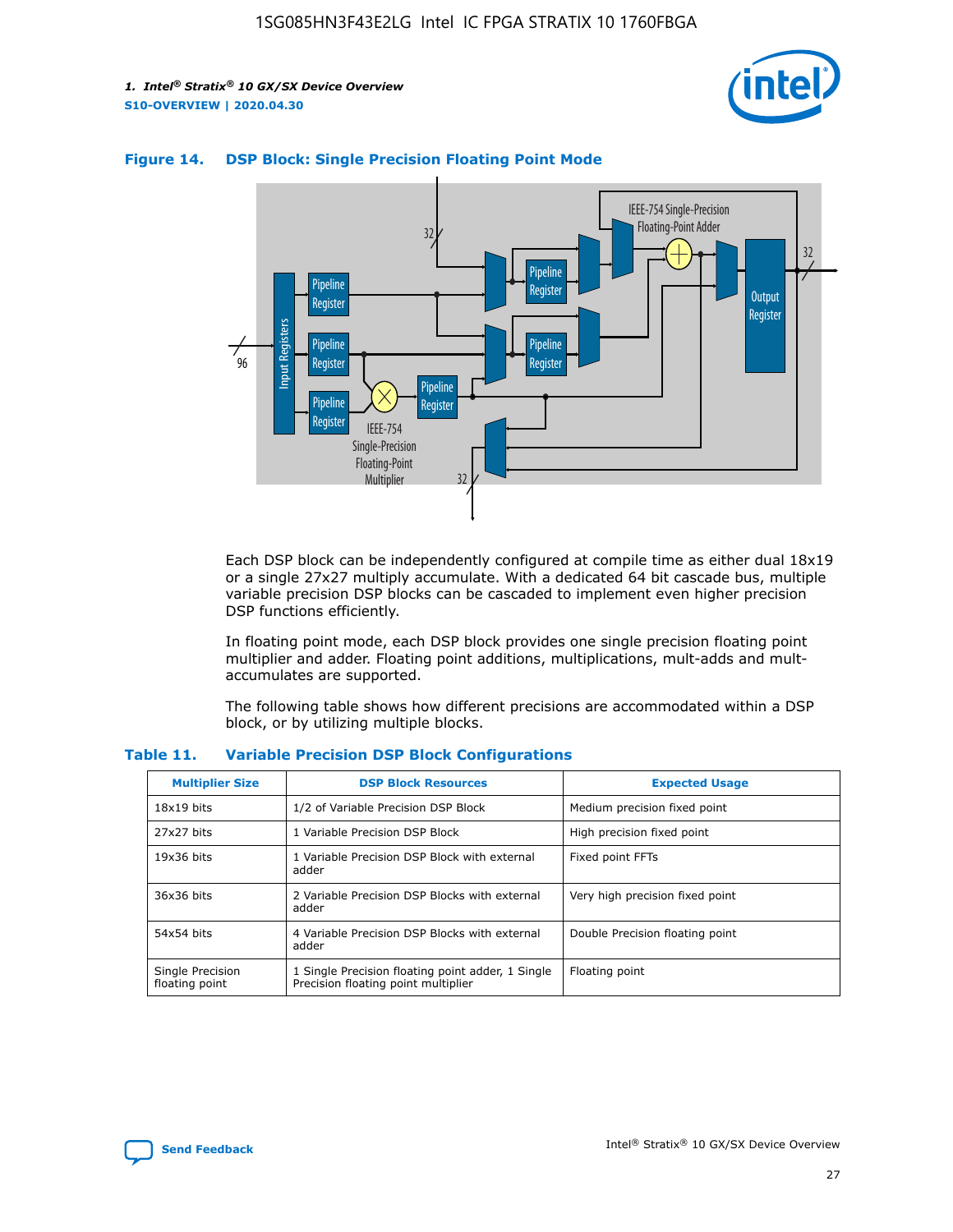

Complex multiplication is very common in DSP algorithms. One of the most popular applications of complex multipliers is the FFT algorithm. This algorithm has the characteristic of increasing precision requirements on only one side of the multiplier. The Variable Precision DSP block supports the FFT algorithm with proportional increase in DSP resources as the precision grows.

#### **Table 12. Complex Multiplication With Variable Precision DSP Block**

| <b>Complex Multiplier</b><br><b>Size</b> | <b>DSP Block Resources</b>      | <b>FFT Usage</b>       |
|------------------------------------------|---------------------------------|------------------------|
| $18x19$ bits                             | 2 Variable Precision DSP Blocks | Resource optimized FFT |
| 27x27 bits                               | 4 Variable Precision DSP Blocks | Highest precision FFT  |

For FFT applications with high dynamic range requirements, the Intel FFT IP Core offers an option of single precision floating point implementation with resource usage and performance similar to high precision fixed point implementations.

Other features of the DSP block include:

- Hard 18 bit and 25 bit pre-adders
- Hard floating point multipliers and adders
- 64 bit dual accumulator (for separate I, Q product accumulations)
- Cascaded output adder chains for 18 and 27 bit FIR filters
- Embedded coefficient registers for 18 and 27 bit coefficients
- Fully independent multiplier outputs
- Inferability using HDL templates supplied by the Intel Quartus Prime software for most modes

The Variable Precision DSP block is ideal to support the growing trend towards higher bit precision in high performance DSP applications. At the same time, it can efficiently support the many existing 18 bit DSP applications, such as high definition video processing and remote radio heads. With the Variable Precision DSP block architecture and hard floating point multipliers and adders, Intel Stratix 10 devices can efficiently support many different precision levels up to and including floating point implementations. This flexibility can result in increased system performance, reduced power consumption, and reduce architecture constraints on system algorithm designers.

# **1.18. Hard Processor System (HPS)**

The Intel Stratix 10 SoC Hard Processor System (HPS) is Intel's third generation HPS. Leveraging the performance of Intel 14 nm tri-gate technology, Intel Stratix 10 SoC devices more than double the performance of previous generation SoCs with an integrated quad-core 64-bit Arm Cortex-A53. The HPS also enables system-wide hardware virtualization capabilities by adding a system memory management unit. These architecture improvements ensure that Intel Stratix 10 SoCs meet the requirements of current and future embedded markets, including wireless and wireline communications, datacenter acceleration, and numerous military applications.

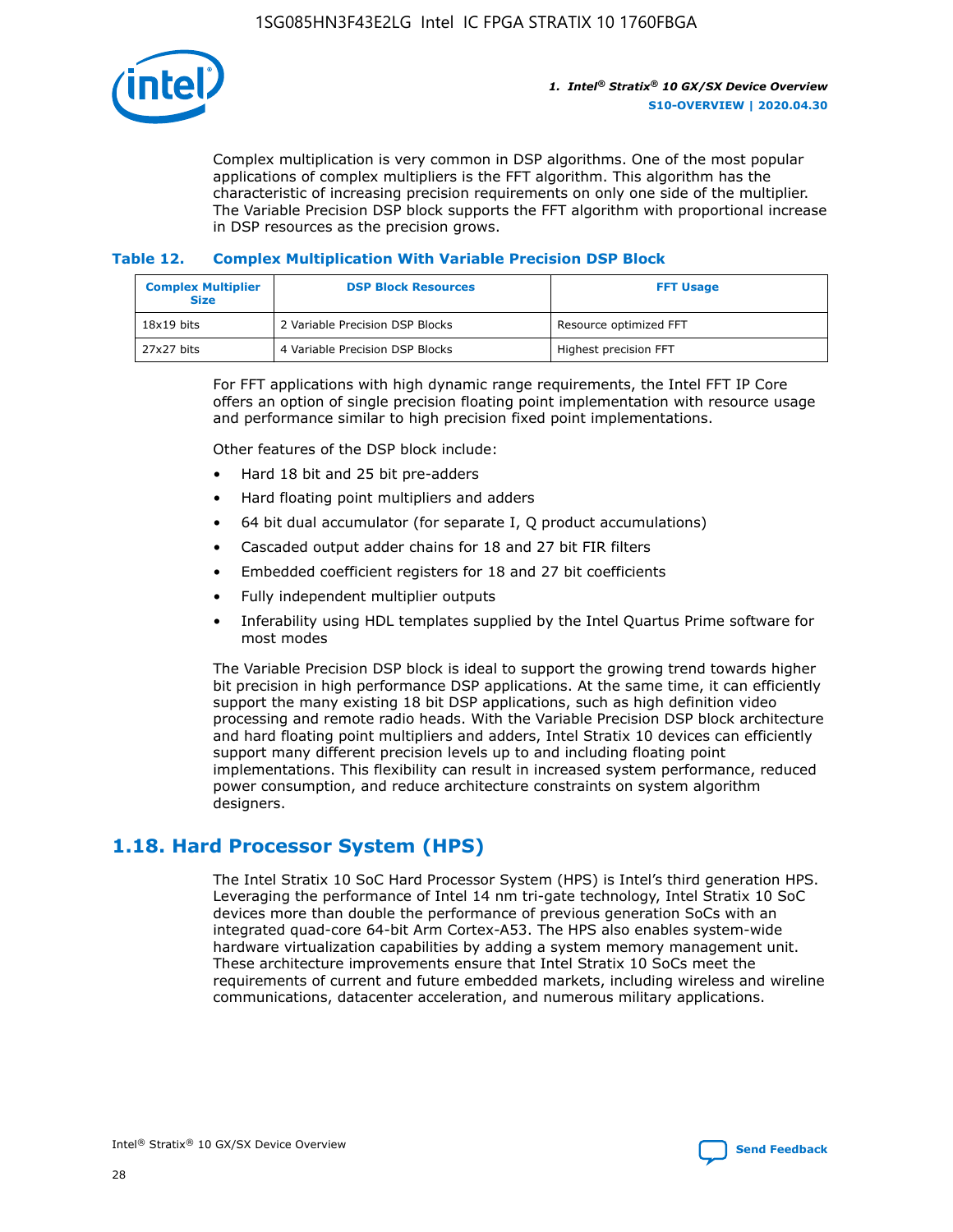

#### **Figure 15. HPS Block Diagram**

| Quad Arm Cortex-A53-Based Hard Processor System                            |                                             |                           |                              |                                     |                              |                          |                                         |
|----------------------------------------------------------------------------|---------------------------------------------|---------------------------|------------------------------|-------------------------------------|------------------------------|--------------------------|-----------------------------------------|
|                                                                            | <b>Arm Cortex - A53</b><br>Arm Cortex - A53 |                           |                              |                                     | SD/SDIO/                     |                          |                                         |
| <b>NEON</b>                                                                |                                             | <b>FPU</b>                | <b>NEON</b>                  |                                     | <b>FPU</b>                   | USB OTG                  | $MMC$ <sup>1,2</sup>                    |
| 32 KB I-Cache                                                              |                                             | 32 KB D-Cache<br>with ECC | 32 KB I-Cache                |                                     | 32 KB D - Cache<br>with ECC  | $(x2)^{1,2}$             |                                         |
| with Parity                                                                |                                             |                           | with Parity                  |                                     |                              |                          | <b>DMA</b>                              |
| Arm Cortex - A53                                                           |                                             |                           |                              | Arm Cortex - A53                    |                              | UART (x2)                | $(8$ Channel) $^2$                      |
| <b>NEON</b>                                                                |                                             | <b>FPU</b>                | <b>NEON</b>                  |                                     | <b>FPU</b>                   |                          |                                         |
| 32 KB I-Cache<br>with Parity                                               |                                             | 32 KB D-Cache<br>with ECC | 32 KB I-Cache<br>with Parity |                                     | 32 KB D-Cache<br>with ECC    | I <sup>2</sup> C(x5)     | <b>HPS 10</b>                           |
| 1 MB L2 Cache with ECC<br><b>System MMU</b><br><b>Cache Coherency Unit</b> |                                             |                           | <b>EMAC</b> $(x3)^{1,2}$     | <b>NAND</b><br>Flash <sup>1,2</sup> |                              |                          |                                         |
| JTAG Debug<br>or Trace                                                     |                                             |                           | 256 KB<br>RAM <sup>2</sup>   |                                     | <b>Timers</b><br>(x8)        |                          | SPI(x4)                                 |
| Lightweight HPS-to-<br><b>FPGA BRIDGE</b>                                  |                                             |                           | HPS-to-FPGA<br><b>BRIDGE</b> |                                     | FPGA-to-HPS<br><b>BRIDGE</b> | HPS-to-SDM<br>SDM-to-HPS | <b>SDRAM</b><br>Scheduler <sup>3</sup>  |
|                                                                            |                                             |                           |                              |                                     |                              |                          |                                         |
| <b>FPGA Fabric</b>                                                         |                                             |                           |                              |                                     |                              | <b>SDM</b>               | <b>Hard Memory</b><br><b>Controller</b> |

Notes:

1. Integrated direct memory access (DMA)

2. Integrated error correction code (ECC)

3. Multiport front-end interface to hard memory controller

### **1.18.1. Key Features of the Intel Stratix 10 HPS**

#### **Table 13. Key Features of the Intel Stratix 10 GX/SX HPS**

| <b>Feature</b>                                    | <b>Description</b>                                                                                                                                                                                                                                                                                                                                     |
|---------------------------------------------------|--------------------------------------------------------------------------------------------------------------------------------------------------------------------------------------------------------------------------------------------------------------------------------------------------------------------------------------------------------|
| Quad-core Arm Cortex-A53<br>MPCore processor unit | 2.3 MIPS/MHz instruction efficiency<br>$\bullet$<br>CPU frequency up to 1.5 GHz<br>٠<br>At 1.5 GHz total performance of 13,800 MIPS<br>Army8-A architecture<br>Runs 64 bit and 32 bit Arm instructions<br>16 bit and 32 bit Thumb instructions for 30% reduction in memory footprint<br>Jazelle* RCT execution architecture with 8 bit Java byte codes |
|                                                   |                                                                                                                                                                                                                                                                                                                                                        |

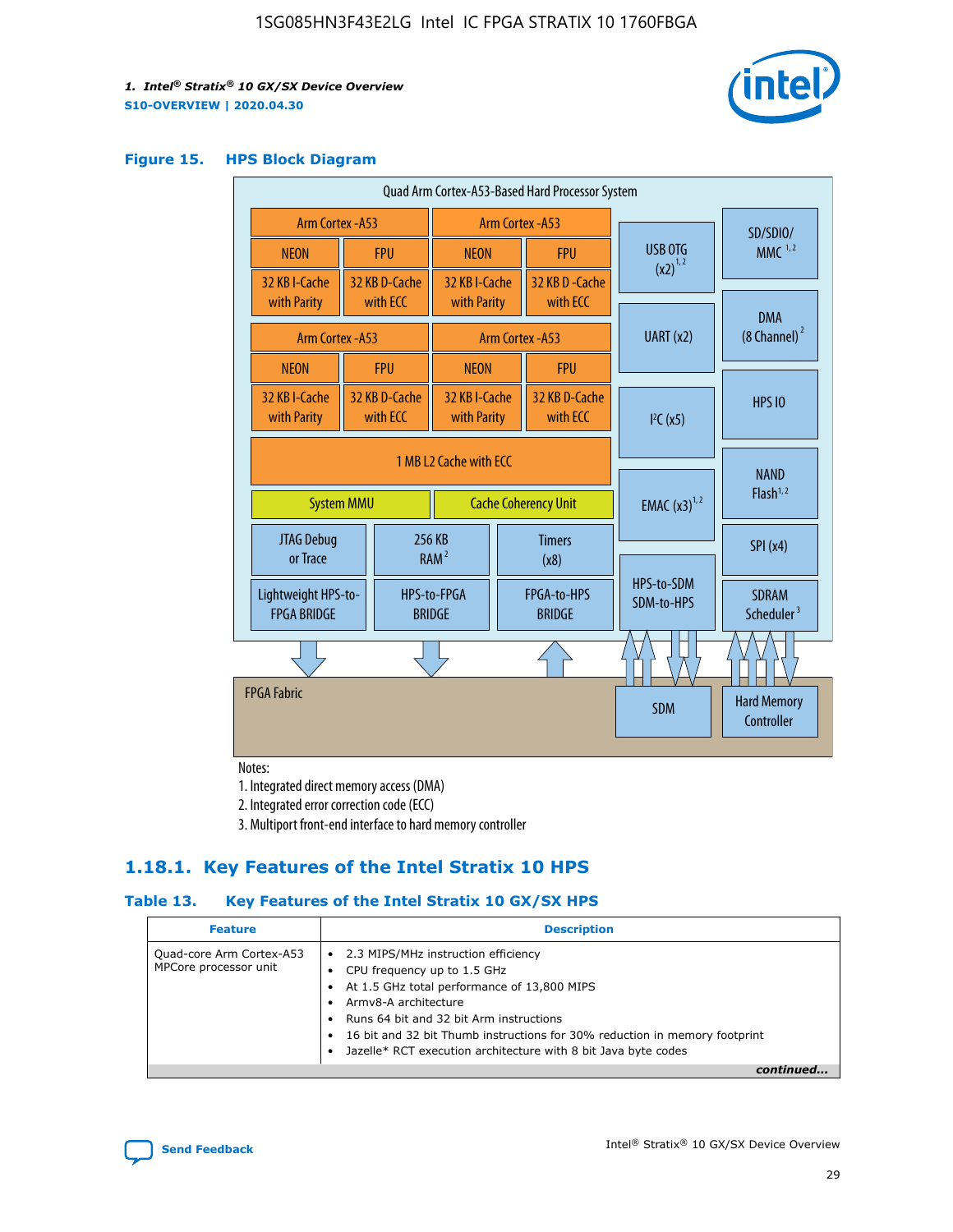

| <b>Feature</b>                                        | <b>Description</b>                                                                                                                                                                                                                                                                                                                                                                                                                                                                                                                                                                                                                                                                                                                                                                                                                                                                                                                                                                                                                                                                                                                                                                                               |
|-------------------------------------------------------|------------------------------------------------------------------------------------------------------------------------------------------------------------------------------------------------------------------------------------------------------------------------------------------------------------------------------------------------------------------------------------------------------------------------------------------------------------------------------------------------------------------------------------------------------------------------------------------------------------------------------------------------------------------------------------------------------------------------------------------------------------------------------------------------------------------------------------------------------------------------------------------------------------------------------------------------------------------------------------------------------------------------------------------------------------------------------------------------------------------------------------------------------------------------------------------------------------------|
|                                                       | Superscalar, variable length, out-of-order pipeline with dynamic branch prediction<br>Improved Arm Neon* media processing engine<br>Single- and double-precision floating-point unit<br>Arm CoreSight* debug and trace technology<br>$\bullet$                                                                                                                                                                                                                                                                                                                                                                                                                                                                                                                                                                                                                                                                                                                                                                                                                                                                                                                                                                   |
| <b>System Memory</b><br>Management Unit               | Enables a unified memory model and extends hardware virtualization into peripherals<br>implemented in the FPGA fabric                                                                                                                                                                                                                                                                                                                                                                                                                                                                                                                                                                                                                                                                                                                                                                                                                                                                                                                                                                                                                                                                                            |
| Cache Coherency unit                                  | Changes in shared data stored in cache are propagated throughout the system<br>$\bullet$<br>providing bi-directional coherency for co-processing elements.                                                                                                                                                                                                                                                                                                                                                                                                                                                                                                                                                                                                                                                                                                                                                                                                                                                                                                                                                                                                                                                       |
| Cache                                                 | L1 Cache<br>$\bullet$<br>- 32 KB of instruction cache w/ parity check<br>- 32 KB of L1 data cache w /ECC<br>- Parity checking<br>L <sub>2</sub> Cache<br>$-$ 1MB shared<br>$-$ 8-way set associative<br>- SEU Protection with parity on TAG ram and ECC on data RAM<br>- Cache lockdown support                                                                                                                                                                                                                                                                                                                                                                                                                                                                                                                                                                                                                                                                                                                                                                                                                                                                                                                  |
| On-Chip Memory                                        | 256 KB of scratch on-chip RAM                                                                                                                                                                                                                                                                                                                                                                                                                                                                                                                                                                                                                                                                                                                                                                                                                                                                                                                                                                                                                                                                                                                                                                                    |
| External SDRAM and Flash<br>Memory Interfaces for HPS | Hard memory controller with support for DDR4, DDR3<br>$\bullet$<br>$-$ 40 bit (32 bit + 8 bit ECC) with select packages supporting 72 bit (64 bit + 8 bit<br>ECC)<br>- Support for up to 2666 Mbps DDR4 and 2166 Mbps DDR3 frequencies<br>- Error correction code (ECC) support including calculation, error correction, write-<br>back correction, and error counters<br>- Software Configurable Priority Scheduling on individual SDRAM bursts<br>- Fully programmable timing parameter support for all JEDEC-specified timing<br>parameters<br>- Multiport front-end (MPFE) scheduler interface to the hard memory controller, which<br>supports the $AXI^{\circledR}$ Quality of Service (QoS) for interface to the FPGA fabric<br>NAND flash controller<br>$-$ ONFI 1.0<br>- Integrated descriptor based with DMA<br>- Programmable hardware ECC support<br>- Support for 8 and 16 bit Flash devices<br>Secure Digital SD/SDIO/MMC controller<br>$-$ eMMC 4.5<br>- Integrated descriptor based DMA<br>- CE-ATA digital commands supported<br>- 50 MHz operating frequency<br>Direct memory access (DMA) controller<br>٠<br>$-$ 8-channel<br>- Supports up to 32 peripheral handshake interface<br>continued |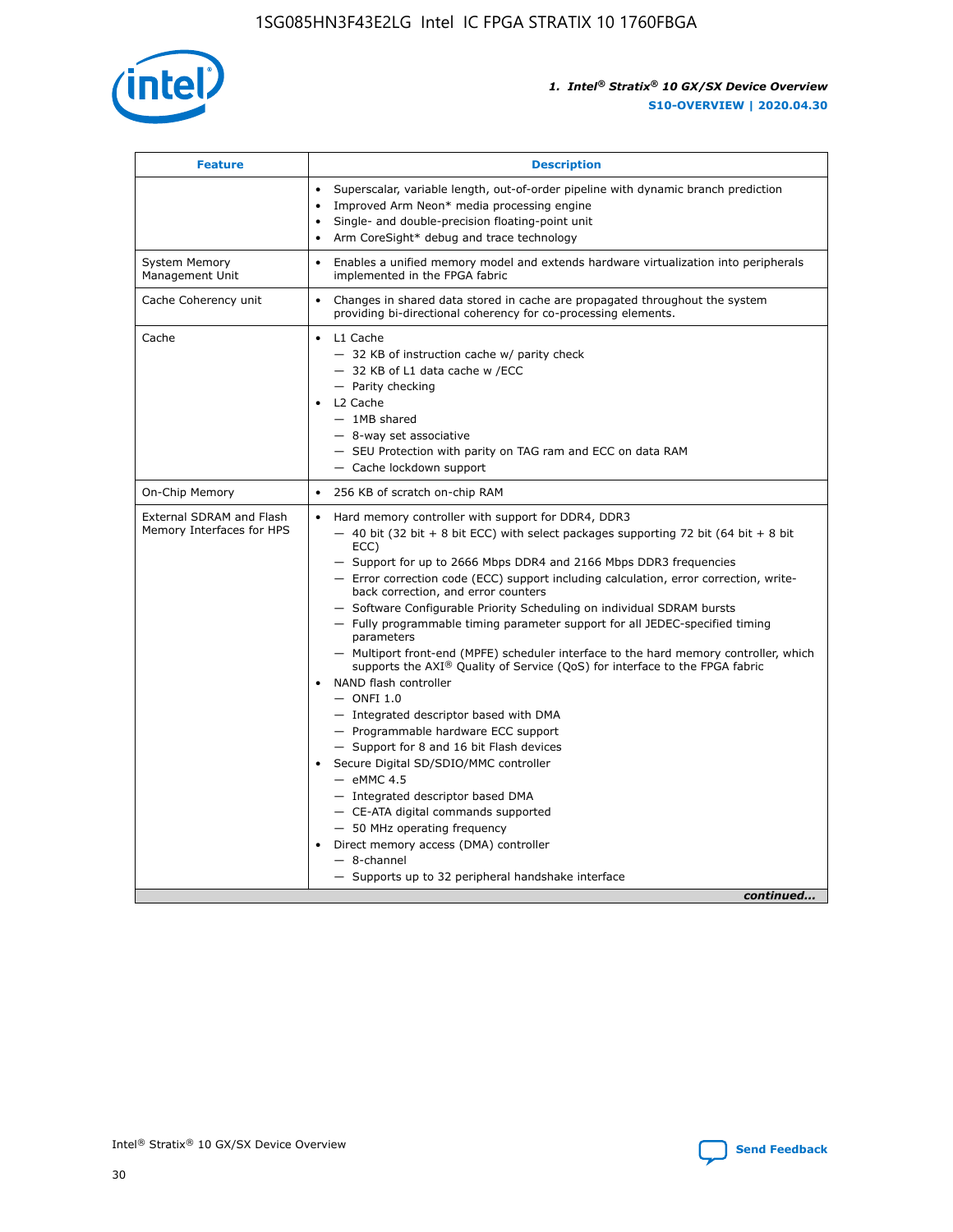

| <b>Feature</b>                         | <b>Description</b>                                                                                                                                                                                                                                                                                                                                                                                                                                                                                                                                                                                                                                                                                                                                                                                                                                                                                                                                                                                                                                                                                                                                                                                                                                                                                                                                                                                                                                                                           |  |  |  |
|----------------------------------------|----------------------------------------------------------------------------------------------------------------------------------------------------------------------------------------------------------------------------------------------------------------------------------------------------------------------------------------------------------------------------------------------------------------------------------------------------------------------------------------------------------------------------------------------------------------------------------------------------------------------------------------------------------------------------------------------------------------------------------------------------------------------------------------------------------------------------------------------------------------------------------------------------------------------------------------------------------------------------------------------------------------------------------------------------------------------------------------------------------------------------------------------------------------------------------------------------------------------------------------------------------------------------------------------------------------------------------------------------------------------------------------------------------------------------------------------------------------------------------------------|--|--|--|
| Communication Interface<br>Controllers | Three 10/100/1000 Ethernet media access controls (MAC) with integrated DMA<br>- Supports RGMII and RMII external PHY Interfaces<br>- Option to support other PHY interfaces through FPGA logic<br>$\bullet$ GMII<br>MII<br>$\bullet$<br>RMII (requires MII to RMII adapter)<br>• RGMII (requires GMII to RGMII adapter)<br>SGMII (requires GMII to SGMII adapter)<br>- Supports IEEE 1588-2002 and IEEE 1588-2008 standards for precision networked<br>clock synchronization<br>- Supports IEEE 802.1Q VLAN tag detection for reception frames<br>- Supports Ethernet AVB standard<br>Two USB On-the-Go (OTG) controllers with DMA<br>- Dual-Role Device (device and host functions)<br>• High-speed (480 Mbps)<br>• Full-speed (12 Mbps)<br>• Low-speed (1.5 Mbps)<br>• Supports USB 1.1 (full-speed and low-speed)<br>- Integrated descriptor-based scatter-gather DMA<br>- Support for external ULPI PHY<br>- Up to 16 bidirectional endpoints, including control endpoint<br>$-$ Up to 16 host channels<br>- Supports generic root hub<br>- Configurable to OTG 1.3 and OTG 2.0 modes<br>Five $I2C$ controllers (three can be used by EMAC for MIO to external PHY)<br>- Support both 100 Kbps and 400 Kbps modes<br>- Support both 7 bit and 10 bit addressing modes<br>- Support Master and Slave operating mode<br>Two UART 16550 compatible<br>- Programmable baud rate up to 115.2 Kbaud<br>Four serial peripheral interfaces (SPI) (2 Masters, 2 Slaves)<br>- Full and Half duplex |  |  |  |
| Timers and I/O                         | Timers<br>- 4 general-purpose timers<br>$-4$ watchdog timers<br>48 HPS direct I/O allow HPS peripherals to connect directly to I/O<br>Up to three IO48 banks may be assigned to HPS for HPS DDR access                                                                                                                                                                                                                                                                                                                                                                                                                                                                                                                                                                                                                                                                                                                                                                                                                                                                                                                                                                                                                                                                                                                                                                                                                                                                                       |  |  |  |
| Interconnect to Logic Core             | • FPGA-to-HPS Bridge<br>- Allows IP bus masters in the FPGA fabric to access to HPS bus slaves<br>- Configurable 32, 64, or 128 bit AMBA AXI interface<br>HPS-to-FPGA Bridge<br>- Allows HPS bus masters to access bus slaves in FPGA fabric<br>- Configurable 32, 64, or 128 bit AMBA AXI interface allows high-bandwidth HPS<br>master transactions to FPGA fabric<br>HPS-to-SDM and SDM-to-HPS Bridges<br>- Allows the HPS to reach the SDM block and the SDM to bootstrap the HPS<br>Light Weight HPS-to-FPGA Bridge<br>- Light weight 32 bit AXI interface suitable for low-latency register accesses from HPS<br>to soft peripherals in FPGA fabric<br>FPGA-to-HPS SDRAM Bridge<br>- Up to three AMBA AXI interfaces supporting 32, 64, or 128 bit data paths                                                                                                                                                                                                                                                                                                                                                                                                                                                                                                                                                                                                                                                                                                                          |  |  |  |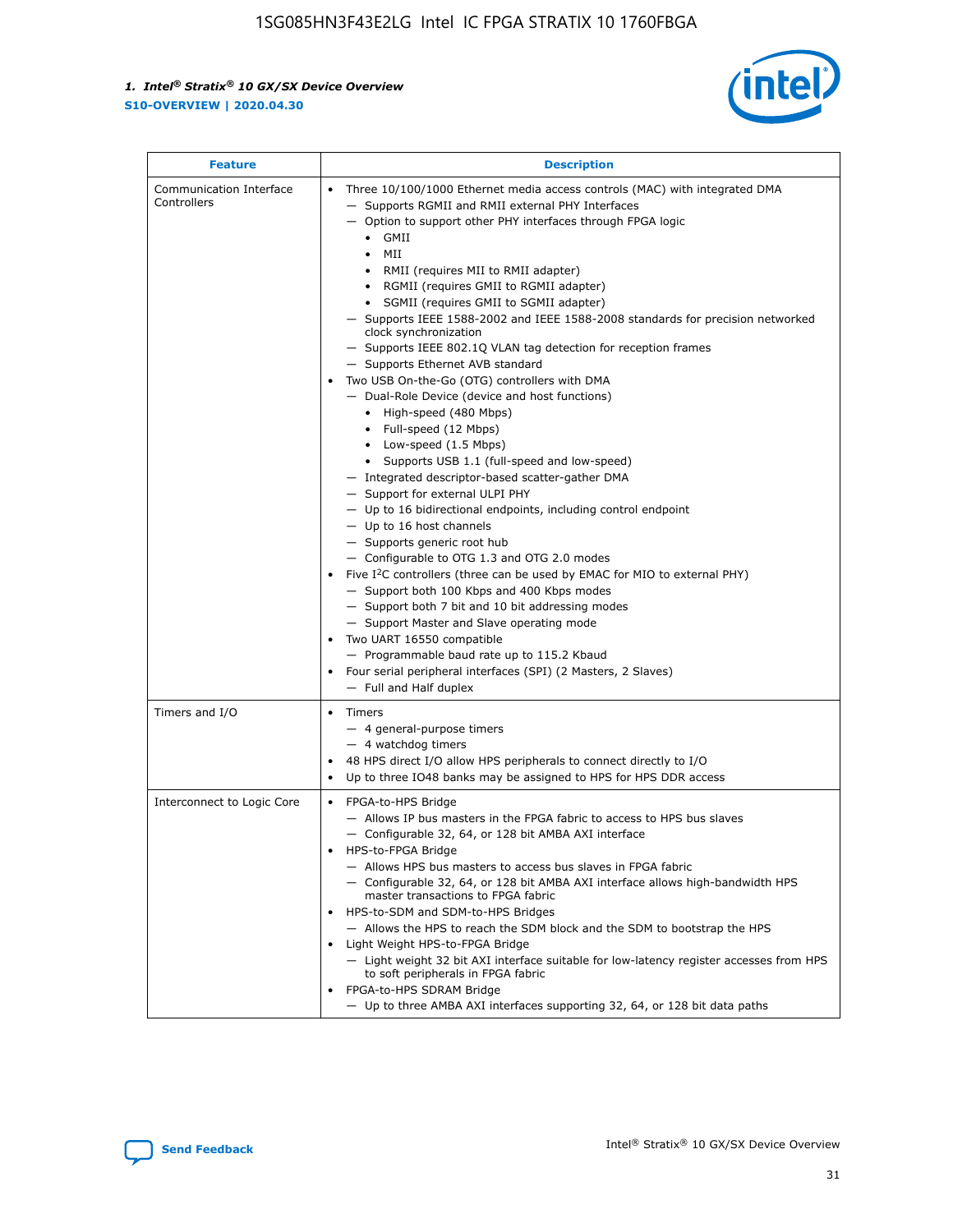

# **1.19. Power Management**

Intel Stratix 10 devices use the advanced Intel 14 nm tri-gate process technology, the all new Intel Hyperflex core architecture to enable Hyper-Folding, power gating, and several optional power reduction techniques to reduce total power consumption by as much as 70% compared to previous generation high-performance Stratix V devices.

Intel Stratix 10 standard power devices (-V) are SmartVID devices. The core voltage supplies (VCC and VCCP) for each SmartVID device must be driven by a PMBus voltage regulator dedicated to that Intel Stratix 10 device. Use of a PMBus voltage regulator for each SmartVID (-V) device is mandatory; it is not an option. A code is programmed into each SmartVID device during manufacturing that allows the PMBus voltage regulator to operate at the optimum core voltage to meet the device performance specifications.

With the new Intel Hyperflex core architecture, designs can run 2X faster than previous generation FPGAs. With 2X performance and same required throughput, architects can cut the data path width in half to save power. This optimization is called Hyper-Folding. Additionally, power gating reduces static power of unused resources in the FPGA by powering them down. The Intel Quartus Prime software automatically powers down specific unused resource blocks such as DSP and M20K blocks, at configuration time.

The optional power reduction techniques in Intel Stratix 10 devices include:

• **Available Low Static Power Devices**—Intel Stratix 10 devices are available with a fixed core voltage that provides lower static power than the SmartVID standard power devices, while maintaining device performance

Furthermore, Intel Stratix 10 devices feature Intel's low power transceivers and include a number of hard IP blocks that not only reduce logic resources but also deliver substantial power savings compared to soft implementations. In general, hard IP blocks consume up to 50% less power than the equivalent soft logic implementations.

# **1.20. Device Configuration and Secure Device Manager (SDM)**

All Intel Stratix 10 devices contain a Secure Device Manager (SDM), which is a dedicated triple-redundant processor that serves as the point of entry into the device for all JTAG and configuration commands. The SDM also bootstraps the HPS in SoC devices ensuring that the HPS can boot using the same security features that the FPGA devices have.

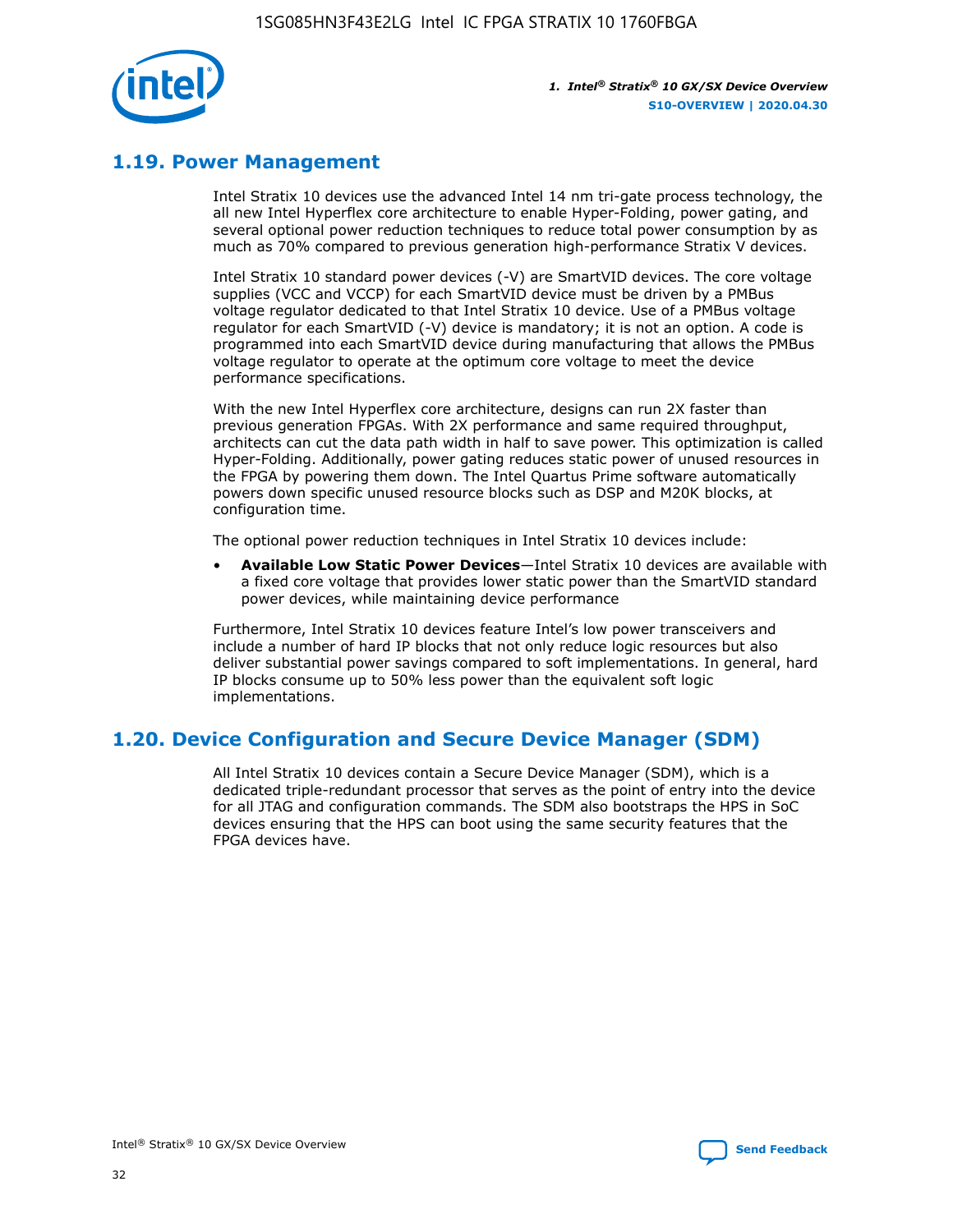





During configuration, Intel Stratix 10 devices are divided into logical sectors, each of which is managed by a local sector manager (LSM). The SDM passes configuration data to each of the LSMs across the on-chip configuration network. This allows the sectors to be configured independently, one at a time, or in parallel. This approach achieves simplified sector configuration and reconfiguration, as well as reduced overall configuration time due to the inherent parallelism. The same sector-based approach is used to respond to single-event upsets and security attacks.

While the sectors provide a logical separation for device configuration and reconfiguration, they overlay the normal rows and columns of FPGA logic and routing. This means there is no impact to the Intel Quartus Prime software place and route, and no impact to the timing of logic signals that cross the sector boundaries.

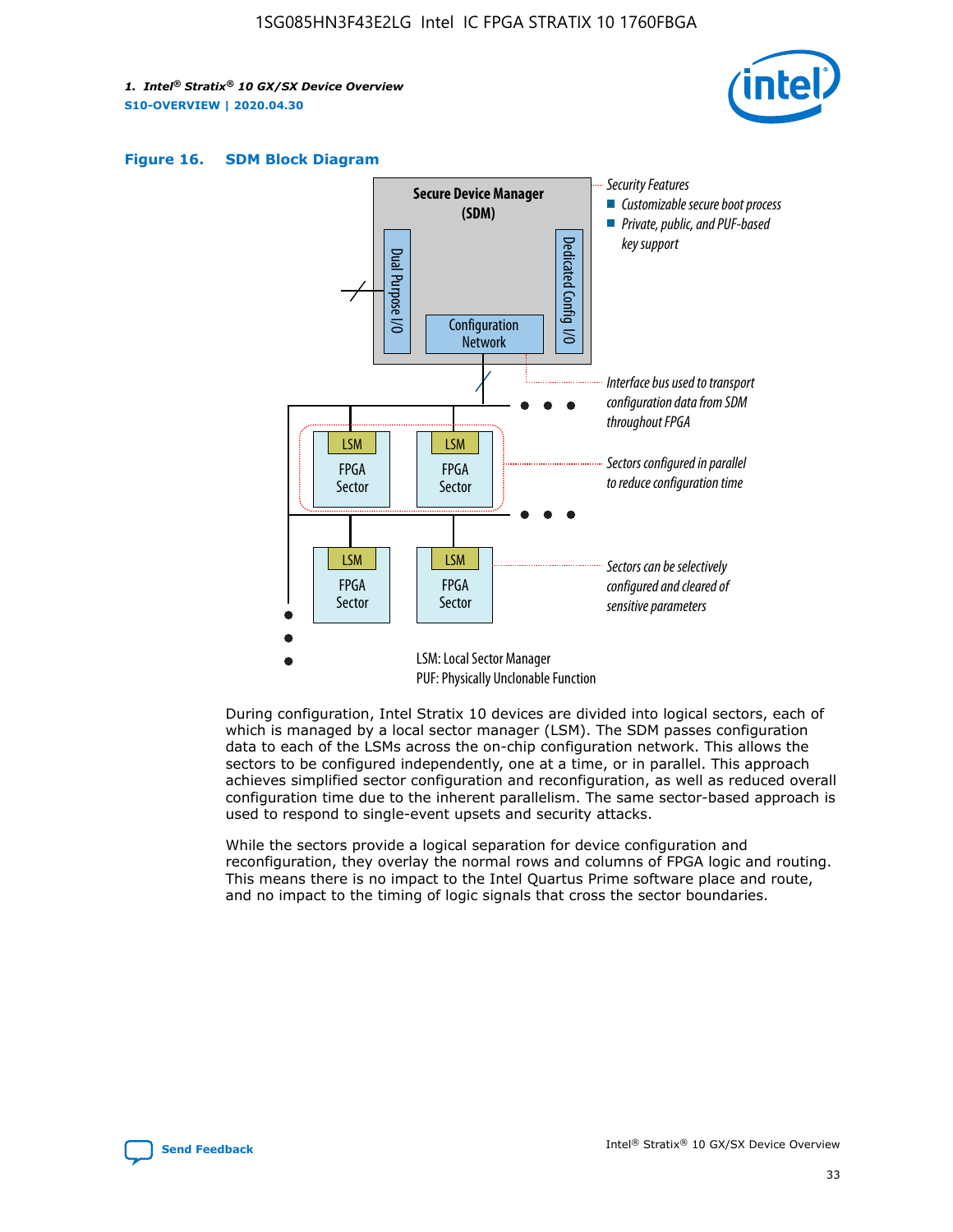

The SDM enables robust, secure, fully-authenticated device configuration. It also allows for customization of the configuration scheme, which can enhance device security. For configuration and reconfiguration, this approach offers a variety of advantages:

- Dedicated secure configuration manager
- Reduced device configuration time, because sectors are configured in parallel
- Updateable configuration process
- Reconfiguration of one or more sectors independent of all other sectors
- Zeroization of individual sectors or the complete device

The SDM also provides additional capabilities such as register state readback and writeback to support ASIC prototyping and other applications.

### **1.21. Device Security**

Building on top of the robust security features present in the previous generation devices, Intel Stratix 10 FPGAs and SoCs include a number of new and innovative security enhancements. These features are also managed by the SDM, tightly coupling device configuration and reconfiguration with encryption, authentication, key storage and anti-tamper services.

Security services provided by the SDM include:

- Bitstream encryption
- Multi-factor authentication
- Hard encryption and authentication acceleration; AES-256, SHA-256/384, ECDSA-256/384
- Volatile and non-volatile encryption key storage and management
- Boot code authentication for the HPS
- Physically Unclonable Function (PUF) service
- Updateable configuration process
- Secure device maintenance and upgrade functions
- Side channel attack protection
- Scripted response to sensor inputs and security attacks, including selective sector zeroization
- Readback, JTAG and test mode disable
- Enhanced response to single-event upsets (SEU)
- Black key provisioning
- Physical anti-tamper

See the *Intel Stratix 10 Device Security User Guide* for a complete list of all security features.

The SDM and associated security services provide a robust, multi-layered security solution for your Intel Stratix 10 design.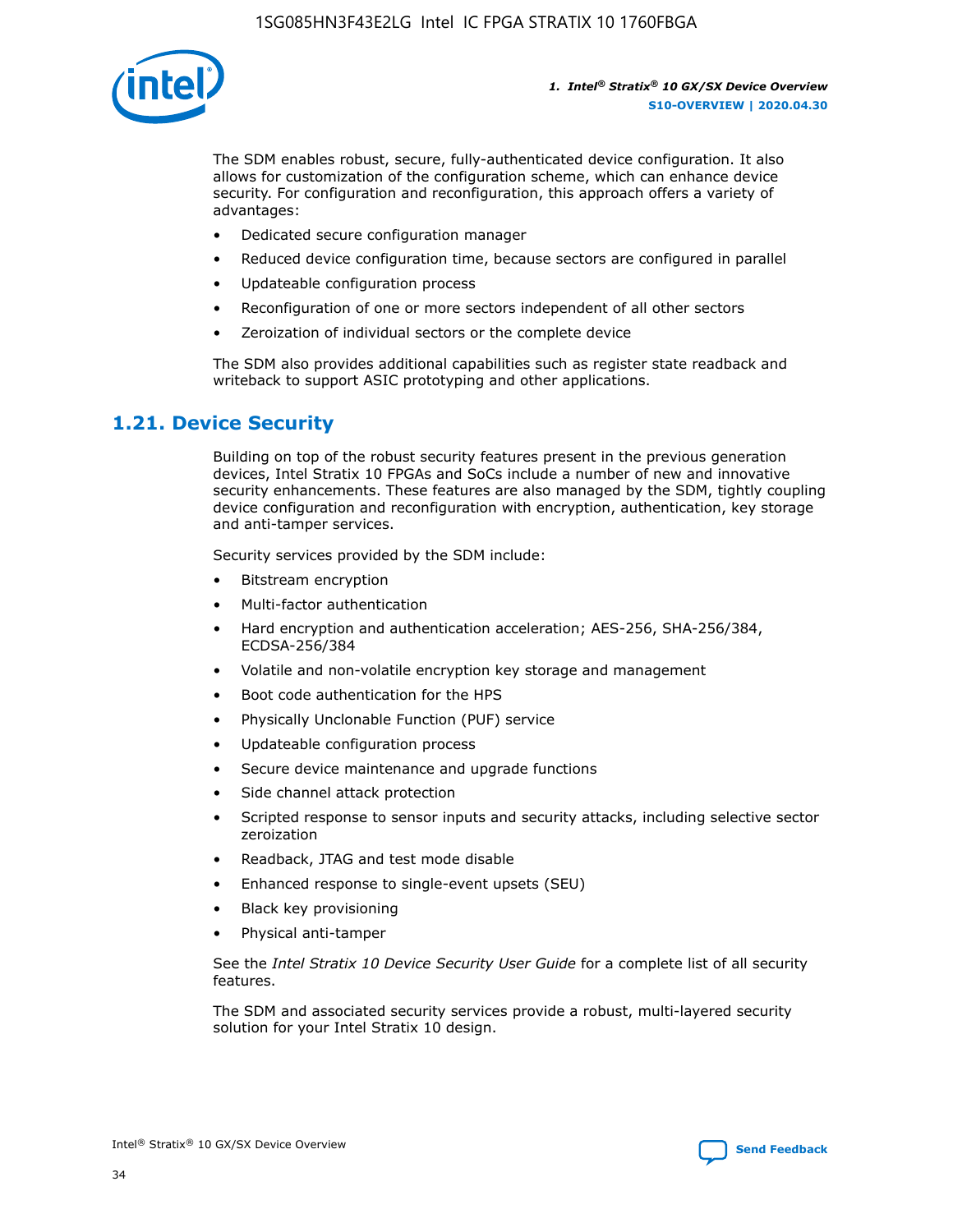

#### **Table 14. Device Security**

| <b>Intel Stratix 10 Family Variant</b> | <b>Bitstream Authentication</b> | <b>Advanced Security Features</b> <sup>(12)</sup> |
|----------------------------------------|---------------------------------|---------------------------------------------------|
| GX/SX                                  | All devices                     | -AS suffix part number required                   |

#### **Related Information**

- [My Intel Support](https://www.intel.com/content/www/us/en/programmable/my-intel/mal-home.html)
- [Intel Stratix 10 Device Security User Guide](https://www.intel.com/content/www/us/en/programmable/documentation/ndq1483601370898.html#wcd1483611014402)

### **1.22. Configuration via Protocol Using PCI Express**

Configuration via protocol using PCI Express allows the FPGA to be configured across the PCI Express bus, simplifying the board layout and increasing system integration. Making use of the embedded PCI Express hard IP operating in autonomous mode before the FPGA is configured, this technique allows the PCI Express bus to be powered up and active within the 100 ms time allowed by the PCI Express specification. Intel Stratix 10 devices also support partial reconfiguration across the PCI Express bus which reduces system down time by keeping the PCI Express link active while the device is being reconfigured.

### **1.23. Partial and Dynamic Reconfiguration**

Partial reconfiguration allows you to reconfigure part of the FPGA while other sections continue running. This capability is required in systems where uptime is critical, because it allows you to make updates or adjust functionality without disrupting services.

In addition to lowering power and cost, partial reconfiguration also increases the effective logic density by removing the necessity to place in the FPGA those functions that do not operate simultaneously. Instead, these functions can be stored in external memory and loaded as needed. This reduces the size of the required FPGA by allowing multiple applications on a single FPGA, saving board space and reducing power. The partial reconfiguration process is built on top of the proven incremental compile design flow in the Intel Quartus Prime design software

Dynamic reconfiguration in Intel Stratix 10 devices allows transceiver data rates, protocols and analog settings to be changed dynamically on a channel-by-channel basis while maintaining data transfer on adjacent transceiver channels. Dynamic reconfiguration is ideal for applications that require on-the-fly multiprotocol or multirate support. Both the PMA and PCS blocks within the transceiver can be reconfigured using this technique. Dynamic reconfiguration of the transceivers can be used in conjunction with partial reconfiguration of the FPGA to enable partial reconfiguration of both core and transceivers simultaneously.

# **1.24. Fast Forward Compile**

The innovative Fast Forward Compile feature in the Intel Quartus Prime software identifies performance bottlenecks in your design and provides detailed, step-by-step performance improvement recommendations that you can then implement. The Compiler reports estimates of the maximum operating frequency that can be achieved

<sup>(12)</sup> Contact My Intel Support for additional information.

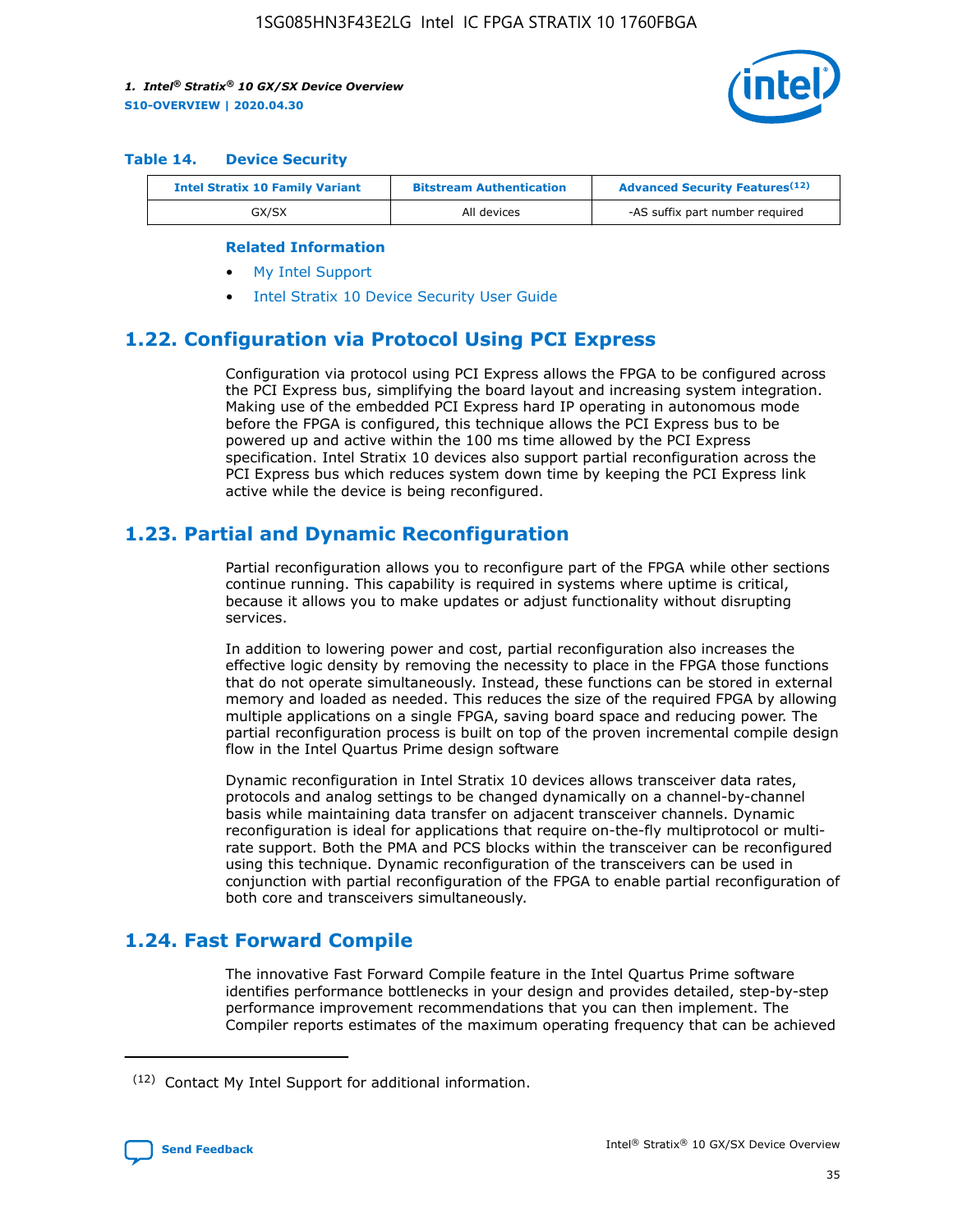

by applying the recommendations. As part of the new Hyper-Aware design flow, Fast Forward Compile maximizes the performance of your Intel Stratix 10 design and achieves rapid timing closure.

Previously, this type of optimization required multiple time-consuming design iterations, including full design re-compilation to determine the effectiveness of the changes. Fast Forward Compile enables you to make better decisions about where to focus your optimization efforts, and how to increase your design performance and throughput. This technique removes much of the guesswork of performance exploration, resulting in fewer design iterations and as much as 2X core performance gains for Intel Stratix 10 designs.

# **1.25. Single Event Upset (SEU) Error Detection and Correction**

Intel Stratix 10 FPGAs and SoCs offer robust SEU error detection and correction circuitry. The detection and correction circuitry includes protection for Configuration RAM (CRAM) programming bits and user memories. The CRAM is protected by a continuously running parity checker circuit with integrated ECC that automatically corrects one or two bit errors and detects higher order multibit errors.

The physical layout of the CRAM array is optimized to make the majority of multi-bit upsets appear as independent single-bit or double-bit errors which are automatically corrected by the integrated CRAM ECC circuitry. In addition to the CRAM protection, user memories also include integrated ECC circuitry and are layout optimized for error detection and correction.

The SEU error detection and correction hardware is supported by both soft IP and the Intel Quartus Prime software to provide a complete SEU mitigation solution. The components of the complete solution include:

- Hard error detection and correction for CRAM and user M20K memory blocks
- Optimized physical layout of memory cells to minimize probability of SEU
- Sensitivity processing soft IP that reports if CRAM upset affects a used or unused bit
- Fault injection soft IP with the Intel Quartus Prime software support that changes state of CRAM bits for testing purposes
- Hierarchy tagging in the Intel Quartus Prime software
- Triple Mode Redundancy (TMR) used for the Secure Device Manager and critical on-chip state machines

In addition to the SEU mitigation features listed above, the Intel 14 nm tri-gate process technology used for Intel Stratix 10 devices is based on FinFET transistors which have reduced SEU susceptibility versus conventional planar transistors.

# **1.26. Document Revision History for the Intel Stratix 10 GX/SX Device Overview**

| <b>Document</b><br><b>Version</b> | <b>Changes</b>             |
|-----------------------------------|----------------------------|
| 2020.04.30                        | Made the following change: |
|                                   | continued                  |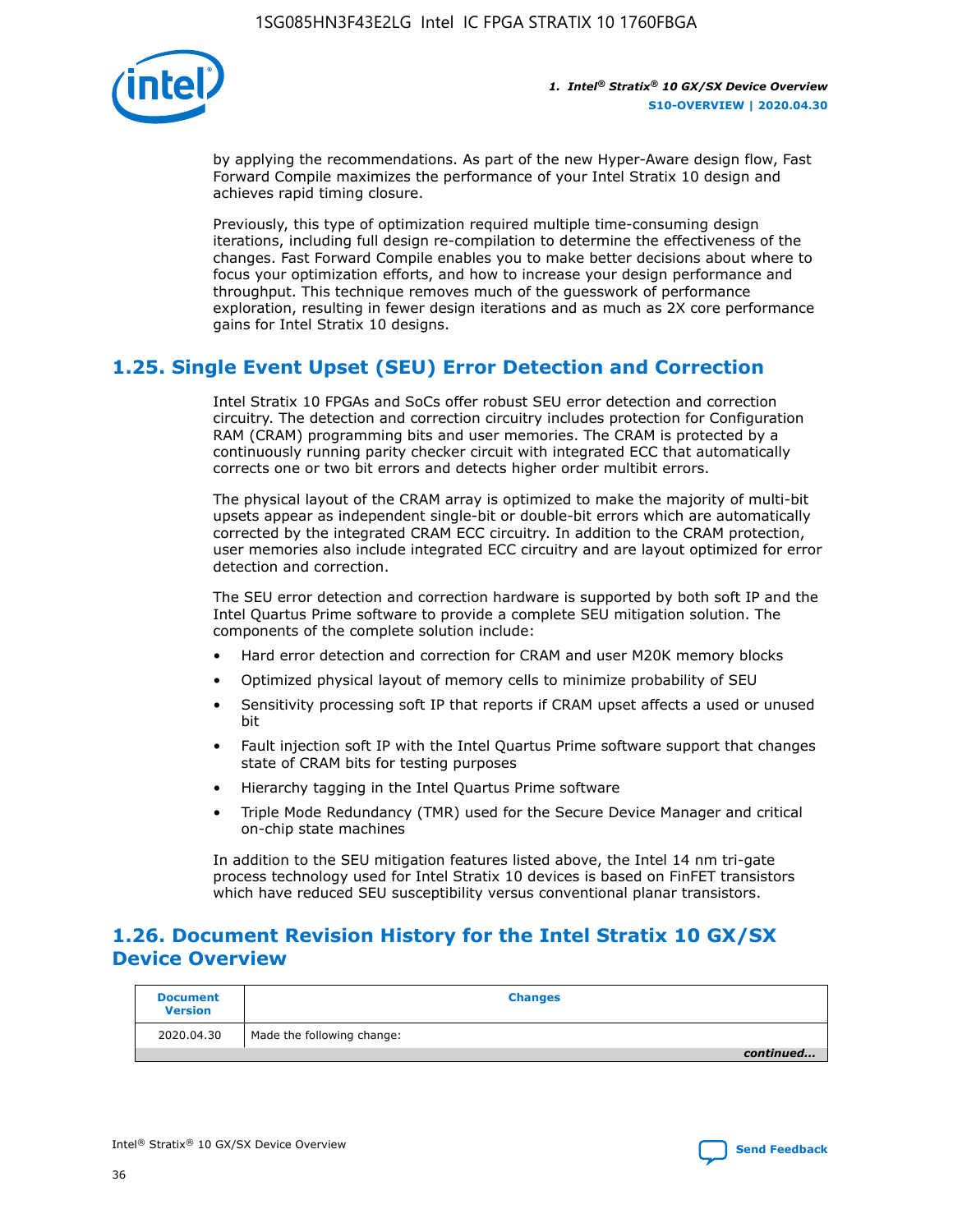

| <b>Document</b><br><b>Version</b> | <b>Changes</b>                                                                                                                                                                                                                                                                                                                                                                                                                                                                                                                                                                                                                                                                                                                                                                                                                                                                                                                                                                               |
|-----------------------------------|----------------------------------------------------------------------------------------------------------------------------------------------------------------------------------------------------------------------------------------------------------------------------------------------------------------------------------------------------------------------------------------------------------------------------------------------------------------------------------------------------------------------------------------------------------------------------------------------------------------------------------------------------------------------------------------------------------------------------------------------------------------------------------------------------------------------------------------------------------------------------------------------------------------------------------------------------------------------------------------------|
|                                   | Added the GX 10M variant.                                                                                                                                                                                                                                                                                                                                                                                                                                                                                                                                                                                                                                                                                                                                                                                                                                                                                                                                                                    |
| 2020.03.24                        | Made the following changes:<br>Added advanced security (-AS) devices.<br>Added level shifter details for the Intel Stratix 10 SX/GX 400 device.                                                                                                                                                                                                                                                                                                                                                                                                                                                                                                                                                                                                                                                                                                                                                                                                                                              |
| 2019.08.19                        | Made the following changes:<br>Added composition details for the leaded and lead-free contact device options.<br>Updated the I/O PLL counts.                                                                                                                                                                                                                                                                                                                                                                                                                                                                                                                                                                                                                                                                                                                                                                                                                                                 |
| 2019.02.15                        | Made the following changes:<br>Changed the number of included logic elements globally.<br>Removed logic density 450, logic density 550, and package code 48 from the "Sample Ordering<br>$\bullet$<br>Code and Available Options for Intel Stratix 10 Devices" figure.<br>Updated description of the higher density in the "Innovations in Intel Stratix 10 FPGAs and SoCs"<br>section.<br>Updated description of the general purpose I/Os in the "Intel Stratix 10 FPGA and SoC Common<br>Device Features" table.<br>Removed support for LPDDR3 globally.<br>Updated the "Intel Stratix 10 FPGA and SoC Architecture Block Diagram" figure.<br>Updated the "Intel Stratix 10 GX/SX FPGA and SoC Family Plan-FPGA Core (part 1)" table.<br>$\bullet$<br>Updated the "Intel Stratix 10 GX/SX FPGA and SoC Family Plan-Interconnects, PLLs and Hard IP<br>(part 2)" table.<br>Updated and merged the "Intel Stratix 10 GX/SX FPGA and SoC Family Package Plan" tables.                         |
| 2018.08.08                        | Made the following changes:<br>Changed the specs for QDRII+ and QDRII+ Xtreme and added specs for QDRIV in the "External<br>$\bullet$<br>Memory Interface Performance" table.<br>Updated description of the power options in the "Sample Ordering Code and Available Options for<br>Intel Stratix 10 Devices" figure.<br>Changed the description of the technology and power management features in the "Intel Stratix 10<br>FPGA and SoC Common Device Features" table.<br>Changed the description of SmartVID in the "Power Management" section.<br>Changed the direction arrow from the coefficient registers block in the "DSP Block: High Precision<br>Fixed Point Mode" figure.                                                                                                                                                                                                                                                                                                        |
| 2017.10.30                        | Made the following changes:<br>Removed the embedded eSRAM feature globally.<br>$\bullet$<br>Removed the Low Power (VID) and Military operating temperature options, and package code 53<br>from the "Sample Ordering Code and Available Options for Stratix 10 Devices" figure.<br>Changed the Maximum transceiver data rate (chip-to-chip) specification for L-Tile devices in the<br>"Key Features of Intel Stratix 10 Devices Compared to Stratix V Devices" table.                                                                                                                                                                                                                                                                                                                                                                                                                                                                                                                       |
| 2016.10.31                        | Made the following changes:<br>• Changed the number of available transceivers to 96, globally.<br>Changed the single-precision floating point performance to 10 TFLOP, globally.<br>Changed the maximum datarate to 28.3 Gbps, globally.<br>Changed some of the features listed in the "Stratix 10 GX/SX Device Overview" section.<br>Changed descriptions for the GX and SX devices in the "Stratix 10 Family Variants" section.<br>٠<br>Changed the "Sample Ordering Code and Available Options for Stratix 10 Devices" figure.<br>Changed the features listed in the "Key Features of Stratix 10 Devices Compared to Stratix V<br>$\bullet$<br>Devices" table.<br>Changed the descriptions of the following areas of the "Stratix 10 FPGA and SoC Common Device<br>Features" table:<br>- Transceiver hard IP<br>- Internal memory blocks<br>- Core clock networks<br>- Packaging<br>Reorganized and updated all tables in the "Stratix 10 FPGA and SoC Family Plan" section.<br>continued |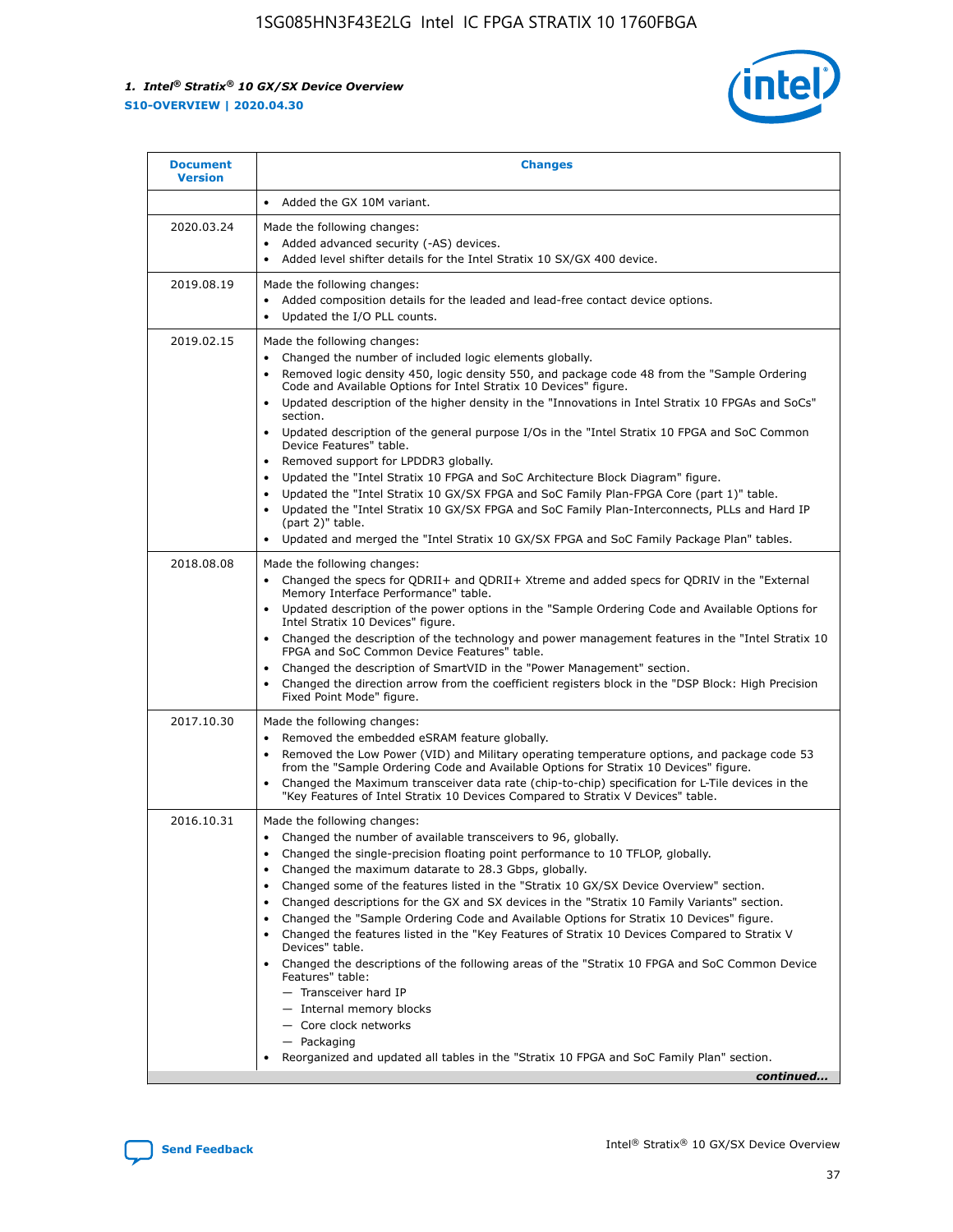

| <b>Document</b><br><b>Version</b> | <b>Changes</b>                                                                                                                                                                                                                                                                                                                                                                                                                                                                                                                                                                                                                                                                                                                                                                                                                                                                                                                                                                                     |
|-----------------------------------|----------------------------------------------------------------------------------------------------------------------------------------------------------------------------------------------------------------------------------------------------------------------------------------------------------------------------------------------------------------------------------------------------------------------------------------------------------------------------------------------------------------------------------------------------------------------------------------------------------------------------------------------------------------------------------------------------------------------------------------------------------------------------------------------------------------------------------------------------------------------------------------------------------------------------------------------------------------------------------------------------|
|                                   | Removed the "Migration Between Arria 10 FPGAs and Stratix 10 FPGAs" section.<br>Removed footnotes from the "Transceiver PCS Features" table.<br>Changed the HMC description in the "External Memory and General Purpose I/O" section.<br>Changed the number of fPLLs in the "Fractional Synthesis PLLs and I/O PLLs" section.<br>Clarified HMC data width support in the "Key Features of the Stratix 10 HPS" table.<br>Changed the description in the "Internal Embedded Memory" section.<br>Changed the datarate for the Standard PCS and SDI PCS features in the "Transceiver PCS Features"<br>table.<br>Added a note to the "PCI Express Gen1/Gen2/Gen3 Hard IP" section.<br>Updated the "Key Features of the Stratix 10 HPS" table.<br>Changed the description for the Cache coherency unit in the "Key Features of the Stratix 10 HPS"<br>table.<br>Changed the description for the external SDRAM and Flash memory interfaces for HPS in the "Key<br>Features of the Stratix 10 HPS" table. |
| 2015.12.04                        | Initial release.                                                                                                                                                                                                                                                                                                                                                                                                                                                                                                                                                                                                                                                                                                                                                                                                                                                                                                                                                                                   |